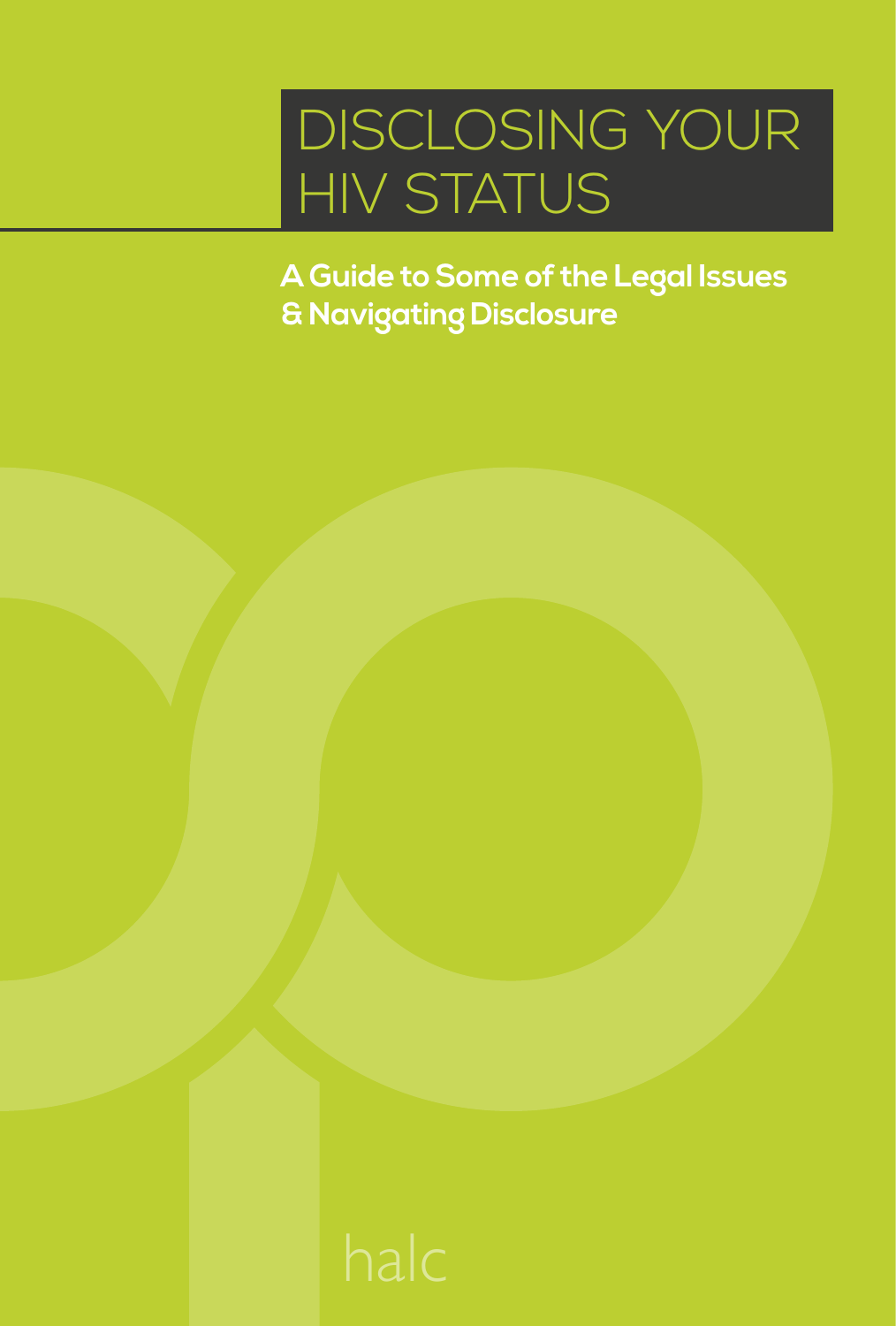This guide contains the relevant law on disclosure of HIV status as it applies in Queensland as at June 2018. It has been prepared by the HIV/AIDS Legal Centre (HALC) in partnership with, and funded by Queensland Positive People (QPP).

This publication is copyright. It may be reproduced in part or whole for educational purposes where proper credit is given to HIV/AIDS Legal Centre (HALC). HALC is funded by the Commonwealth and the Legal Aid Commission of New South Wales.

© HIV/AIDS Legal Centre 2018

Every effort has been made to ensure that the information contained in this guide is as up to date and accurate as possible. It is not intended to be a substitute for legal advice. Please use this booklet as a guide only and seek legal advice if necessary.

#### **Acknowledgements**

The HIV/AIDS Legal Centre would like to thank Queensland Positive People for funding the production of this guide.

#### **Authors**

Melissa Woodroffe, Alex Stratigos, Eileen Sisavanh, Indraveer Chatterjee.

We thank the following people for their assistance and input into the drafting of the guide:

Sarah-Jane Dobson and colleagues at DLA Piper.

Sharna Quigley and the staff at Queensland Positive People.

We also thank everyone from the community who reviewed the guide and provided comments prior to publication.

**HALC CONTRACTED A GUIDE TO SOME OF THE LEGAL ISSUES HIV/AIDS LEGAL CENTRE**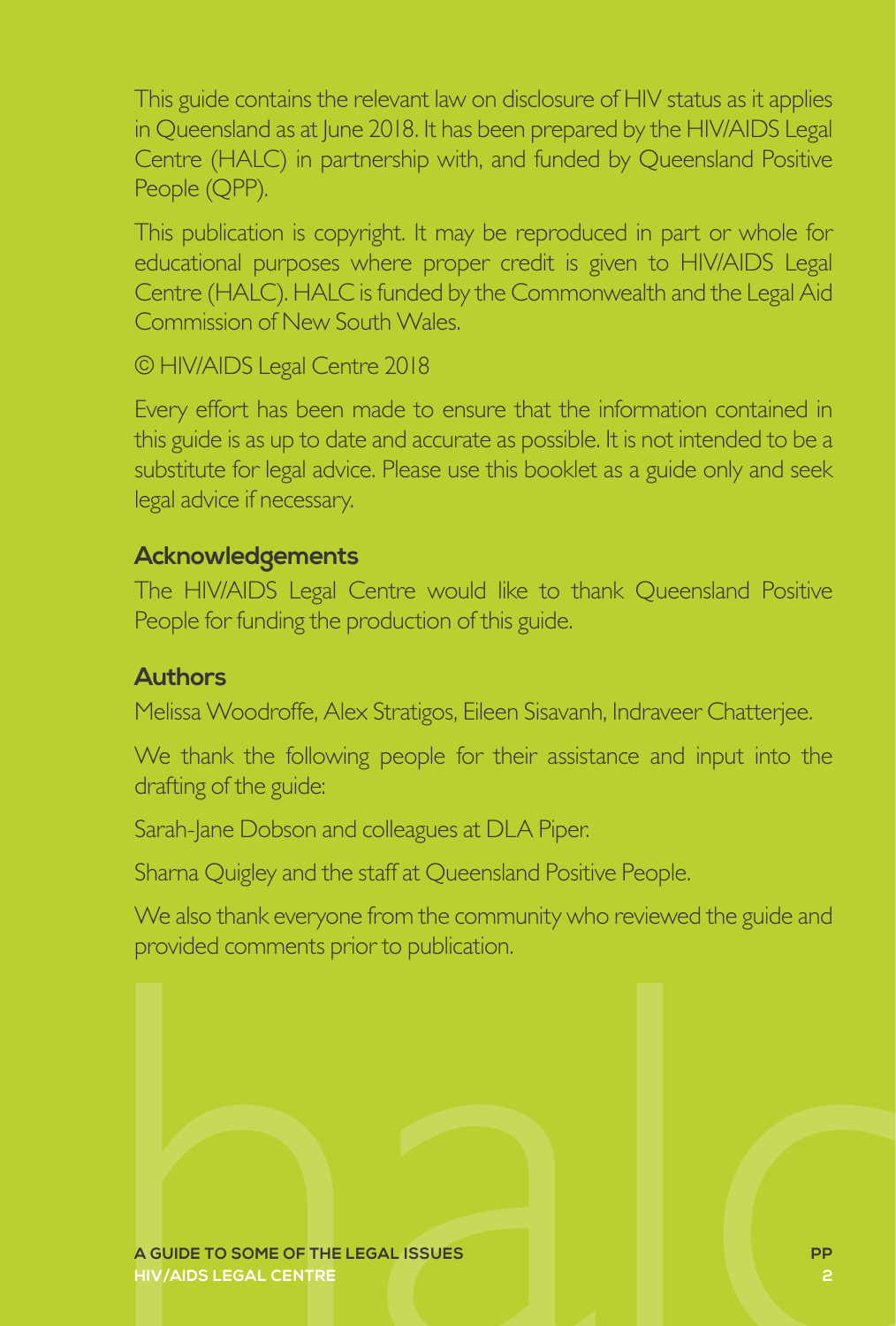| A GUIDE TO SOME OF THE LEGAL ISSUES <b>And A GUIDE TO SOME OF THE LEGAL ISSUES</b>                                                                                                                                                   | 04             |
|--------------------------------------------------------------------------------------------------------------------------------------------------------------------------------------------------------------------------------------|----------------|
|                                                                                                                                                                                                                                      | 04             |
|                                                                                                                                                                                                                                      | 06             |
|                                                                                                                                                                                                                                      |                |
|                                                                                                                                                                                                                                      |                |
| <u>Insurance [19] Insurance [19] Insurance [19] Insurance [19] Insurance [19] Insurance [19] Insurance [19] Insurance [19] Insurance [19] Insurance [19] Insurance [19] Insurance [19] Insurance [19] Insurance [19] Insurance [</u> |                |
|                                                                                                                                                                                                                                      | 22             |
|                                                                                                                                                                                                                                      | 23             |
|                                                                                                                                                                                                                                      | 24             |
|                                                                                                                                                                                                                                      |                |
|                                                                                                                                                                                                                                      | 27             |
|                                                                                                                                                                                                                                      | 28             |
|                                                                                                                                                                                                                                      | 29             |
|                                                                                                                                                                                                                                      |                |
|                                                                                                                                                                                                                                      |                |
|                                                                                                                                                                                                                                      | .32            |
|                                                                                                                                                                                                                                      |                |
|                                                                                                                                                                                                                                      |                |
|                                                                                                                                                                                                                                      | .37            |
|                                                                                                                                                                                                                                      |                |
| NAVIGATING DISCLOSURE <b>And the Contract of the Contract of Tens</b>                                                                                                                                                                | 38             |
|                                                                                                                                                                                                                                      | 38             |
|                                                                                                                                                                                                                                      | 39             |
|                                                                                                                                                                                                                                      | 40             |
|                                                                                                                                                                                                                                      | 4 <sup>1</sup> |
|                                                                                                                                                                                                                                      | 43             |
|                                                                                                                                                                                                                                      | 45             |
|                                                                                                                                                                                                                                      |                |

|--|--|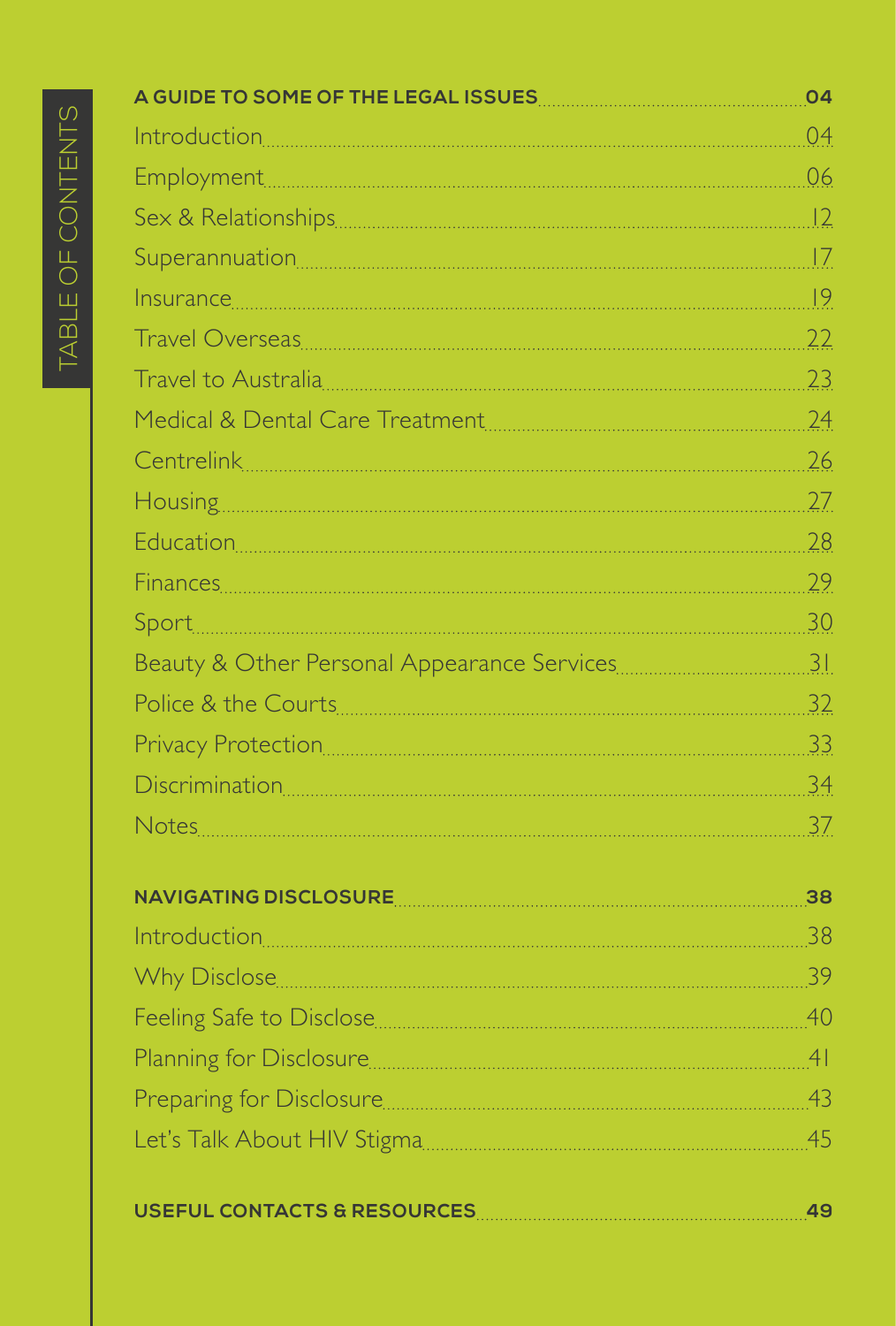## A GUIDE TO SOME OF THE LEGAL ISSUES

There are very few situations where you are legally required to disclose your HIV status. These situations will be explained later in this guide, but to assist in feeling empowered about your choice to disclose in your personal life, it is best to think carefully and check your obligations before you disclose, because once you have disclosed it is impossible to take back.

Disclosure of HIV status is one of the main areas where the law affects the lives of people living with HIV. If you are thinking of disclosing your HIV status; or if someone else is asking you to, then this guide will help you to understand some of the legal issues involved. This guide may also help people such as counsellors and social workers who offer support services to people living with HIV.

#### **This is a guide to what the law says about disclosing your HIV status in Queensland. It includes:**

- information about your right to privacy and freedom from discrimination; and
- how to protect these rights.

Someone may tell you that you have a 'duty of care' to disclose your HIV<br>status, however there are very few situations where this is true. Contact the<br>HIV/AIDS Legal Centre (HALC) for legal advice if someone is telling you Someone may tell you that you have a 'duty of care' to disclose your HIV status, however there are very few situations where this is true. Contact the HIV/AIDS Legal Centre (HALC) for legal advice if someone is telling you that you have a 'duty of care' to inform a person or group of your HIV status. This guide contains general information. It does not contain legal advice. HALC recommends that you use it as a guide only and seek further advice about your particular situation before taking any action.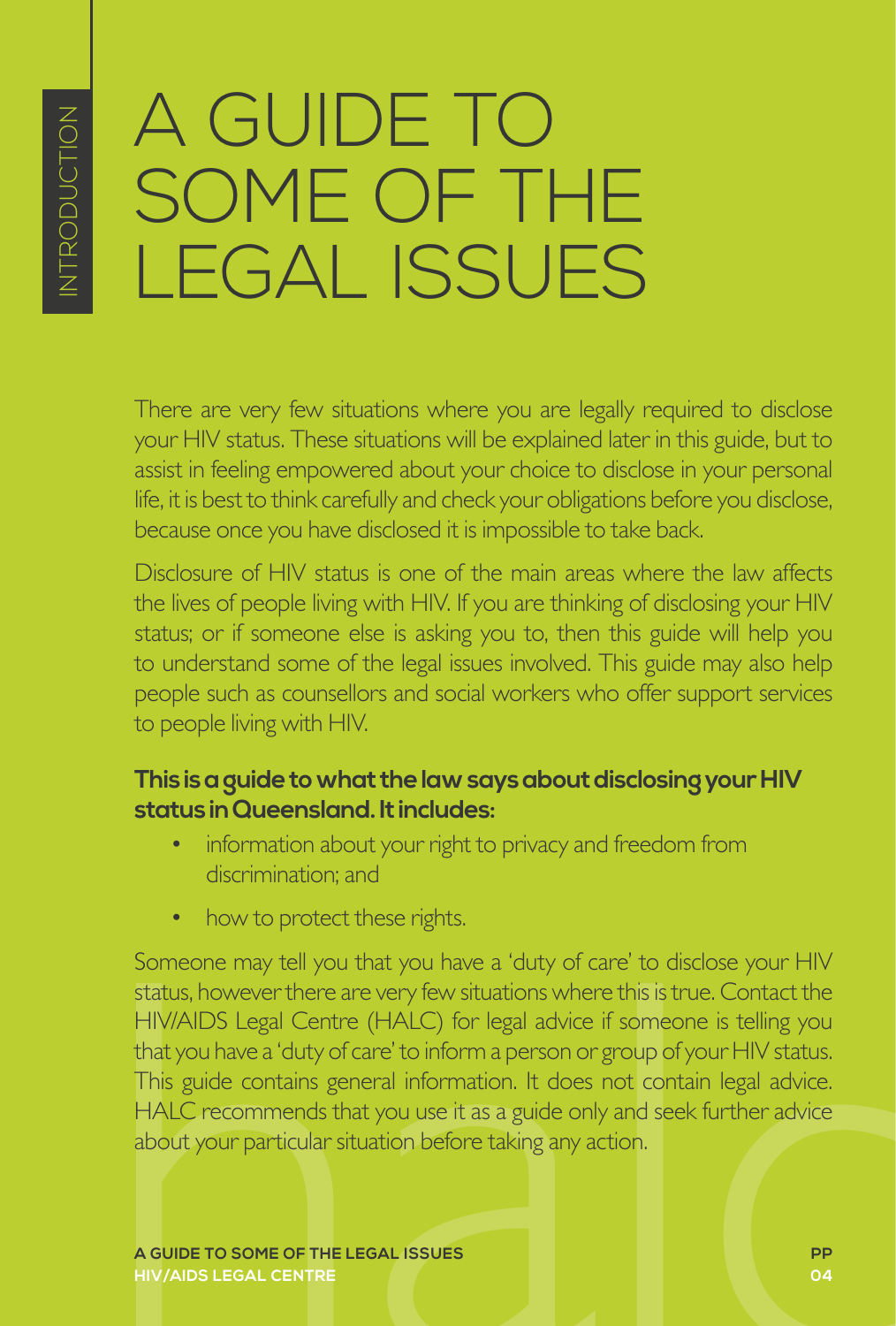#### **Standard Precautions**

Throughout this guide, we will refer to 'Standard Precautions' (also known as 'Universal Precautions' or 'Standard Precautionary Procedures'). These are procedures that should be followed whenever there is a possibility of a person coming into contact with another person's blood or bodily fluids. Standard Precautions are meant to be used in all employment and medical contexts. The idea behind Standard Precautions is that it is impossible to know if someone has a blood borne virus such as HIV, hepatitis B or hepatitis C.

See *Useful Contacts* at the end of this guide for further information on Standard Precautions.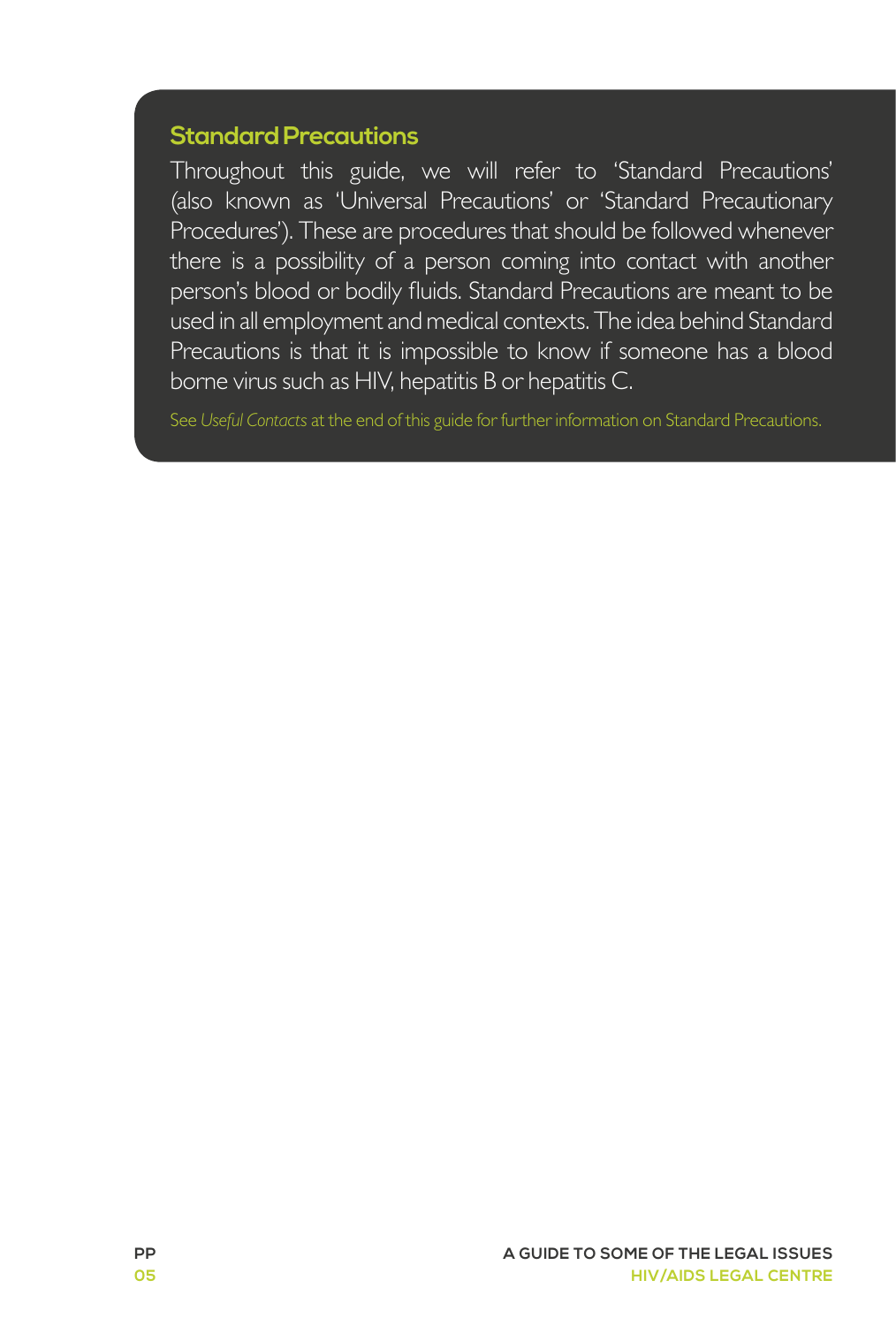#### **Do I have to tell my current or prospective employer?**

No, you do not have to tell an employer or prospective employer that you are HIV positive unless you work in one of the jobs outlined in the *Exceptions* section below. An employer can only lawfully refuse to employ you on the basis of your HIV status if, because of your HIV, you are unable to perform the basic requirement of the job. There are very few jobs where this would apply. There are some jobs, described below, where you must disclose your HIV status, even if you believe that it does not affect your ability to do the job (see *Exceptions* below).

Similarly, there are very few jobs where an employer or prospective employer can legally ask about your HIV status or require you to have an HIV test (see Exceptions below). If an employer asks about your HIV status and they do not fall into the various exceptions, then you have no obligation to disclose.

Employers are often unprepared for an employee's disclosure of their HIV positive status and frequently over-react because they think that the risk of transmission to others is much greater than it actually is. They may be concerned about situations that pose no risk ('What if someone else drinks from your mug?') or where there may be a very slight risk that can be minimised by the use of Standard Precautions ('What if you cut yourself and bleed?'). The use of Standard Precautions is important since not everyone knows if they have a blood borne virus, including HIV, and not everyone who does know will disclose.

If an employer dismisses you because you have HIV, or prevents you from undertaking certain tasks that would normally be part of the job, then this may amount to unlawful discrimination under either the Queensland *Anti-Discrimination Act* or the Federal *Fair Work Act*. If you are being bullied or harassed at work by colleagues, or if people are spreading rumours about your HIV status, you may be eligible to make a complaint under the antibullying provisions in the *Fair Work Act*.

harassed at work by colleagues, or if people are spreading rumours about<br>your HIV status, you may be eligible to make a complaint under the anti-<br>bullying provisions in the *Fair Work Act*.<br>Get legal advice about your righ Get legal advice about your rights if an employer terminates your employment, or treats you badly after finding out you have HIV. Act quickly, because there may be a very limited amount of time in which you can commence legal action. For more information about your rights, see the *Useful Contacts* at the end of this guide, and also the *Discrimination* section.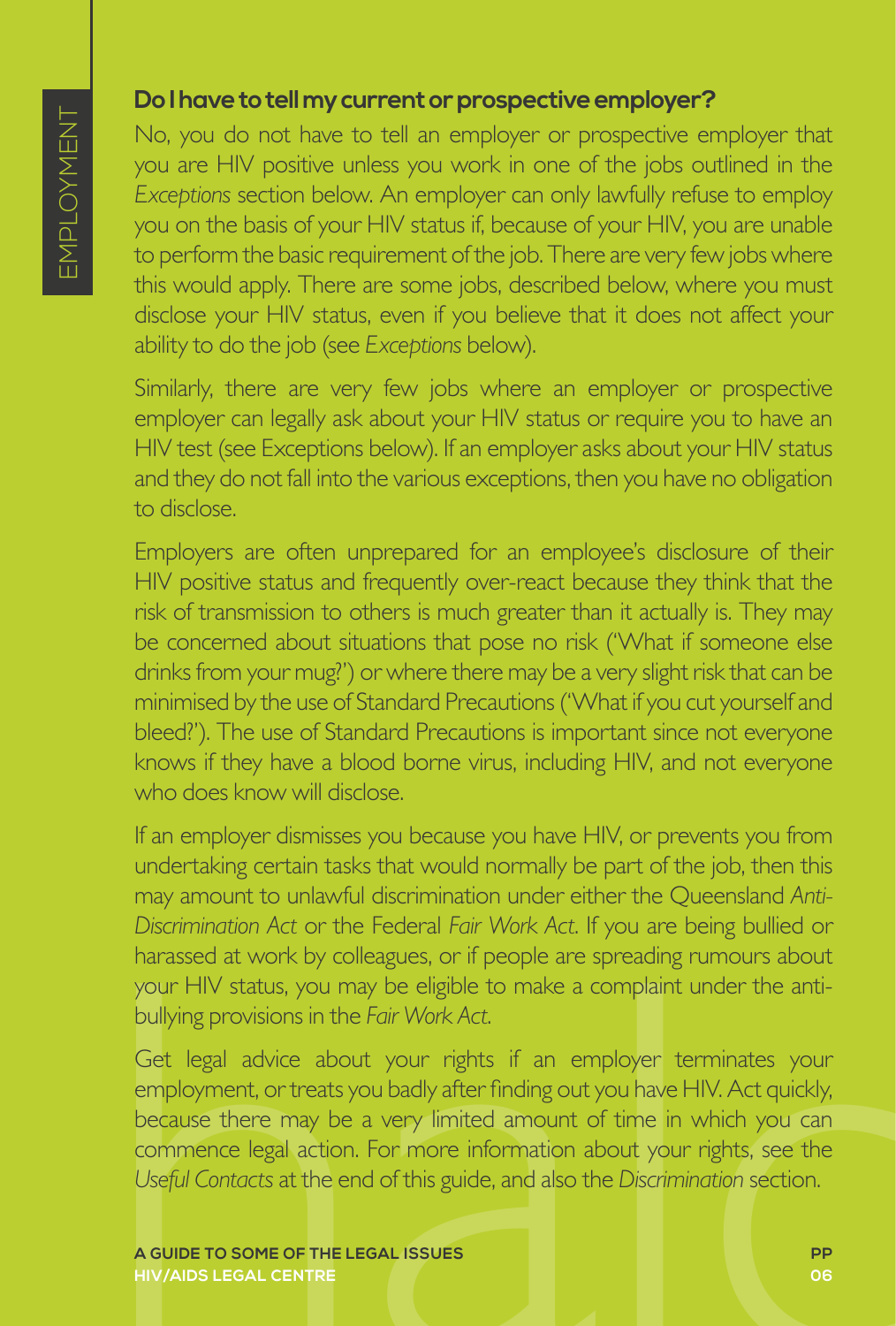#### **I'm a sex worker with HIV, how does this affect my work?**

You do not need to disclose your HIV status as a sex worker in Queensland; however, there are restrictions to the type of sex work you can do if you have HIV. These are outlined in the *Prostitution Act 1999*. In Queensland, there are two types of legal sex work:

- one person operating privately as a sole operator;
- a person working in a licensed brothel.

All other forms of sex work are unlawful in Queensland, including more than one sex worker using the same premises; street-based sex work; and unlicensed brothels. If you have HIV, (or any other sexually transmissible infection) you cannot work in a licensed brothel. The *Prostitution Act* makes it unlawful for a sex worker to work in a licensed brothel if they have a sexually transmissible infection (including HIV).

The licensee of a brothel must not allow a person with a STI to work in the brothel. In order to work in a licensed brothel, a worker is required to provide a current sexual health certificate which must be renewed every 3 months. The sexual health certificate does not contain any confidential medical results or information, and can be issued in your sex worker name. It is essentially a certificate of attendance. If you have HIV, you will not be issued with a sexual health certificate.

It is unlawful for a sex worker to provide, or offer to provide sexual intercourse or oral sex unless a prophylactic is used (condom or dam). It is also unlawful for a client to request that a prophylactic not be used, to interfere with the efficacy of a prophylactic, or to use a prophylactic that is damaged.

#### **What about a sole operator sex worker with HIV?**

Private sex workers are not required to obtain health certificates. If a person with HIV is working as a private sex worker, then the provisions of the *Prostitution Act* in relation to the use of prophylactics apply, in addition to the requirements of the *Public Health Act* in relation to sexual intercourse as described in the *Sex & Relationships* section below. Therefore, a private sex worker does not need to disclose their HIV status, but must use condoms and/or dams.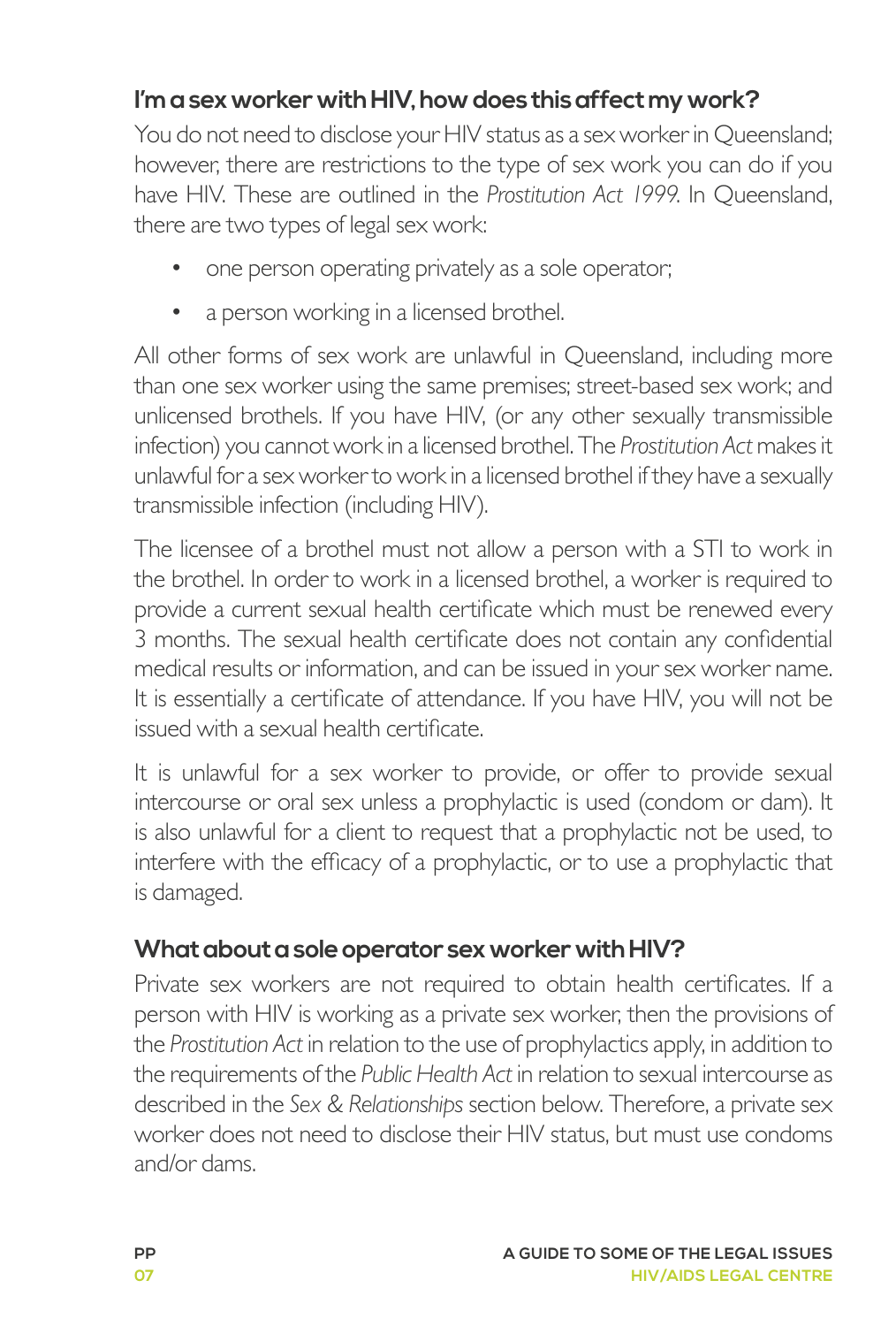#### **If I work in the mining industry do I have to disclose my HIV status?**

No, you do not need to disclose to your employer. However, the *Coal Mining Safety and Health Regulation 2001* requires employees to undertake a medical assessment prior to commencing employment and at intervals throughout the term of employment (at least every 5 years) to ensure that the employee has no medical conditions that pose a risk to the employee undertaking the duties of the role, or a risk to others. This assessment is undertaken by a nominated health advisor (who is a registered medical practitioner).

The medical practitioner has a duty of confidentiality and will not provide confidential medical information to your employer. The purpose of the medical assessment is to ensure that the employee is able to carry out their duties at the mine without creating an unacceptable level of risk. This is unlikely to apply to a person with HIV. For example, you may be restricted in the work you can do if you have a serious back injury or suffer from vertigo.

If you are taking HIV medication, and suffer any side effects that might impair your ability to undertake your duties at the mine, you must notify the site senior executive. However, you do not need to tell them what the medication is for, and you should seek advice from your HIV doctor and/or the nominated medical assessors in such circumstances.

of this fact so they can withdraw you from duties or place you on different<br>duties pending a conclusive result. It is advisable to have with you, or to<br>obtain if this occurs, a letter from your HIV doctor that indicates th People in the mining industry are subject to random drug (and alcohol) testing. Random drug tests aim to assess whether you have used any prohibited substances which may make it unsafe for you and your colleagues in the work place. HIV medications sometimes cause false positive results for prohibited substances, such as cannabis. A positive result (including a false positive result) may cause the medical examiner to notify your supervisors of this fact so they can withdraw you from duties or place you on different duties pending a conclusive result. It is advisable to have with you, or to obtain if this occurs, a letter from your HIV doctor that indicates that you are on prescription medication that might cause a false positive drug test. It is not necessary for your doctor to specifically cite your HIV condition as the reason for the medication or to list the medications. If you do elect to disclose your HIV status to the medical examiner or your employer, they have a duty of confidentiality and your information is protected by privacy laws.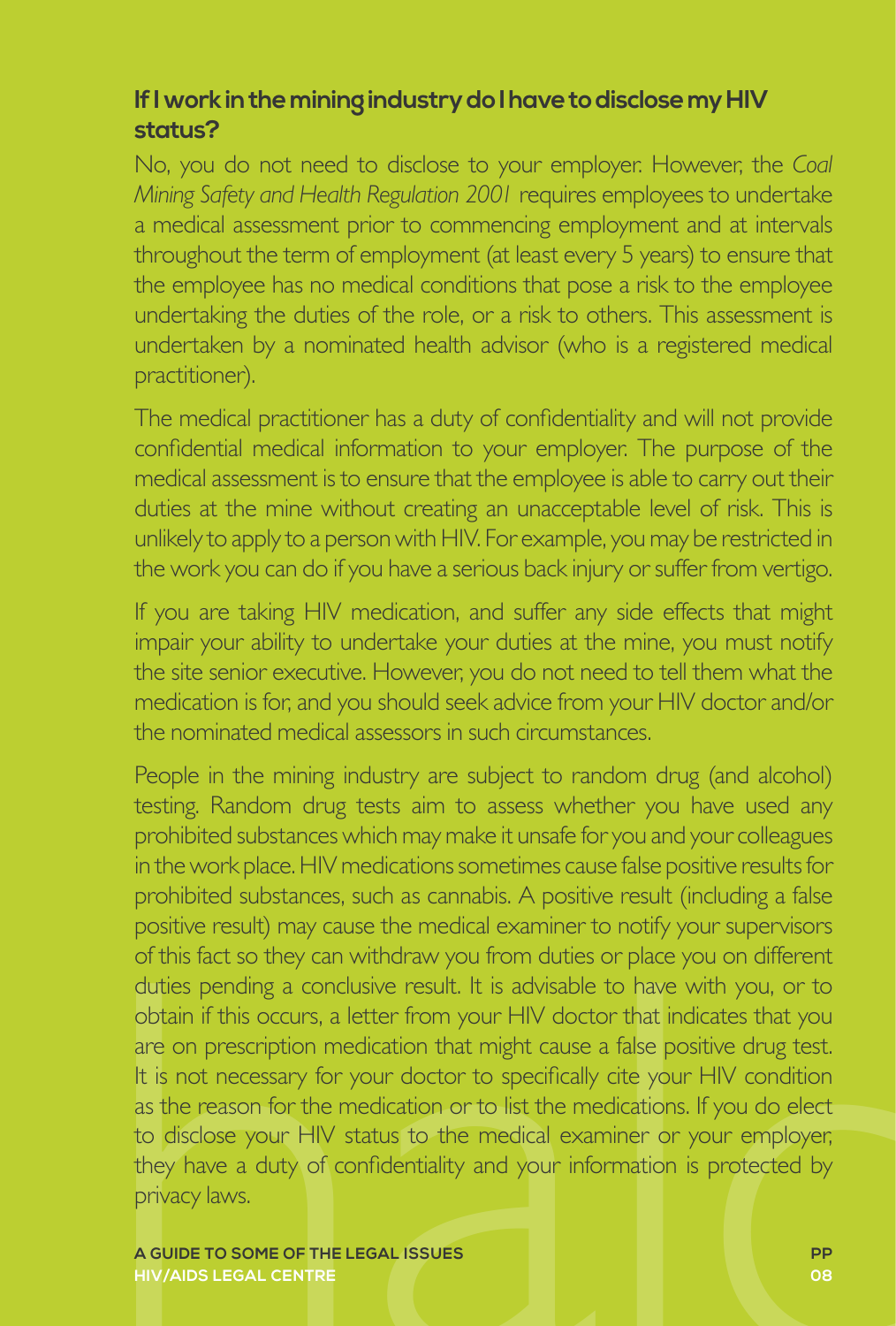#### **EXCEPTIONS**

#### **Health care workers**

Only those nurses, dentists and doctors who perform Exposure Prone Procedures (EPPs) have to know and disclose their HIV status. EPPs include procedures performed in a confined body cavity where there is poor visibility and a risk of cutting yourself with a sharp instrument, tooth, or piece of bone. This particularly affects surgeons, operating theatre nurses and dentists. However, these restrictions on health care workers with HIV who perform EPPs are under review and may change in the near future.

Doctors, dentists or nurses whose work involves performing Exposure Prone Procedures are required to know their HIV status, and not perform EPPs if they have HIV (or any blood borne virus).

If you are a surgeon, dentist or nurse with HIV, and your work involves performing EPPs, you must seek advice from your professional body as to the types of procedures you may and may not perform or assist with. Other health professionals should also seek clarification if they are unsure whether their work involves EPPs. If you are a health care worker who performs EPPs and you are diagnosed with HIV, you can request that your employer consider making reasonable adjustments to enable you to continue to work in your profession, for example, a change of duties etc. Please for advice if you are terminated or denied employment due to your HIV diagnosis in these circumstances.

Ancillary staff such as clerical workers, porters, cleaners and laundry staff in hospitals, nursing homes and other health care settings do not have to disclose their HIV status to employers or prospective employers.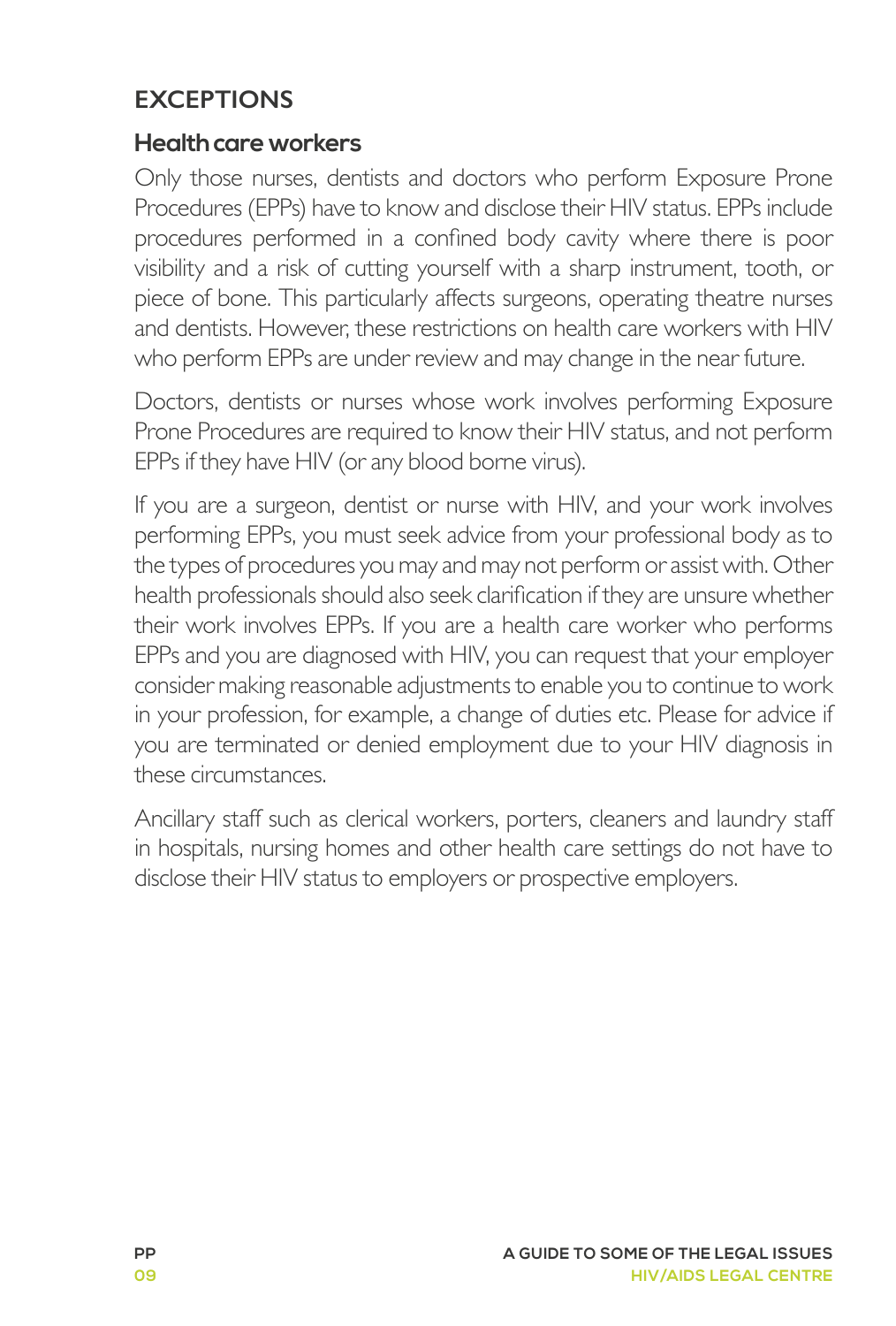#### **Australian Defence Force**

Everyone who applies to join the Australian Defence Force (ADF) is tested for HIV. If you are HIV positive, you will not be accepted into the ADF. The ADF also regularly tests serving personnel. If you are already a member of the ADF and you are diagnosed with HIV, it is likely that you will be discharged from the service. Combat and related roles are specifically exempted from the protection of discrimination legislation, and members of the ADF are excluded from the definition of 'employee' in the *Fair Work Act*. Please contact HALC for further advice if you are not allowed to join, or are discharged from the ADF due to an HIV diagnosis.

#### **Aviation**

According to the *Civil Aviation Safety Authority Guidelines*, medical certification for pilots or air traffic controllers living with HIV is undertaken on a case-bycase basis following medical assessment. If a certificate is granted, medical reviews are required at regular intervals, and any change in condition can result in a person being designated temporarily unfit to work.

If you are an airline pilot or air traffic controller and are diagnosed with HIV, the *Civil Aviation Safety Authority Guidelines* require you to stop working and to notify the Designated Aviation Medical Examiner (DAME).

The guidelines also require a pilot or air traffic controller with HIV who has been medically certified as fit to work, but who changes their HIV medication or experiences side effects, to stop working and notify the DAME so that a further medical assessment can be arranged.

#### **I'm taking a lot of sick days. Do I have to tell my employer that I'm HIV positive?**

Halc Hill in the exceptions issed above; you do not held to disclose your<br>HIV status to your employer. Your doctor is not required to disclose your<br>HIV status on your medical certificate.<br>Specify your HIV status on a medic Apart from the exceptions listed above, you do not need to disclose your HIV status to your employer. Your doctor is not required to disclose your HIV status on your medical certificate. You can ask your doctor not to specify your HIV status on a medical certificate.

**HIV/AIDS LEGAL CENTRE**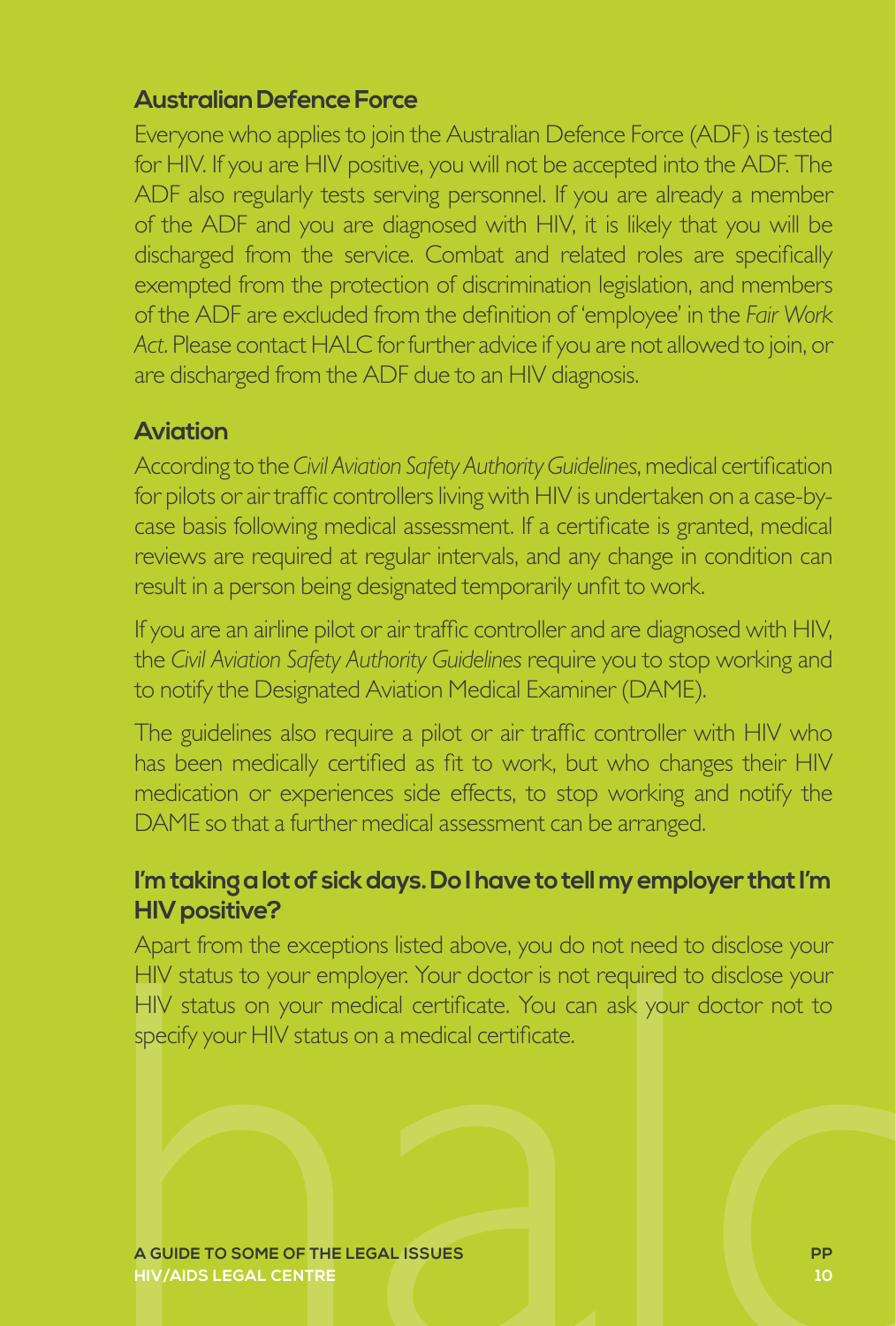#### **I'm worried about infecting other people at work, should I tell my workmates or my boss?**

Apart from the exceptions above, you do not need to disclose your HIV status at work. Under the *Work, Health and Safety Act 2011*, employers have a duty to protect the health and safety of their employees and employees have a duty to protect their own health and safety, and to avoid affecting the health and safety of others at work.

#### **This does not mean that you have a duty to inform your employer or anyone else at work of your HIV status.**

In practice, it means that if anyone in the workplace has an accident where blood is involved, standard precautions should be used. This means using gloves when administering first aid, for example. Remember that you do not know the HIV status of all your colleagues, and your colleagues may not know their own HIV status. Therefore, everyone should always use standard precautions in relation to blood spills at work. Your employer is responsible for ensuring that the means to use Standard Precautions are available. For example, First Aid kits should be provided and include disposable gloves.

You should also talk to your doctor about the risks of transmitting HIV to others. The actual risk of transmitting HIV in a workplace environment are negligible.

#### **If I tell my boss that I'm positive, will it be kept confidential?**

Employers have a general duty to maintain employee confidentiality and in many cases, your employer will be subject to the *Privacy Act 1988 (Cth)*, which requires that the information you give be kept confidential. In practice though, if your employer breaches the duty, there may be no way to provide a satisfactory remedy. Consider very carefully before disclosing, because once you have disclosed, you cannot take the information back.

While your current boss or supervisor may be understanding, if your HIV positive status is on file then your next boss will also have access to this information and he or she may have a very different attitude.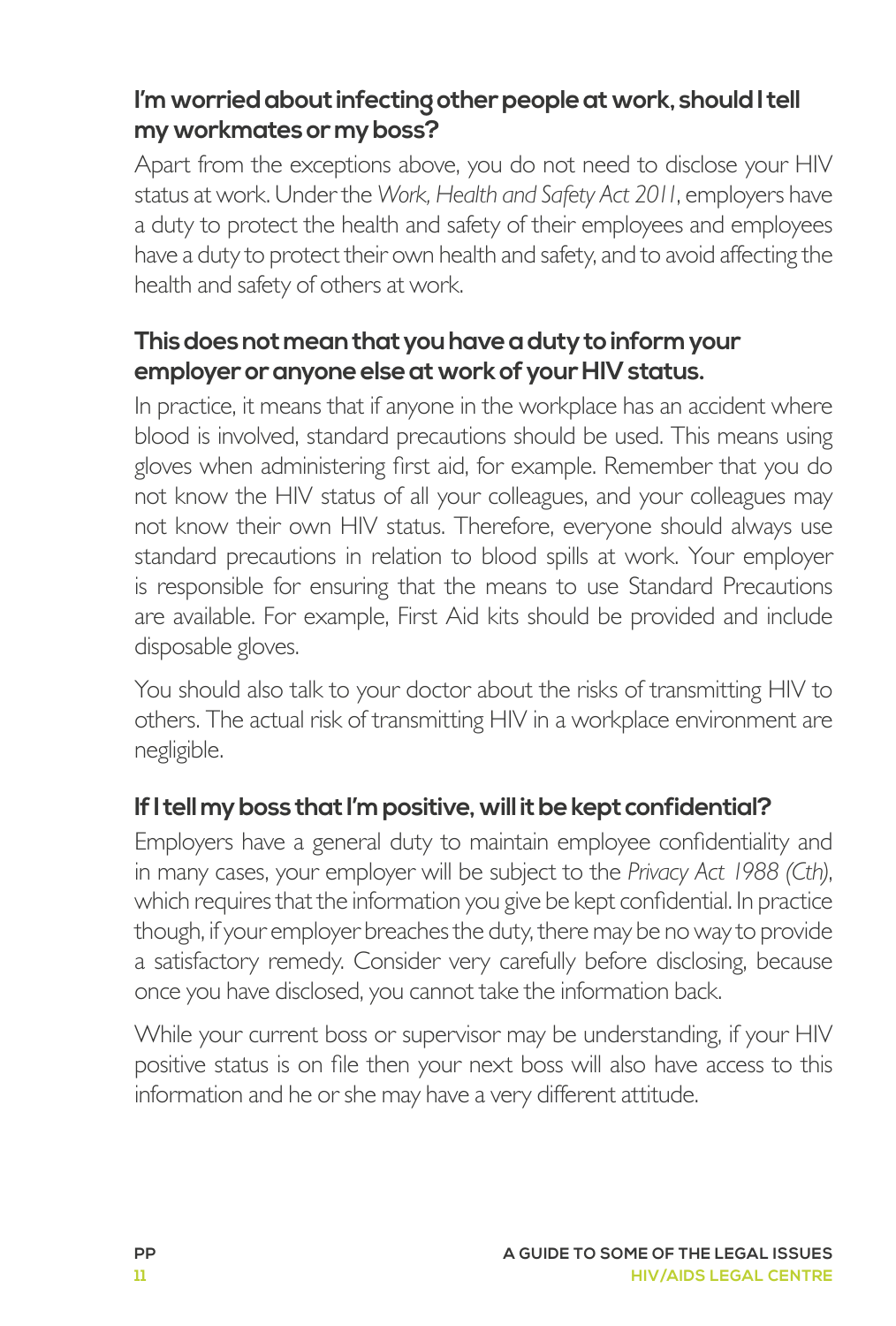There are three sets of laws, listed below, that affect HIV and disclosure in sexual relationships.

- *• Public health laws* are intended to reduce the risk of HIV transmission and encourage safe sexual practices.
- *• Criminal laws* are intended to punish people who transmit HIV to others either deliberately or through lack of adequate care. They are also meant to deter people from transmitting HIV to others.
- *• Civil laws* allow people to get compensation if HIV has been transmitted deliberately, or as a result of recklessness and/or a lack of adequate care. Prosecutions under these laws are relatively rare in Australia.

The *Public Health Act 2005* imposes obligations on everyone to prevent and minimise the risk of transmission of certain medical conditions, including HIV. Importantly, this means that everyone has a duty to protect themselves and others from contracting HIV, so even if you are HIV negative, you should be protecting yourself from contracting HIV by ensuring that you practice protected sex.

Fange of monvioual lactors that can affect viral load levels and the risk of<br>transmission of HIV.<br>A GUIDE TO SOME OF THE LEGAL ISSUES<br>HIV/AIDS LEGAL CENTRE There are relatively few cases of transmission of HIV which come before the Courts in Australia. There is now a significant body of scientific and medical evidence that shows that a person on HIV treatment with an undetectable viral load has a very low risk of transmitting HIV. This evidence now stands in addition to the long-held view that the main method to minimise risk of transmission of HIV is by effective use of condoms. As such, what constitutes safe sex practices in relation to HIV remains an area of developing law. You should also consult with your HIV specialist about the risk of HIV transmission to sexual partners, as there are, for example, a range of individual factors that can affect viral load levels and the risk of transmission of HIV.

**HIV/AIDS LEGAL CENTRE**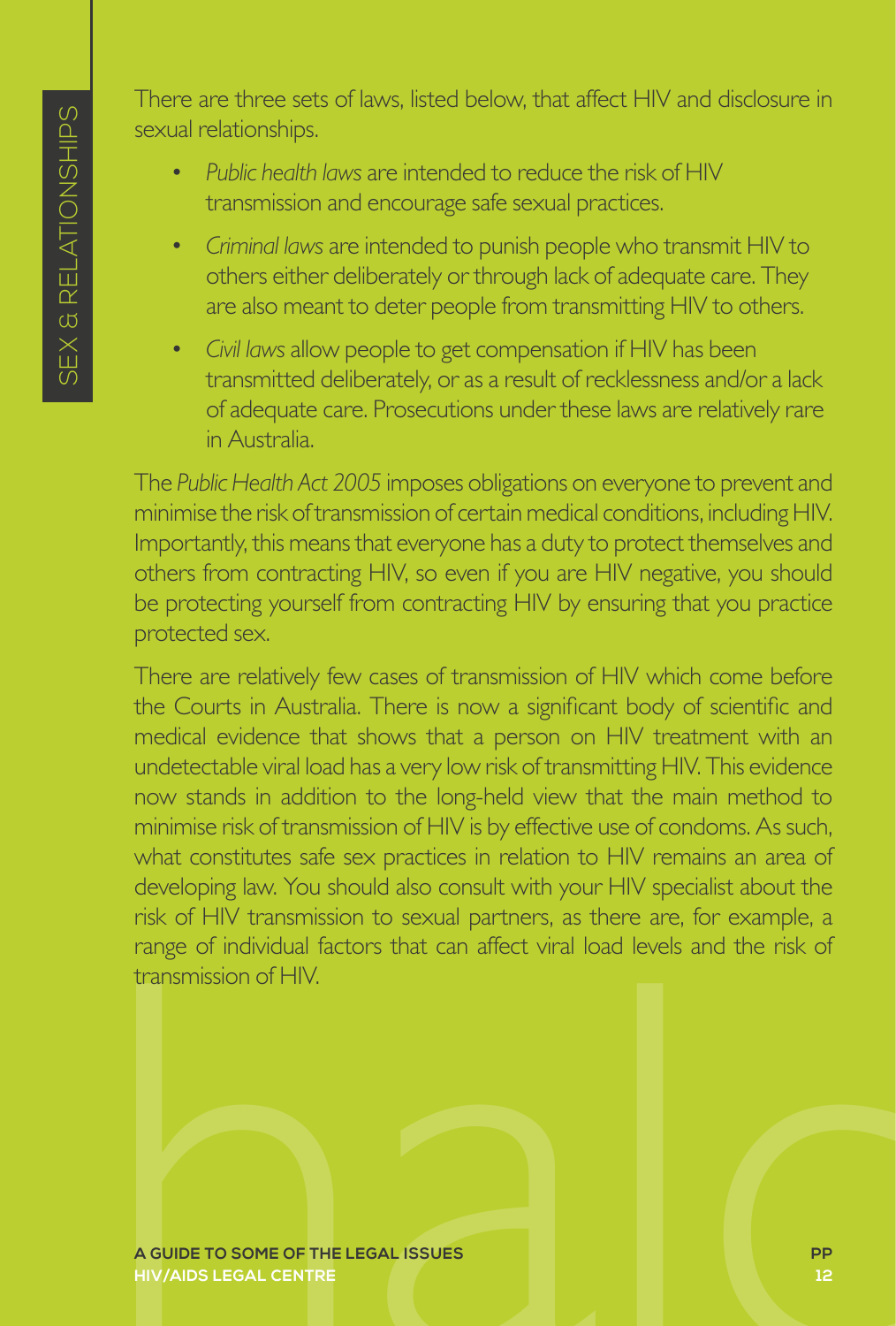#### **PUBLIC HEALTH LAWS**

#### **Do I have to disclose that I have HIV before I have sex?**

No, provided you are not recklessly putting another person at risk of contracting HIV. Using condoms and lube would satisfy this requirement, and being on effective HIV medication and having an undetectable viral load may also satisfy this requirement (but see below). If you intend to have sex with someone, and you may be placing them at risk of contracting HIV, the law requires you to disclose your HIV status prior to having sex.

Penalties apply for putting someone at risk of contracting HIV (maximum penalty 200 penalty units (\$23,560) or 18 months' jail); and for transmitting HIV to another person (maximum penalty 400 penalty units (\$47,120) or 2 years jail). However, it is a defence if you informed the person beforehand that you had HIV. Note that proving that you disclosed your HIV status to a person may be difficult where it is one person's word against another, unless you have other evidence that you disclosed your HIV status prior to sexual intercourse.

#### **What is recklessly putting someone at risk?**

There is no legal definition, and the Courts have not determined what 'recklessly putting someone at risk' is. It is very likely that using condoms and lube would not be considered reckless in the context of HIV.

#### **What about having an undetectable viral load?**

We do not know whether the Courts would consider having an undetectable viral load, due to adherence to a prescribed anti-retroviral drug regime, as not being 'reckless'. Given the increasing body of evidence regarding the low risk of transmission of HIV in circumstances where a person has an undetectable viral load, we would anticipate that medical evidence would form an important part of the defence to such a charge where the defendant had an undetectable viral load and had been advised of what the risk of transmission of HIV was. You should also consult with your HIV specialist about the risk of HIV transmission to sexual partners, as there are for example, a range of individual factors that can affect viral load levels and the risk of transmission of HIV.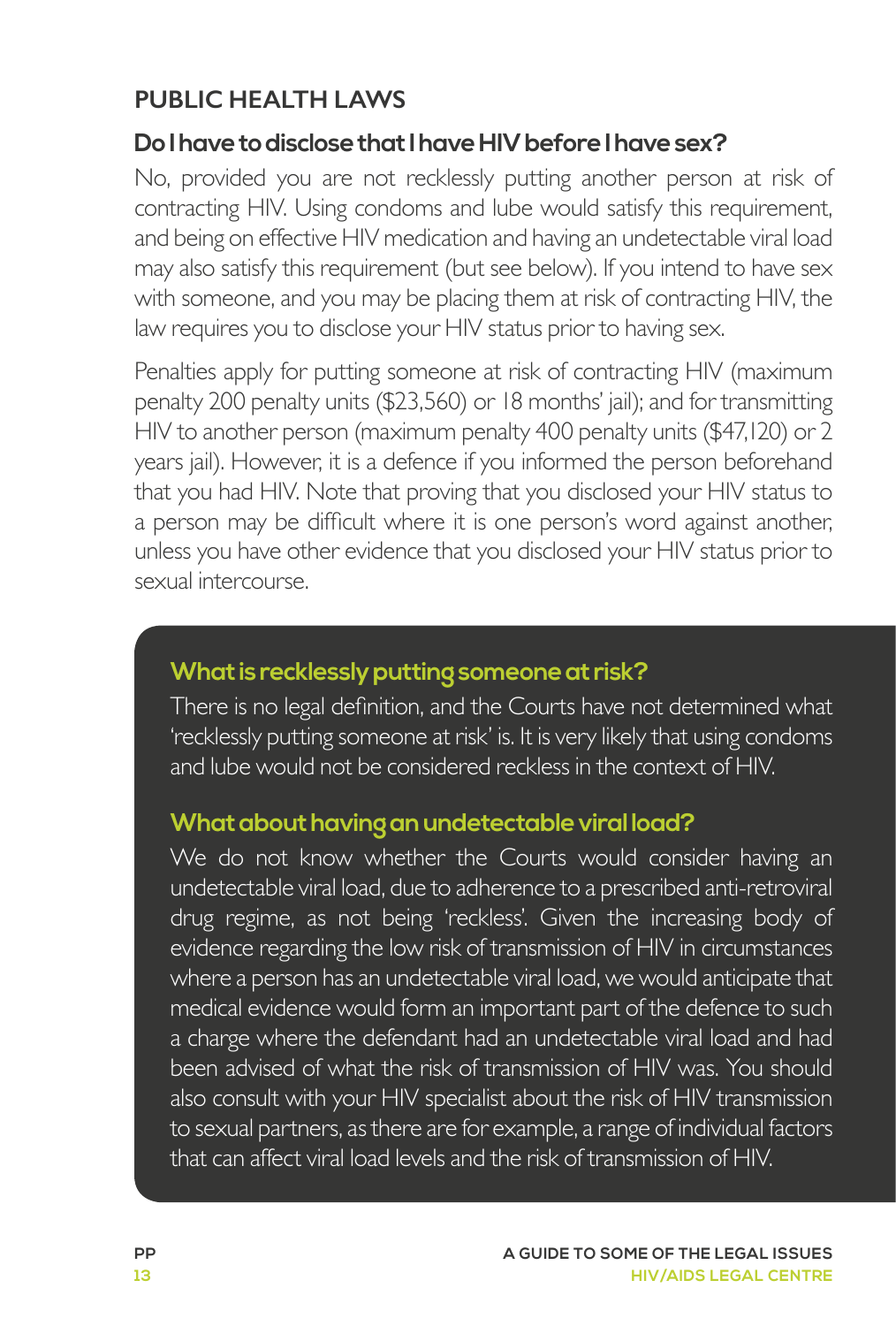#### **Public health management of people who put others at risk**

Instances where a person living with HIV puts others at risk of contracting HIV are rare, however, there are public health laws and policies to manage those who do. This management process is designed to help the person understand their responsibilities and to support them with additional counselling or other interventions to prevent them from putting others at risk of contracting HIV.

The interventions that can be utilised under the *Public Health Act* range from counselling and education, and progress to more intensive or restrictive measures if the person is not able or willing to engage with the process. Court orders can be made that may compel a person to engage with behavioural interventions, and/or restrict a person's activities, movements and freedoms. In the most extreme cases, orders can be sought to detain a person if their behaviour is putting others at risk of contracting HIV. A person who is subject to such orders should seek legal advice about their rights and obligations.

#### **CRIMINAL CHARGES**

In some cases, a person with HIV who transmits HIV to another person may be charged with more serious offences under the Criminal Code 1899. It is a criminal offence to intentionally transmit a serious disease (which includes HIV) with intent to do harm, or to unlawfully cause grievous bodily harm (which includes transmitting HIV to another person). The maximum penalty for intentionally transmitting HIV is life imprisonment, and for causing grievous bodily harm is 14 years' imprisonment.

**A GUIDE TO SOME OF THE LEGAL ISSUES**<br>HIV/AIDS LEGAL CENTRE **HIV/AIDS LEGAL CENTRE**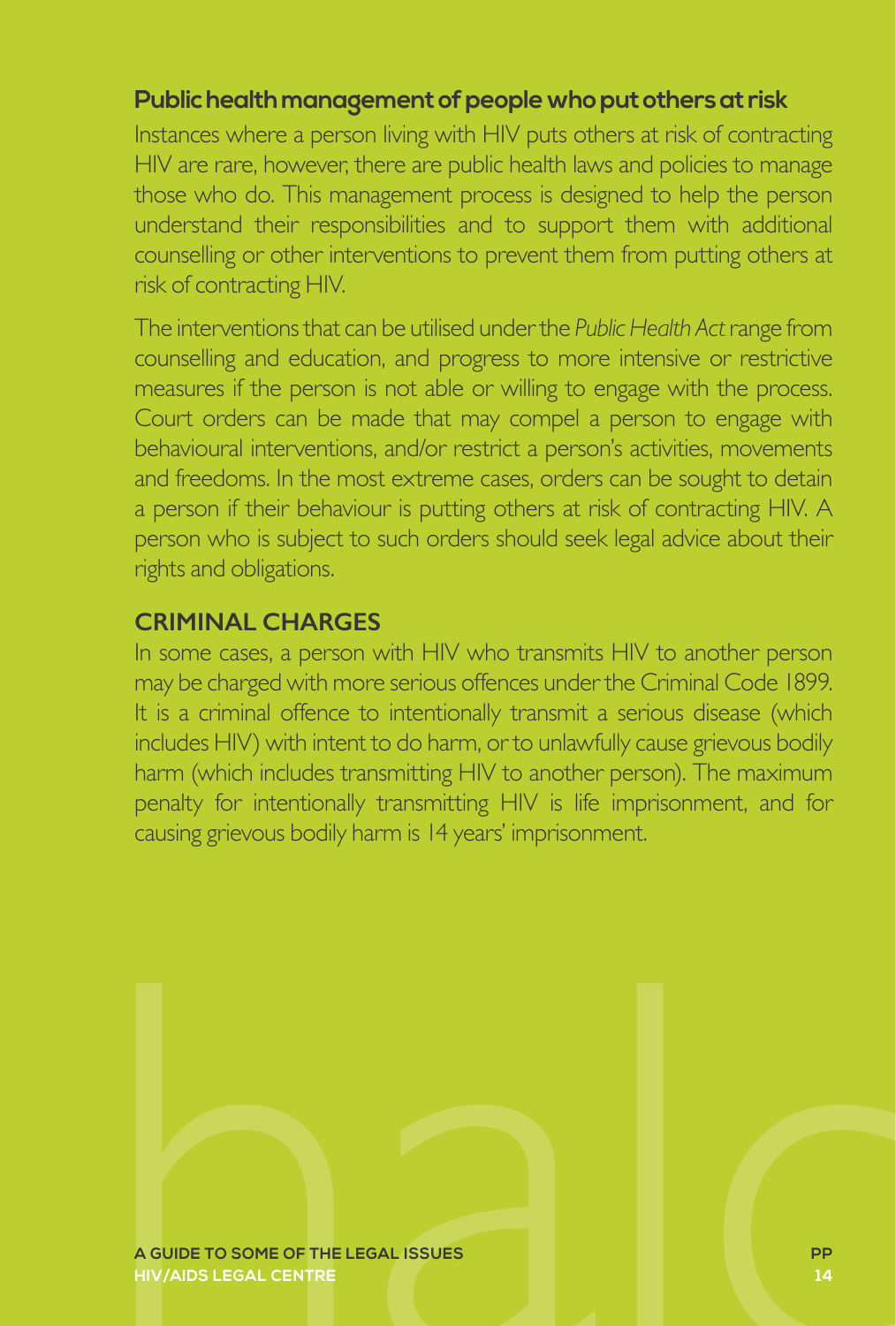#### **What if they knew that I was HIV-positive?**

The Courts have not yet specifically dealt with this scenario, as all the cases up to now have dealt with a situation where the partner did not know. If a person knows that their sexual partner has HIV, and then consents to have sexual intercourse, criminal charges are unlikely to succeed. Having an undetectable viral load or telling someone to get post exposure prophylaxis (PEP) after risky sex may also assist the defence against a charge of intentionally transmitting HIV, as the prosecution must prove beyond reasonable doubt that the accused intended to transmit HIV. Both these things reduce the risk of transmission. However, they are not relevant to a charge of unlawfully causing HIV because that charge does not relate to the accused's state of mind.

#### **Post Exposure Prophylaxis (PEP)**

PEP is a medically prescribed treatment to prevent infection with HIV following an incident of unsafe sex or condom breakage. PEP works best if taken as soon as possible after the exposure incident, up to a maximum of 72 hours after the incident. If a person with HIV tells someone of the risk of infection with HIV and suggests they seek PEP, it could be used as evidence to show that if HIV was transmitted, it was not intentional, and may contribute to the reduction of a possible sentence.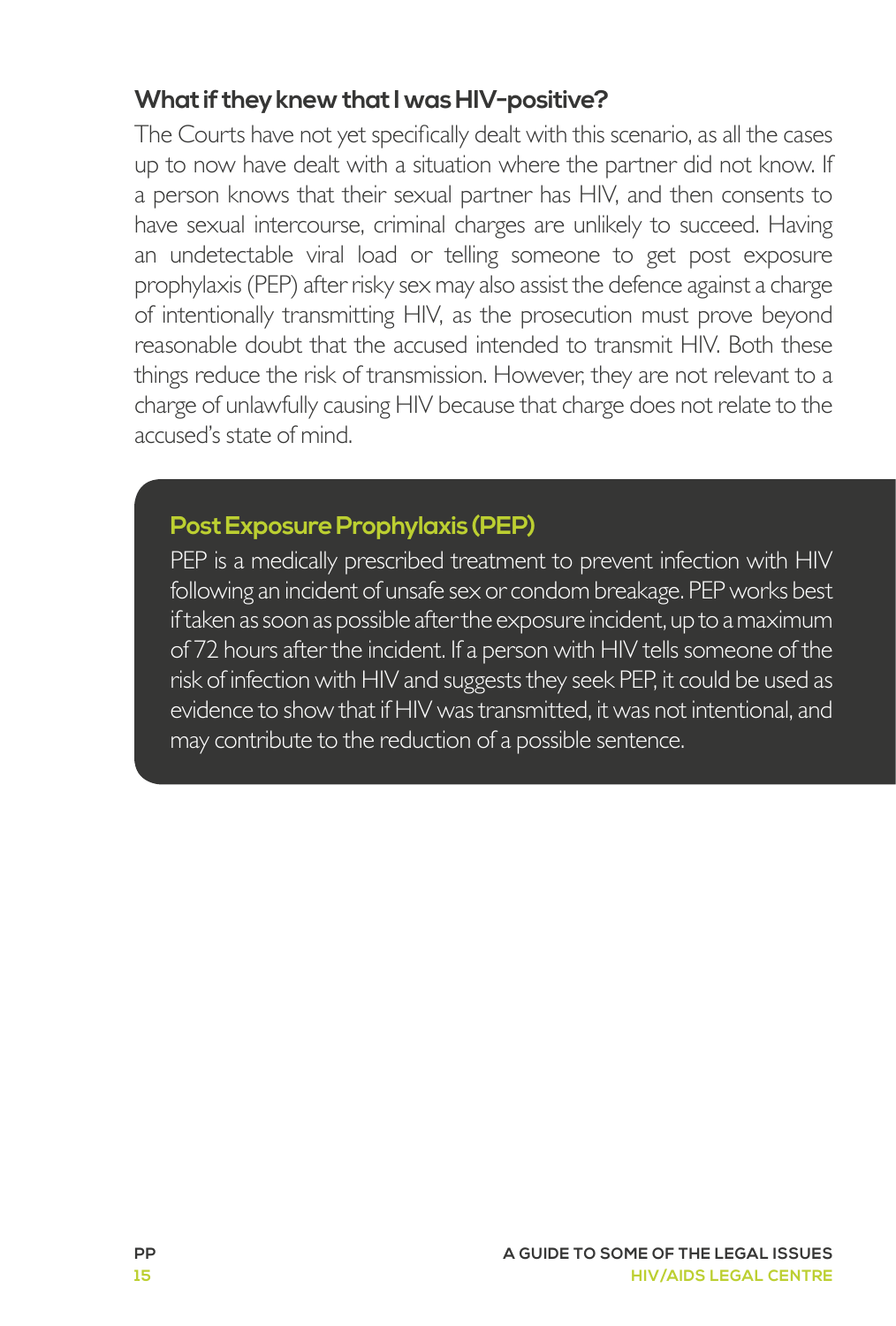#### **What about Civil Law?**

If, due to negligence or recklessness, you contribute to another person contracting HIV, you may be at risk of your sexual partner bringing a civil claim against you for negligence or personal injury. A civil claim means that they can take court action to obtain monetary (money) compensation from you. Such a claim is difficult and costly to pursue and has been successful in Australia on only one occasion that we are aware of. However, if your partner knew you were HIV-positive and consented to the risk of transmission of HIV, they would be unlikely to have any civil claim against you.

#### **Travelling Interstate and Overseas**

Remember that the laws around HIV and sex differ from state to state in Australia. Check before you travel.

Similarly, the laws surrounding disclosure to sexual partners differ significantly from country to country. It is important that before travelling you familiarise yourself with the laws in the countries to which you are travelling as some countries impose severe penalties for non-disclosure to sexual partners or HIV transmission.

**A GUIDE TO SOME OF THE LEGAL ISSUES**<br>HIV/AIDS LEGAL CENTRE **HIV/AIDS LEGAL CENTRE**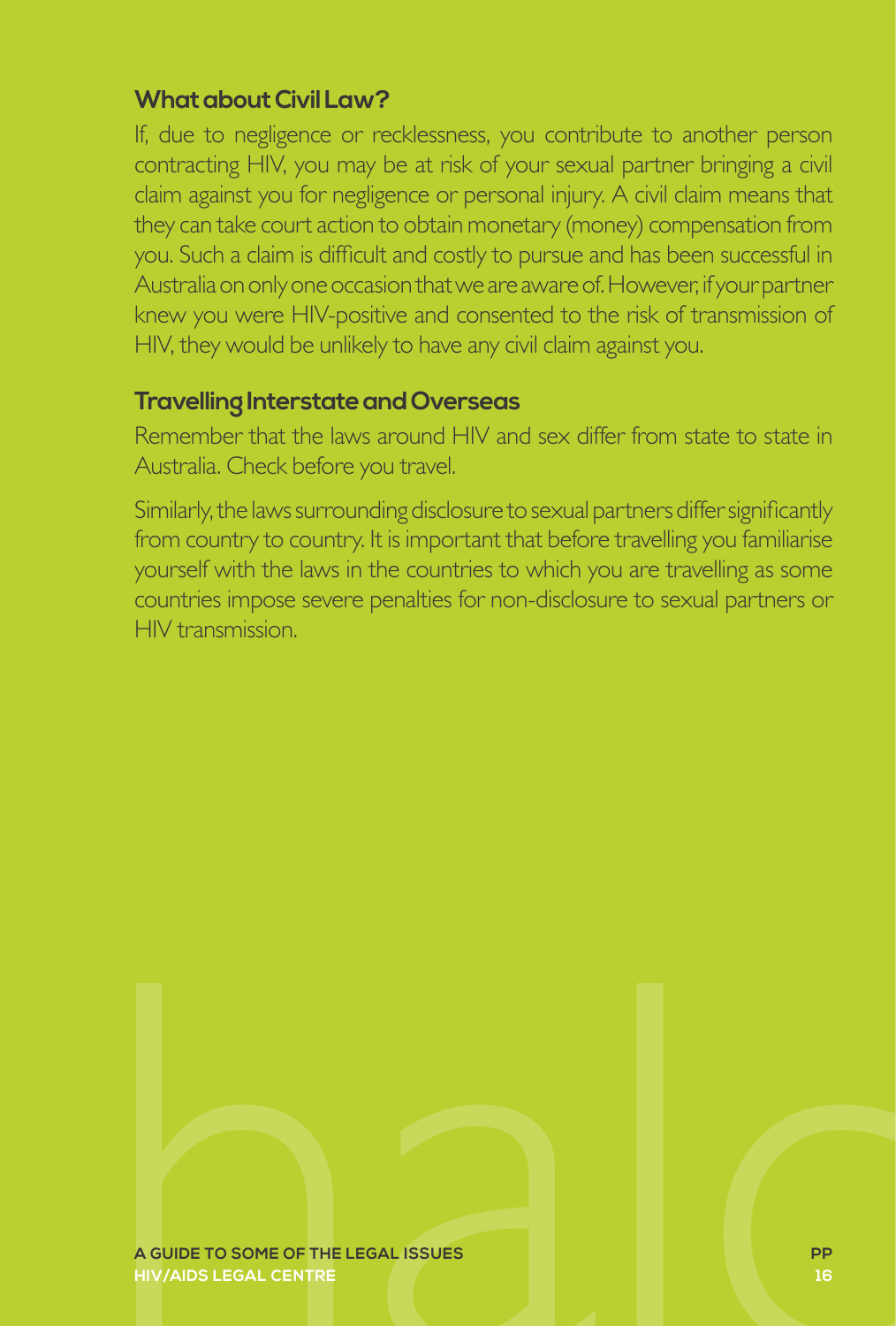#### **Do I have to disclose when I apply for super, or change super funds?**

There is no requirement to disclose any health information when you apply to become a member of a superannuation fund.

#### **Do I need to disclose my HIV status to access my superannuation early?**

Superannuation contributions made by you or your employer are normally 'preserved'. This means that you cannot access them until you retire from full time employment on or after reaching 'preservation age'—this is 55 years of age for people born before 1 July 1960, increasing incrementally up to 60 years of age for people born after 1 July 1964. Accessing your superannuation on retirement in this way requires no health information disclosure.

However, if you become very ill or suffer serious financial hardship before you reach the preservation age, then you may be able to access some or all of your superannuation early. In most cases, this will require disclosure of your HIV status and other health information.

Seek advice before attempting to access your superannuation early. Superannuation funds must follow very strict criteria before allowing early release of superannuation, and if your application is not exactly correct, then they are obliged to reject your claim. Any disclosure you make to your superannuation fund or insurer will be confidential and protected under the *Privacy Act 1988*.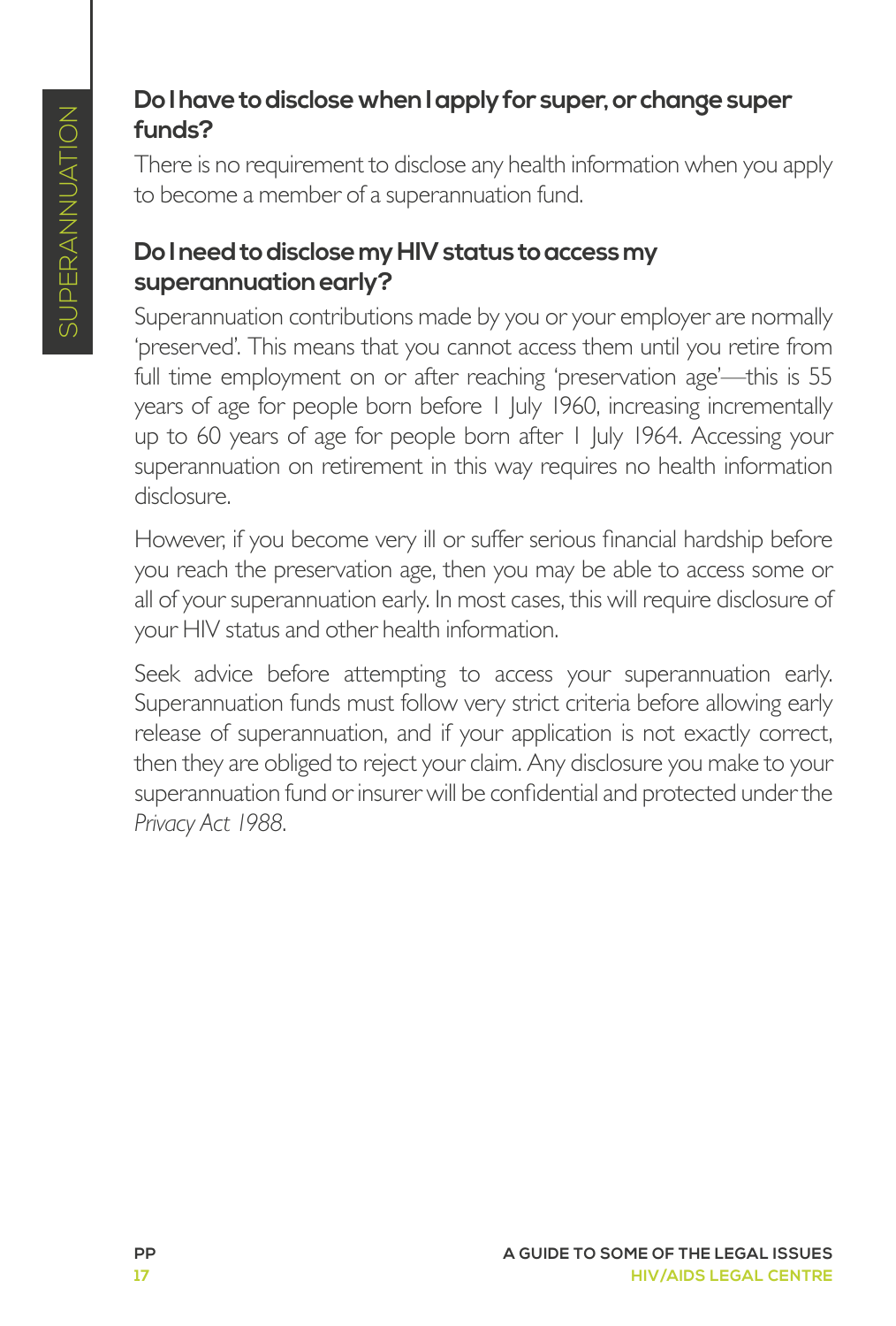#### **What about the insurance cover that my superannuation fund provides?**

Many superannuation funds include insurance cover for death or permanent disability by default. If your fund provides "automatic" cover, insurance premiums are deducted as a matter of course out of your superannuation balance and you have coverage through a 'group' insurance policy for death and sometimes temporary and/or permanent disability.

If, however, you are asked a specific question about your health or HIV status, you should answer truthfully as the duty of disclosure applies (see *Insurance* section below).

Your superannuation fund insurance may offer the option of additional 'top up' cover. If you want this further cover, you will have to disclose health information, including your HIV status. If you don't disclose all the health information requested, you may face problems later on if you try to claim on the policy.

Superannuation funds may lawfully discriminate against you in the provision of insurance on the ground that you have HIV provided that their decision is based upon reasonable actuarial or statistical data, or where no such data is available, having regard to other reasonable factors (see *Insurance* section for further information on when insurance providers may lawfully discriminate).

**A GUIDE TO SOME OF THE LEGAL ISSUES**<br>HIV/AIDS LEGAL CENTRE **HIV/AIDS LEGAL CENTRE**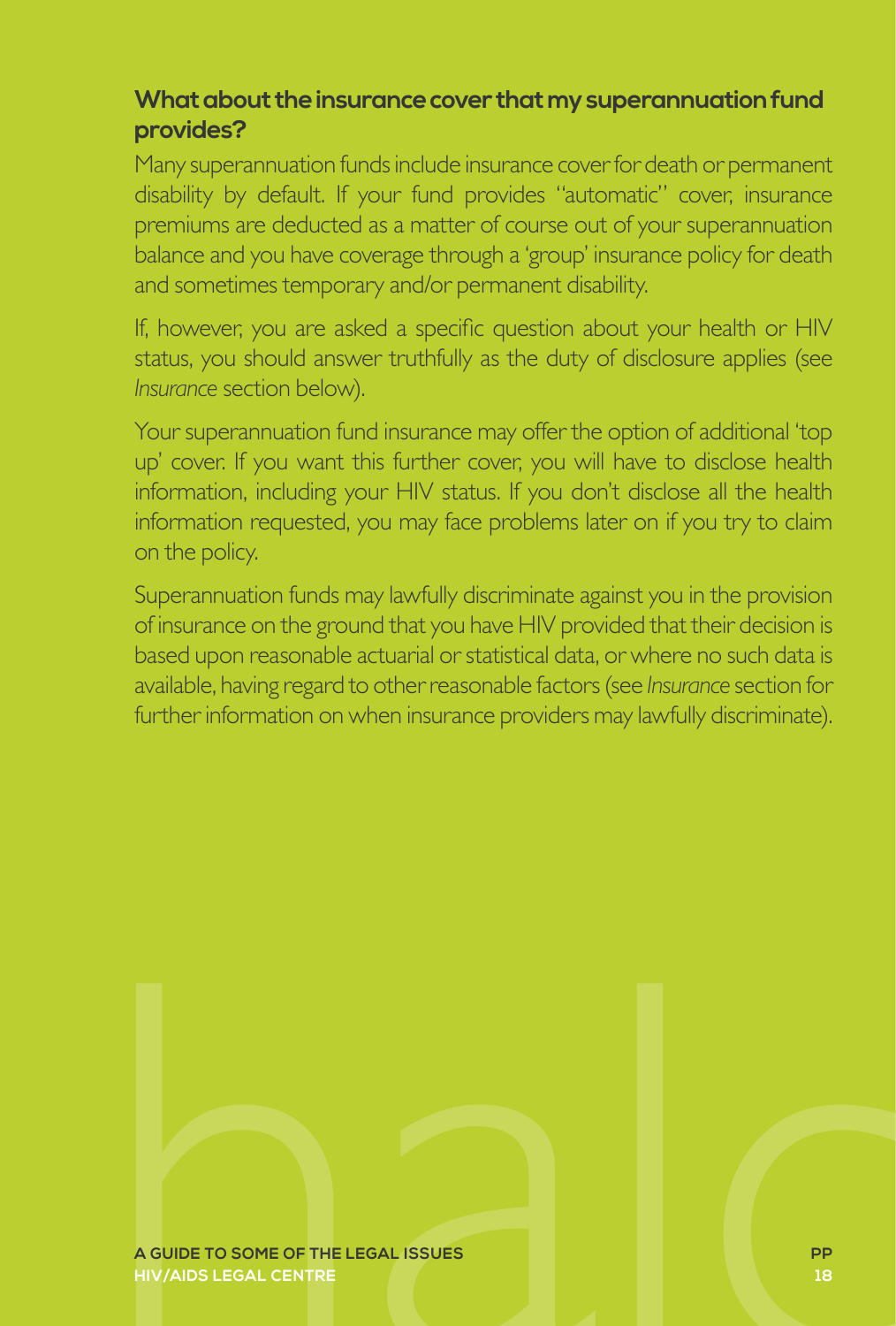#### **Do I have to disclose my HIV status if I take out insurance?**

When taking out insurance, you have a legal obligation to disclose all relevant information. Taking out a contract of insurance requires each party to act with the 'utmost good faith' towards each other. Whether your HIV positive status is considered 'relevant' depends on the type of insurance. It should not be relevant for insurance such as home and contents insurance or car insurance. On the other hand, it will almost certainly be relevant if you are taking out insurance cover on yourself, such as death and disability cover, life insurance or income protection insurance. If you don't disclose when taking out these kinds of insurance policies, then the insurance company usually won't have to pay out for any claim you make.

Some companies will refuse life insurance, disability insurance and income protection insurance to people who disclose that they are HIV positive, whilst others may charge higher premiums. Do not be tempted to lie about your HIV status in order to obtain insurance. The law is very clear that if a person does not disclose something relevant or lies on an application for insurance, the contract will be invalid, and any claim that you might make will not be valid. Insurance companies may lawfully discriminate against you on the grounds that you have HIV provided that their decision is based upon reasonable actuarial or statistical data, or where no such data is available, having regard to other reasonable factors.

Now that advances in HIV treatment have improved the general health and life expectancy of people with HIV, the range of insurance policies available if you are HIV positive is increasing. It's worth shopping around to find a company that offers the type of cover you want.

#### **Do I have to disclose my HIV status if I already have Income Protection or Life Insurance?**

Disclosure of your HIV status may not be necessary if you are diagnosed after entering into an insurance contract. If you have an annuity with your insurance company, then the only relevant matter is your state of health at the time that you initially signed up with the insurer. However, many contracts of insurance are for a fixed period such as year to year—then you have a duty to disclose all relevant information (which could include your HIV diagnosis) at the start of every insured period.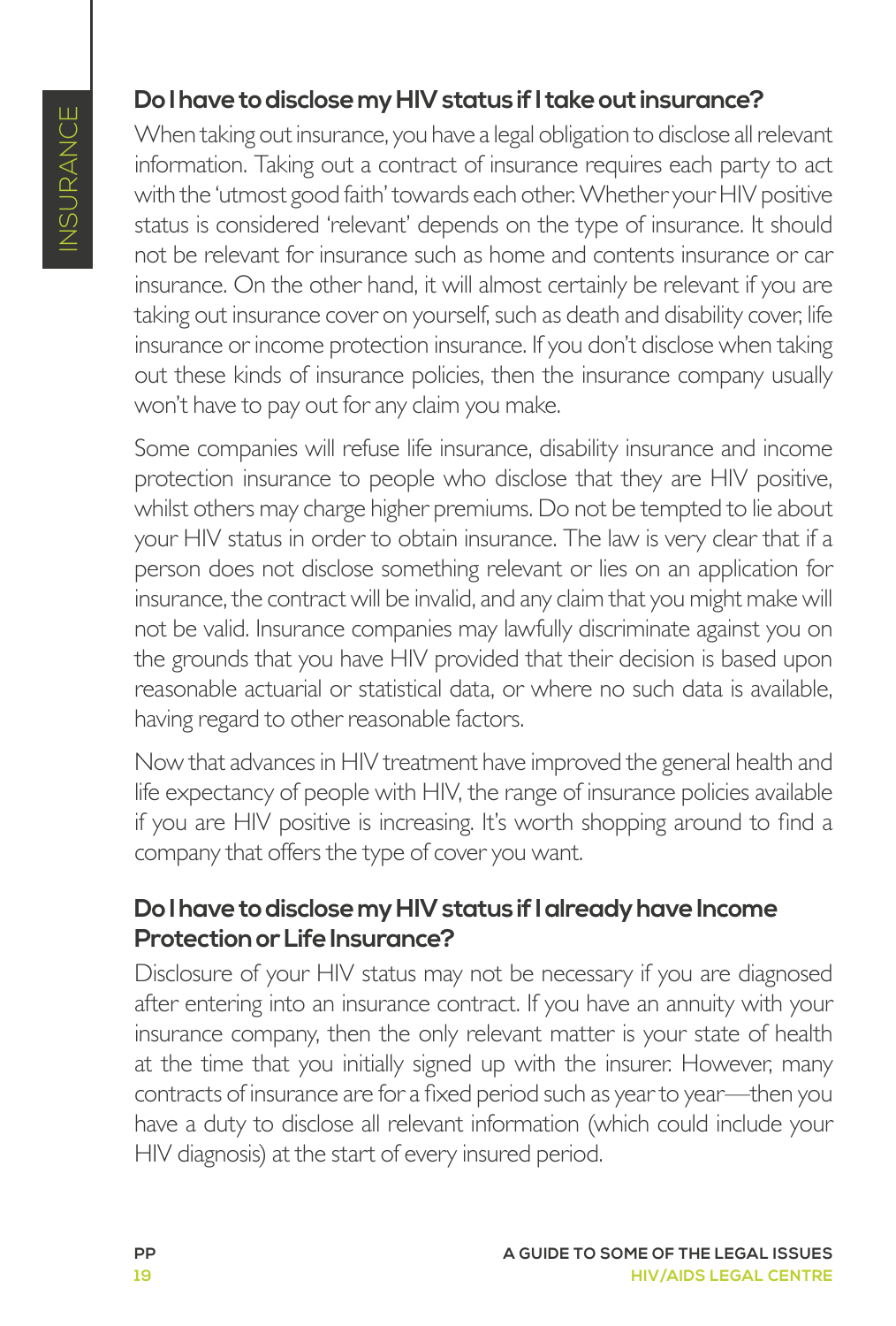Insurers can (and often do) void insurance contracts on the basis that the insured failed to disclose all relevant particulars at the time of entering into the contract. As most fixed term insurance contracts automatically roll over at the expiry of the period, the duty to disclose arises at the time of rollover. Unfortunately, there is often no way to tell from the insurance contract whether it is for a fixed period or for a lifetime (which is what an annuity is for). If in doubt, you should always get legal assistance, otherwise you may end up paying premiums for an insurance policy that could later be voided by the insurance company when you make a claim.

#### **What about travel insurance? Is my HIV status relevant?**

Travel insurance covers a variety of events that may occur while you are travelling. The two main areas covered are medical and other expenses arising from illness or injury; and expenses arising from loss of luggage, theft of personal possessions and so on.

Policies that cover medical and related expenses usually exclude claims arising from pre-existing conditions, and claims arising from sexually transmitted infections. HIV/AIDS falls into both these categories, so Policies that cover medical and related expenses usually exclude claims arising from pre-existing conditions, and claims arising from sexually transmitted infections.

HIV/AIDS falls into both these categories, so if your policy has either or both of these exclusions, then you aren't covered for any HIV related illness while you are travelling. If your insurance cover excludes coverage for HIV related illnesses, then you may not need to disclose that you have HIV.

If your policy does not cover medical expenses at all, then your HIV status is not relevant, and you should not be asked to disclose any health information.

Some insurance companies offer travel insurance that covers HIV related illnesses. Apart from the obvious benefit of being covered in case you fall ill with an HIV related illness while travelling, an additional benefit is Some insurance companies offer travel insurance that covers HIV related illnesses. Apart from the obvious benefit of being covered in case you fall ill with an HIV related illness while travelling, an additional benefit is that there will be no argument as to whether an illness is or is not related to your HIV infection. This may happen if your policy excludes HIV related illnesses. Policies covering HIV will usually cost more and you will need to disclose your HIV status before taking out the policy. Shop around for a policy that meets your needs.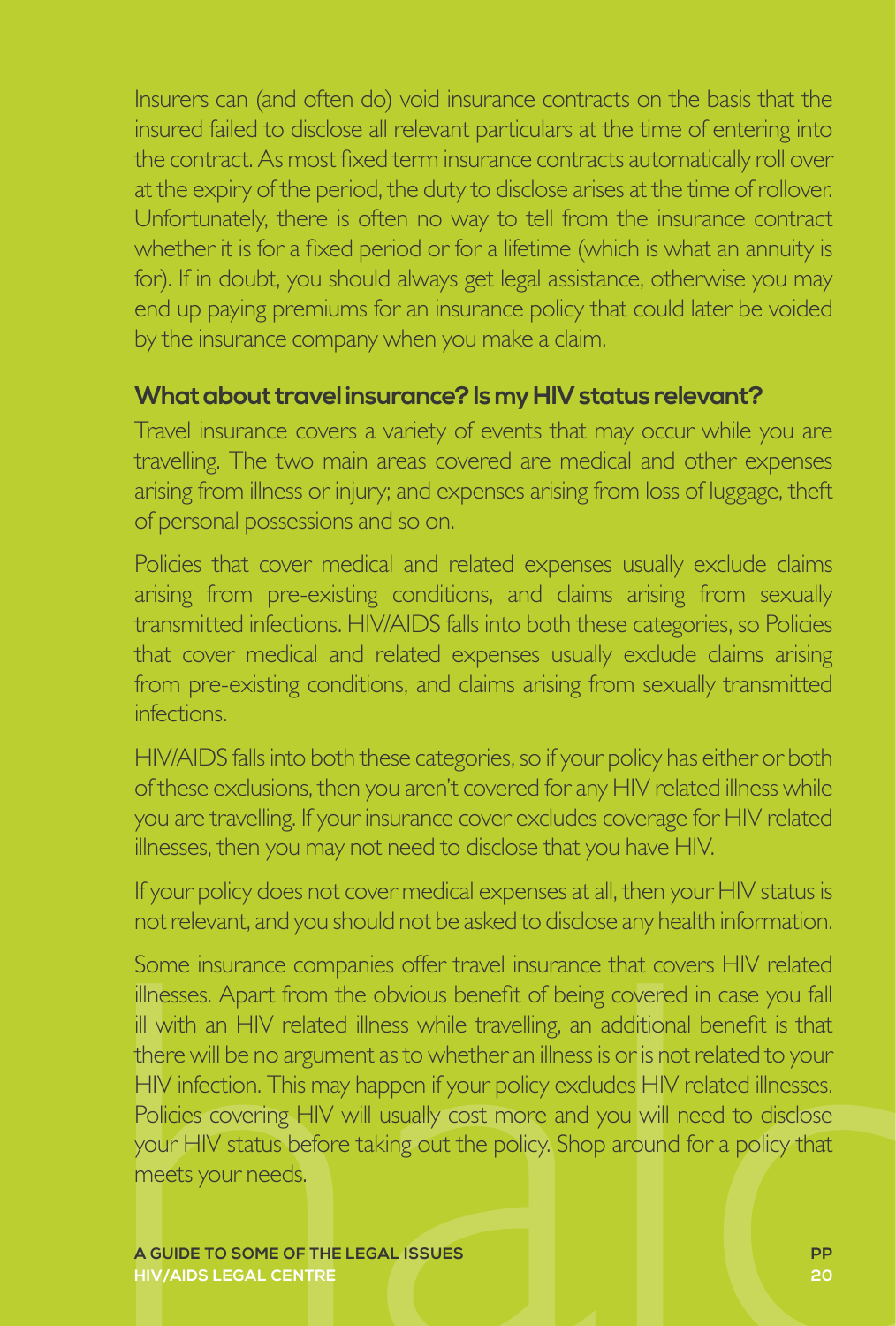#### **What about private health insurance? Surely my HIV status is relevant here?**

Private health insurance is insurance that covers part of the cost of hospital treatment, and in some cases other expenses such as visits to the dentist or physiotherapist.

Health insurance is an exception to most other types of insurance because you are not required to disclose your HIV status when you apply for it. This is because the law requires that health insurance providers must offer coverage to everyone, regardless of the state of their health.

However, health insurance providers are allowed to impose a twelve month waiting period during which they will not pay any claims relating to preexisting conditions you may have prior to taking out the insurance (such as HIV).

#### **What about private health insurance for temporary visa holders?**

Overseas Visitors Health Cover or Overseas Student Health Cover is required for some classes of temporary visas. These generally have the same waiting periods as private health insurance for Australian citizens and permanent residents. However, health insurance for temporary residents is not covered by the same law, and insurers can refuse cover on the basis of HIV status. It is worth shopping around for a suitable policy.

If your health insurance is being paid by or through a third party (such as an employer), the third party is not entitled to access any of your personal information or claim history.

Claiming on your private health insurance as needed will not impact upon any future visa applications. For further information about immigration for people living with HIV and their families, please see the *Positive Migration Guide* located on the HALC website www.halc.org.au.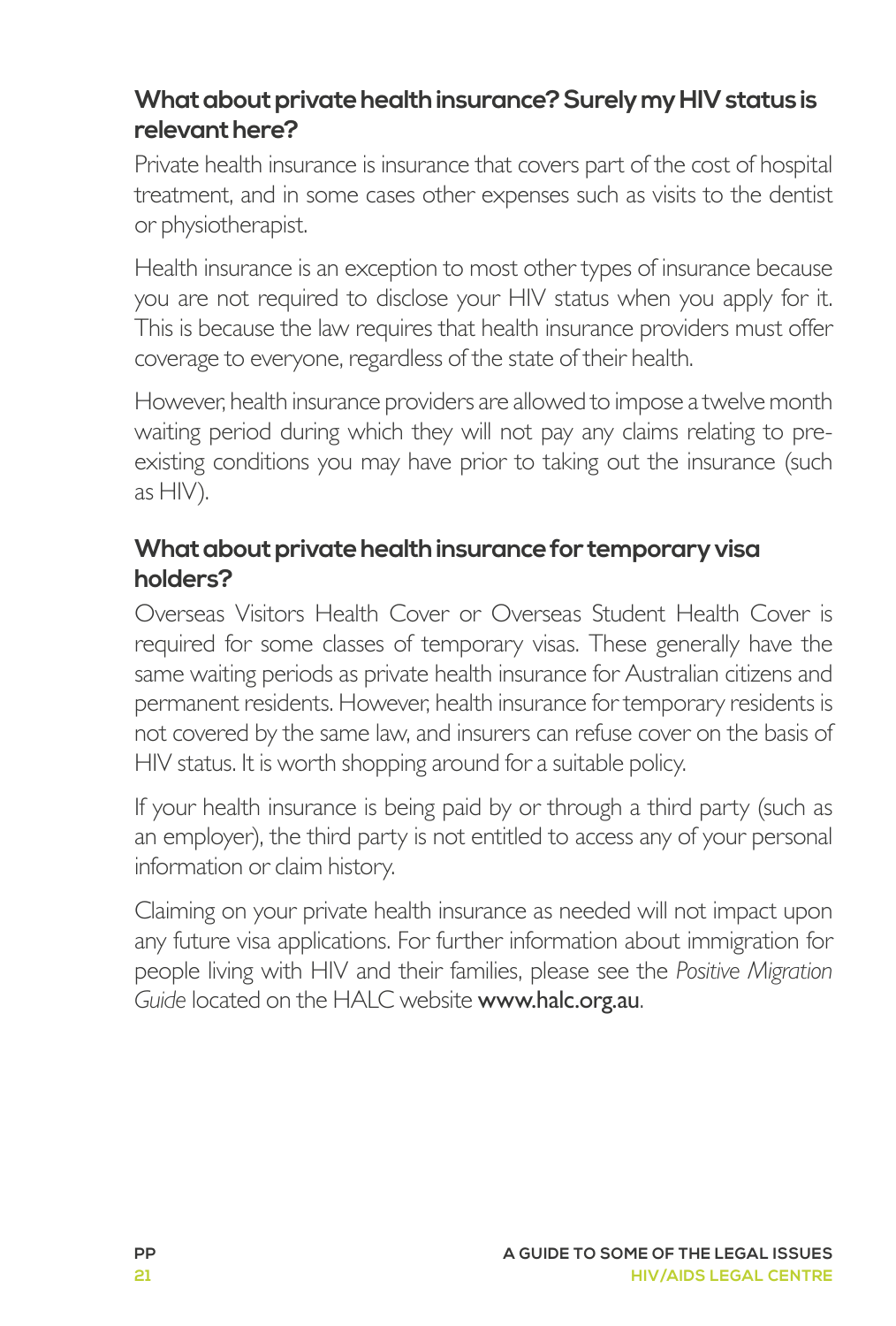#### **Am I required to disclose my HIV status when applying for an Australian passport?**

There is no medical check required for an Australian passport, and the application form does not ask any questions about your health.

#### **I need a visa for the country I want to visit overseas. Do I have to disclose my HIV status?**

Some countries have very strict requirements for granting visas, and some do not allow people living with HIV to enter their country. Other countries may allow you to enter for short stays, such as on tourist visas, but will have different requirements for longer or permanent visas. See the *Useful Contacts* section at the end of this guide for The Global Database on HIVspecific Travel & Residence Restrictions website that contains information about overseas travel for people with HIV.

If a visa application form asks you about your HIV status, then you are legally required to disclose it. If you don't disclose, and the authorities in your destination country find out, then you can be refused entry, or deported if you have already entered the country. You may also be fined or possibly even imprisoned for making a false declaration.

For the most accurate information on visa requirements for a particular country, you should contact their diplomatic embassy/mission in Australia.

**A GUIDE TO SOME OF THE LEGAL ISSUES**<br>HIV/AIDS LEGAL CENTRE **HIV/AIDS LEGAL CENTRE**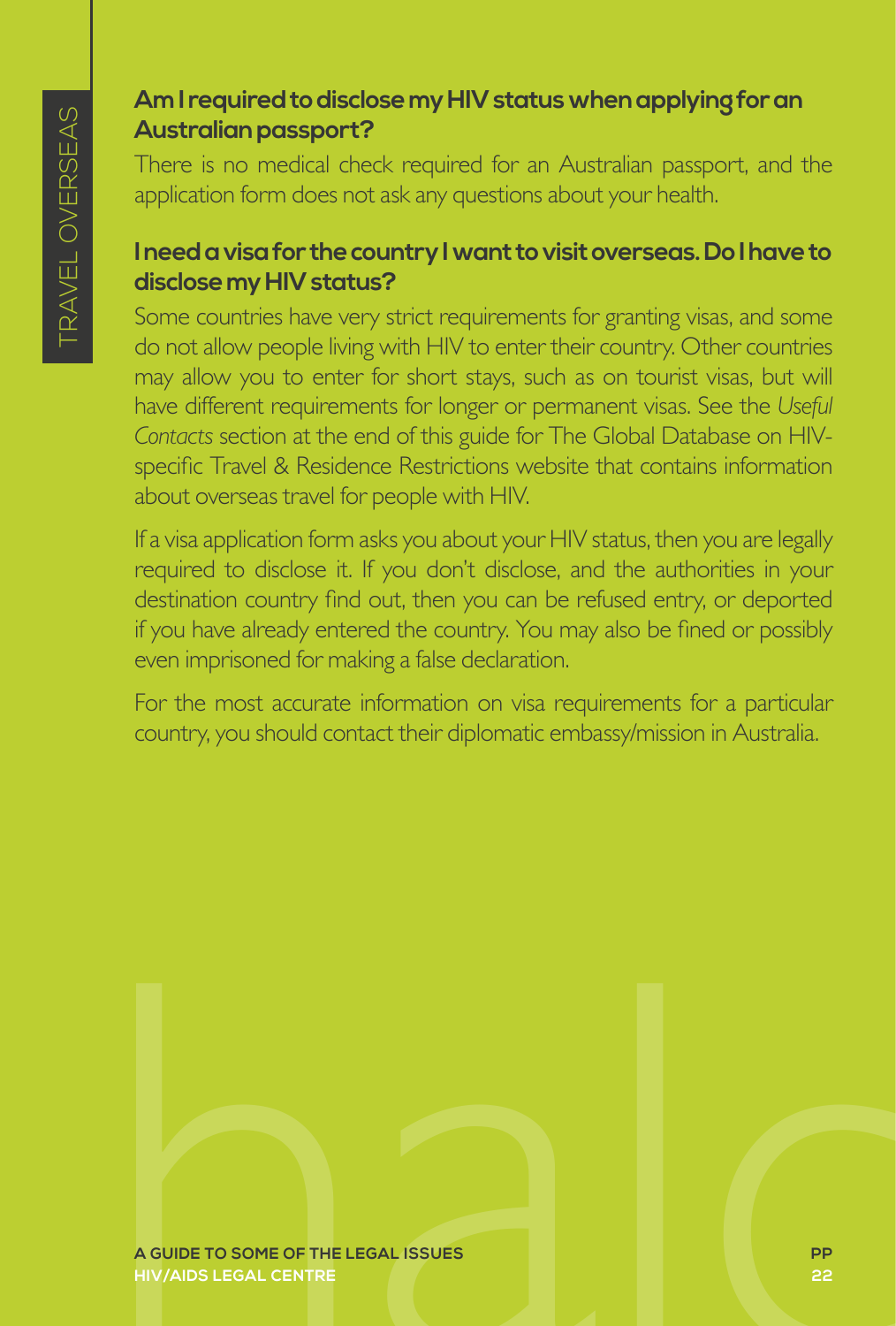#### **If I am coming to Australia as a tourist or for a short term, do I need to disclose my HIV status?**

Depending upon your length of stay, and other factors such as whether or not you are on treatment, you may not need to disclose your HIV status. However, under certain circumstances, people visiting Australia on temporary visas may be required to undergo a medical examination, which will include questions about HIV. You must answer all questions on a visa application truthfully, and incorrect or misleading answers can have serious consequences, including having your visa refused or cancelled. Having HIV will not usually prevent you being granted a short term visa such as a tourist visa, even if you are on treatment.

#### **Can I come to live in Australia permanently if I am HIV positive?**

Yes, in certain circumstances. For advice on this complex and frequently changing area of law, please refer to the *Positive Migration Guide* available on the HALC website at www.halc.org.au and contact HALC if you have further questions.

For all migration questions, it is important to obtain advice from a registered migration agent with experience in HIV issues. It is unlawful for a person who is not a registered migration agent to offer immigration advice.

Do not wait until the last minute before seeking advice—if you have overstayed a visa, it can become much more difficult to obtain permission for further stays in Australia.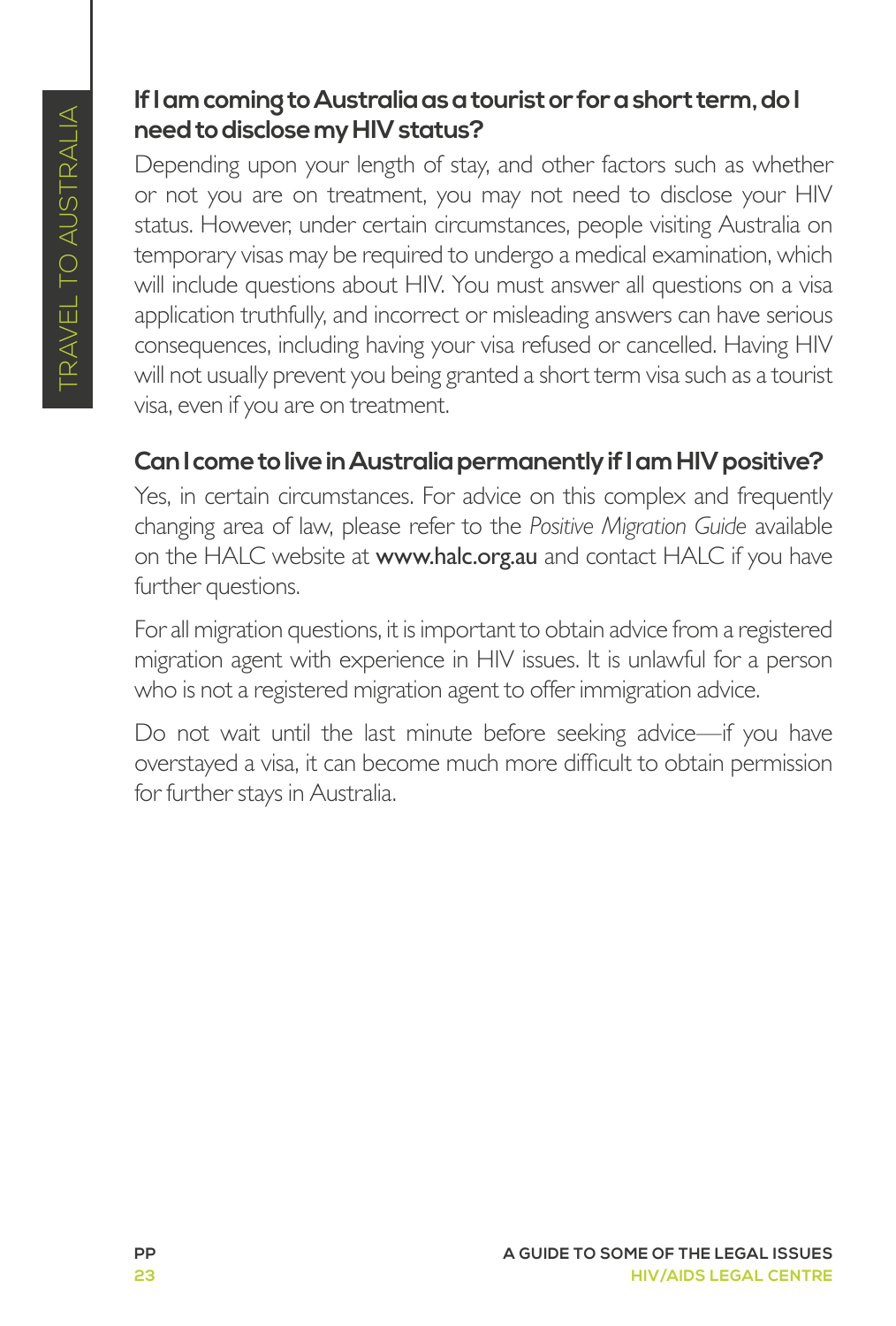#### **Do I have to disclose my HIV status before undergoing a medical examination or procedure or receiving medical treatment?**

There is no legal requirement that you disclose your HIV status before undergoing any type of medical examination or treatment.

However, it may be wise to disclose since HIV medications may interact with other medications; or the progression or treatment of other conditions may be affected by HIV infection. Under such circumstances, failure to disclose may lead to serious consequences for your health.

Your treatment for other conditions may have to be modified to allow for the effects of HIV infection and HIV medications, and your doctor or dentist can only do this if he or she is fully informed. Discuss with your regular HIV specialist whether disclosure to another practitioner is medically necessary.

If you disclose your HIV status to a medical practitioner, then this information, like all other medical information, is protected by the medical profession's duty of confidentiality. The *Public Health Act* provides enhanced protections regarding protecting the privacy of HIV diagnosis. Health professionals can only share your personal health information if you authorise them to do so or with others who are involved in your health care and treatment (including counselling services). Health professionals are not allowed to treat you less favourably than any other patient because of your HIV status.

The exception to this is if a medical practitioner, nurse or responsible pathologist suspects that you are engaging in activity that represents a likely risk of HIV transmission then they may report your behaviour to Queensland Health as described in the public health management section above.

#### **Do I have to disclose to my dentist?**

**Do I have to disclose to my dentist?**<br>
You are not legally required to disclose your HIV status to your dentist.<br>
However, if your HIV status is relevant to the treatment you are obtaining,<br>
then disclosing your status ma You are not legally required to disclose your HIV status to your dentist. However, if your HIV status is relevant to the treatment you are obtaining, then disclosing your status may lead to the best health outcomes for reasons as outlined above. Ideally, try and find a dentist who is used to working with patients with HIV so that you will feel comfortable disclosing your status to your dentist. Your HIV doctor may be able to recommend a dentist; or you could try asking your friends or staff at QPP.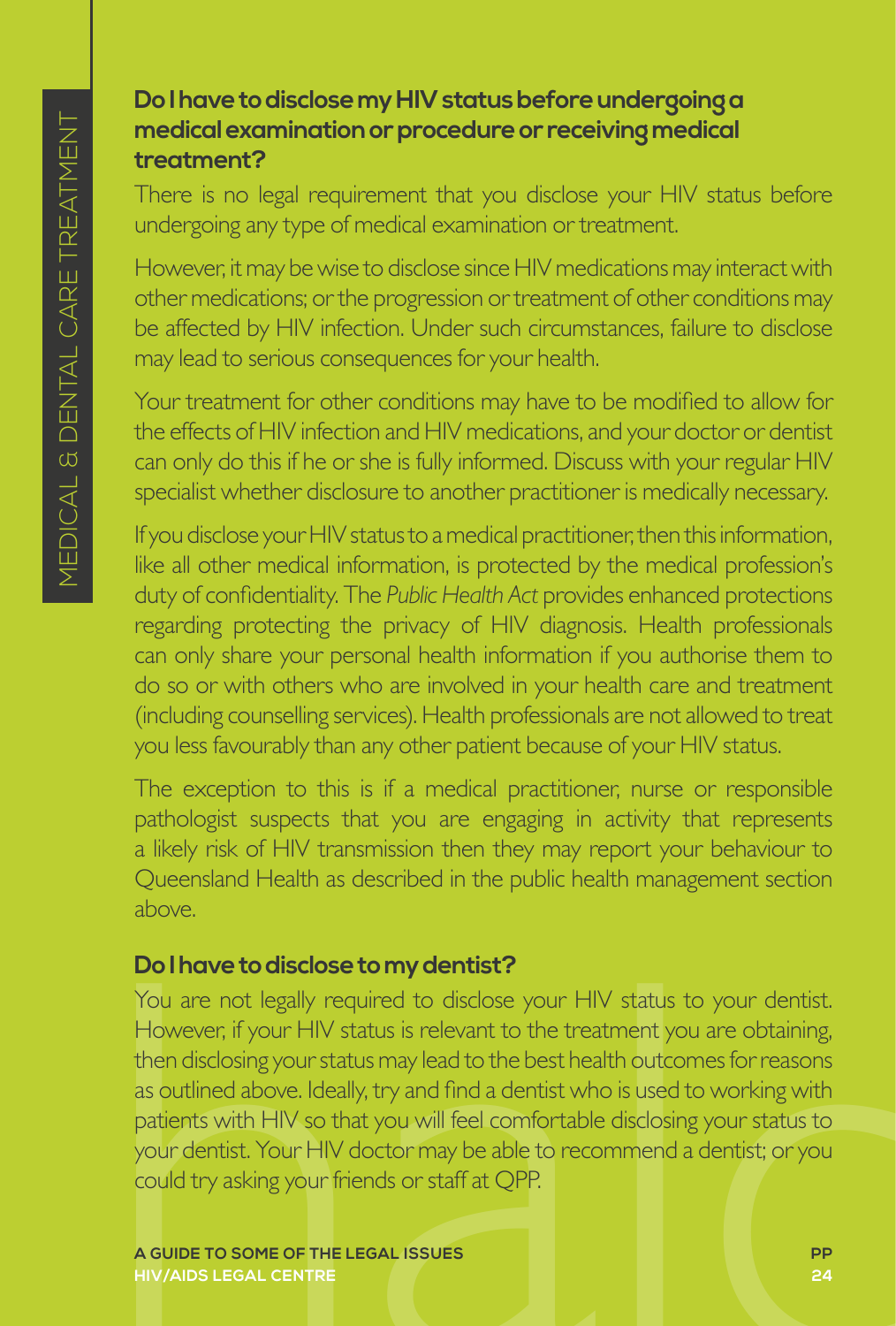#### **Do I have to disclose to other health care providers?**

You do not need to disclose your HIV status to other health care providers, such as naturopaths, osteopaths, chiropractors or masseurs. However, if your HIV status is relevant to the treatment you are obtaining, then disclosing your status may assist you in obtaining the best outcomes. You should discuss any complementary therapies with your HIV doctor to ensure that they will be suitable for you and not interact badly with your HIV medication.

#### **What if I think a practitioner is not following Standard Precautions?**

If you think that a practitioner is not following Standard Precautions, then you can draw attention to this without disclosing your HIV status. For example, you could say "Shouldn't you be wearing gloves? I thought everyone had to wear gloves when there was blood?" You could also make a report to the Office of the Health Ombudsman (see *Useful Contacts*).

#### **Can I donate blood if I have HIV?**

No. Before giving blood you must fill out a questionnaire that is designed to assess whether you are, have been, or could be at risk of a blood borne disease, including HIV. This questionnaire operates as a statutory declaration and you must sign it to verify the accuracy of the information you have given. Penalties, including fines and imprisonment, apply if you do not answer the questionnaire truthfully.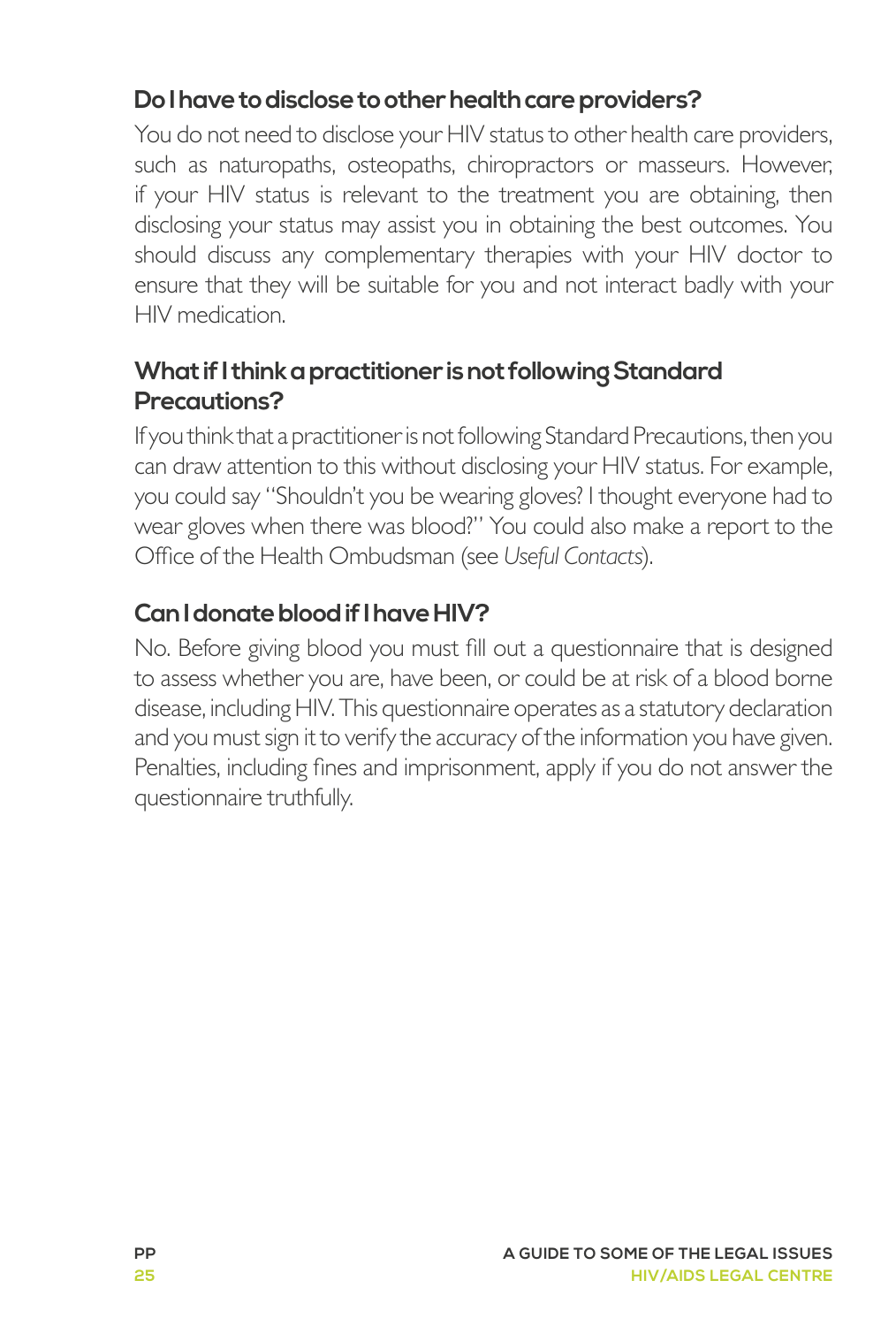#### **Do I have to tell Centrelink that I have HIV?**

You do not have to disclose your HIV status to Centrelink but there are a number of situations where it would be to your benefit to tell them. These are:

- if you wish to claim Disability Support Pension or Sickness Allowance because you are HIV positive and unable to work because of HIV related illness;
- if you are receiving Youth or Newstart Allowances and want to be exempted from activity testing because you are sick with an HIV related illness;
- if you have a carer who wishes to claim Carer Payment or Allowance on the basis that they provide care for you because of your HIV related illness;
- if you are currently receiving a Centrelink payment and you experience a 'change of circumstance' relating to your HIV status that affects your eligibility to receive the payment;
- if you are asking for special treatment from Centrelink because of your HIV status. For example, if you want Centrelink to waive recovery of an overpayment because of the special circumstances of your illness.

If you tell Centrelink your HIV status for the purpose of receiving a payment or special treatment, you may be required to undergo a medical examination or provide medical evidence from your doctor.

If you are reviewed by Centrelink or have other contact with them, they may ask you questions relating to your HIV status. The questions are not always relevant or necessary and you may or may not wish to answer them. If you feel uncomfortable about any of the questions you don't have to answer and can refer the officer to the information already on your file.

always relevant or necessary and you may or may not wish to answer them.<br>
If you feel uncomfortable about any of the questions you don't have to<br>
answer and can refer the officer to the information already on your file.<br>
C Centrelink is able to confirm your details and share your information with other agencies to ensure the accuracy of the information you have provided and that you are receiving the correct benefits. For more information, contact Basic Rights Queensland. (See *Useful Contacts* at the end of this guide).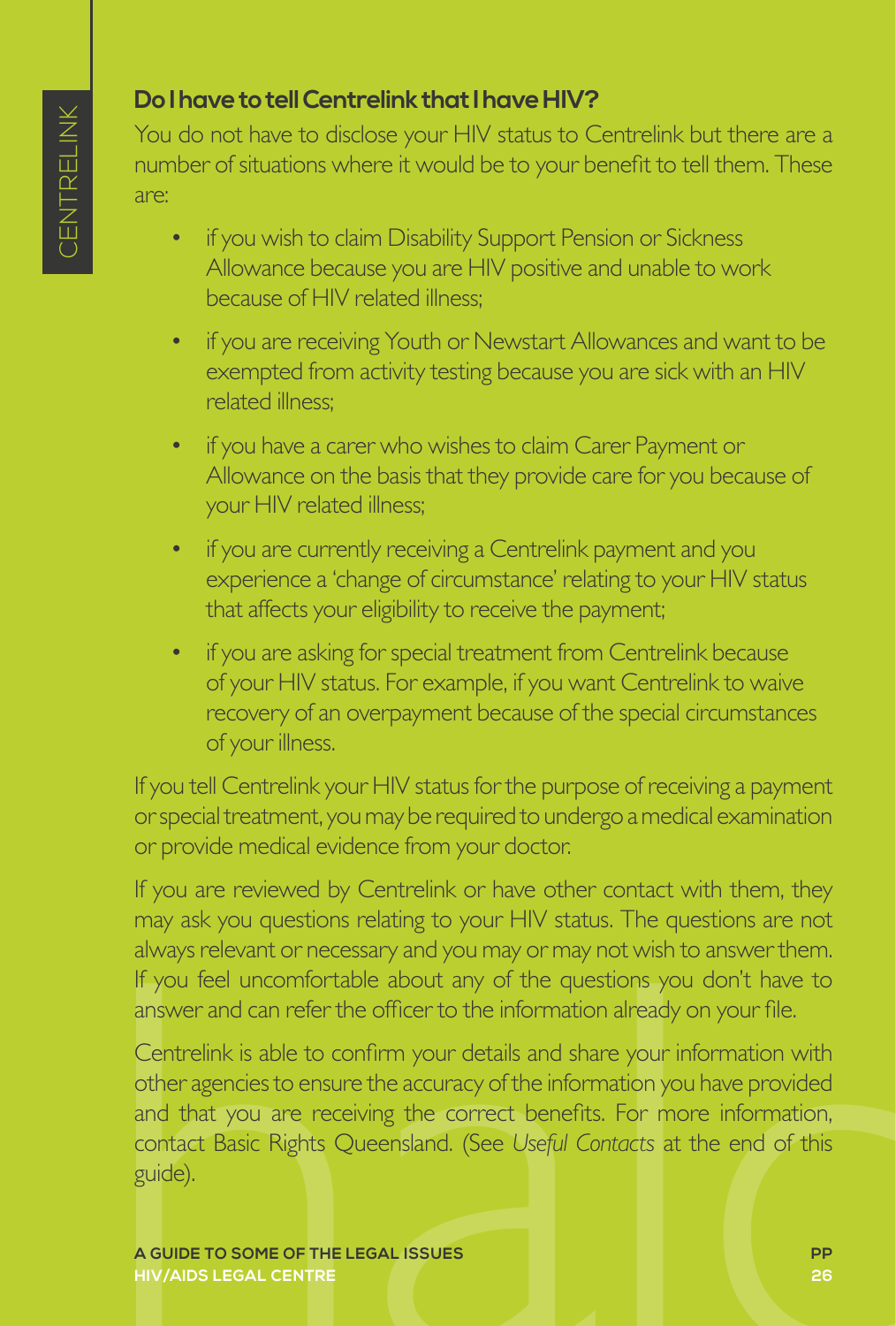#### **Do I have to disclose my HIV status if I apply for government housing?**

You do not have to disclose your HIV status when you apply for public housing. However, if you wish to get priority housing for medical reasons related to your HIV, then you will need to provide supporting evidence that will involve disclosure.

Similarly, if you need to live near a particular medical facility, or need a property with adaptations to suit a disability that has resulted from your HIV, then you will need to provide supporting evidence and disclose your HIV status.

#### **In a private rental, do I need to disclose my HIV status to my landlord or real estate agent?**

No, you do not have to disclose your HIV status to your landlord, and we would advise against it.

If you choose to disclose to either a private landlord, a real estate agent, or public housing provider, it is unlawful for the landlord to treat you less favourably than another tenant on the basis of your HIV status unless you are in shared accommodation with the owner or one of his or her close relatives (see *Discrimination* section).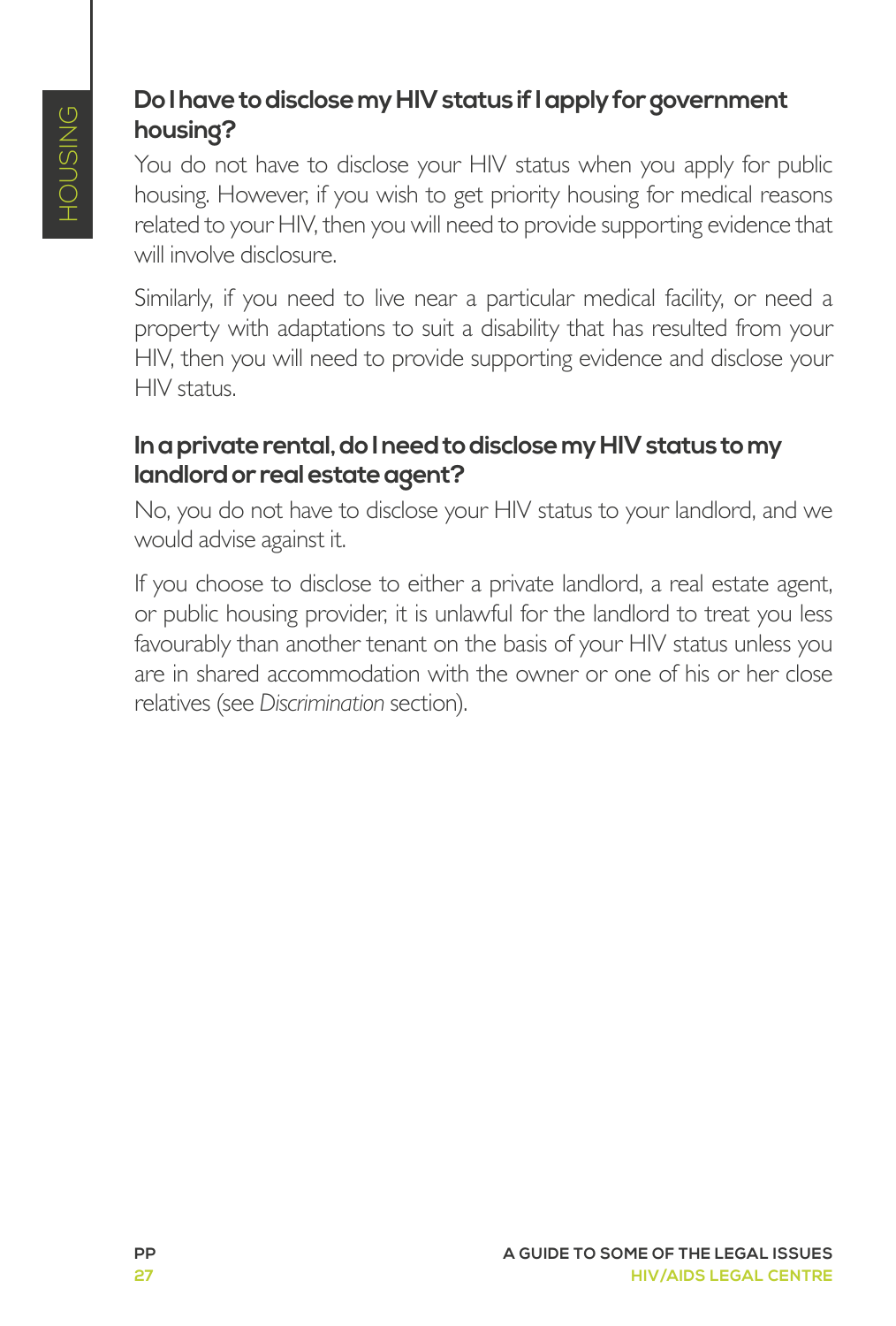#### **Do I have to disclose my own or my child's HIV status at their school or child care centre?**

No. Your own health conditions are completely irrelevant to your child's school or child care centre.

Upon enrolling your child, you may be asked about any health conditions the child has. This is to enable trained staff to provide support for certain common conditions that may require attention during the day, for example a child with diabetes. Children living with HIV normally would not require any special health management by school or child care staff, and in those circumstances there is no need to disclose your child's status.

School and child care staff are required to use Standard Precautions in the event of any incident that involves blood or bodily fluids.

The Queensland *Anti-Discrimination Act 1991* and the Federal *Disability Discrimination Act* provide that it is unlawful to discriminate in providing education on the grounds of impairment. Accordingly, if the school or childcare centre does learn of you or your child's HIV status they cannot deny admission and must keep that information confidential except in circumstances where the parents consent to the disclosure for a relevant purpose (for example, to a school nurse).

**A GUIDE TO SOME OF THE LEGAL ISSUES**<br>HIV/AIDS LEGAL CENTRE **HIV/AIDS LEGAL CENTRE**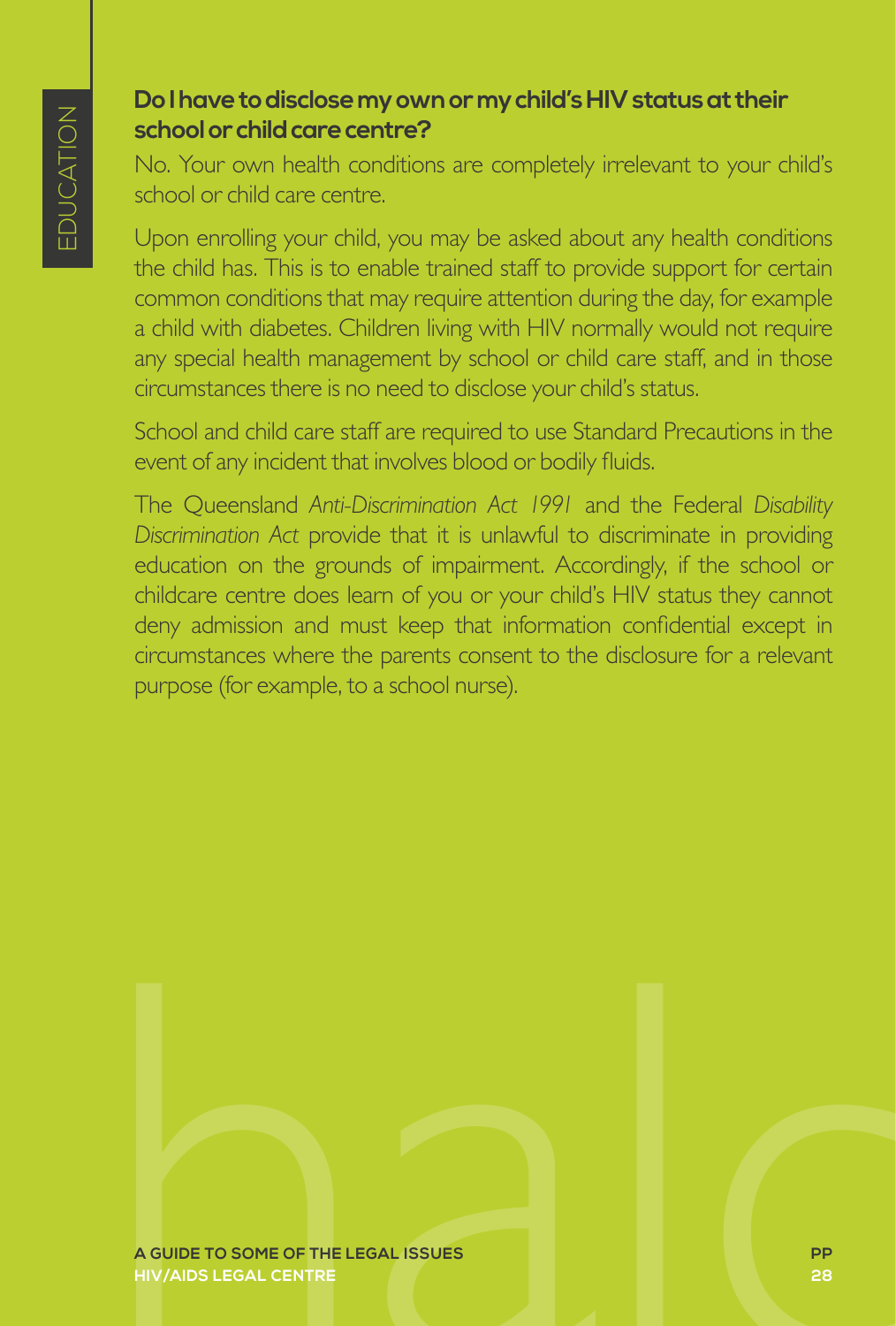#### **Do I have to disclose my HIV status when I apply for a bank loan?**

No. Generally, loan application forms will not request health information, and your HIV status should not form part of your credit history.

#### **What if I'm having trouble making repayments because I'm sick?**

If you are having difficulty meeting repayments on a loan or credit card due to ill health, seek advice as soon as possible. Approaching your credit provider as soon as the problem arises gives you the best chance of negotiating an arrangement with them and protecting your credit rating. Again, you do not have to disclose your HIV status, although you will probably need to provide medical evidence that you have been ill.

If a financial institution becomes aware of your HIV status, they are required to keep that information confidential, and the information should only be used for the purpose for which it was provided, such as in considering a reduction in loan repayments on compassionate grounds.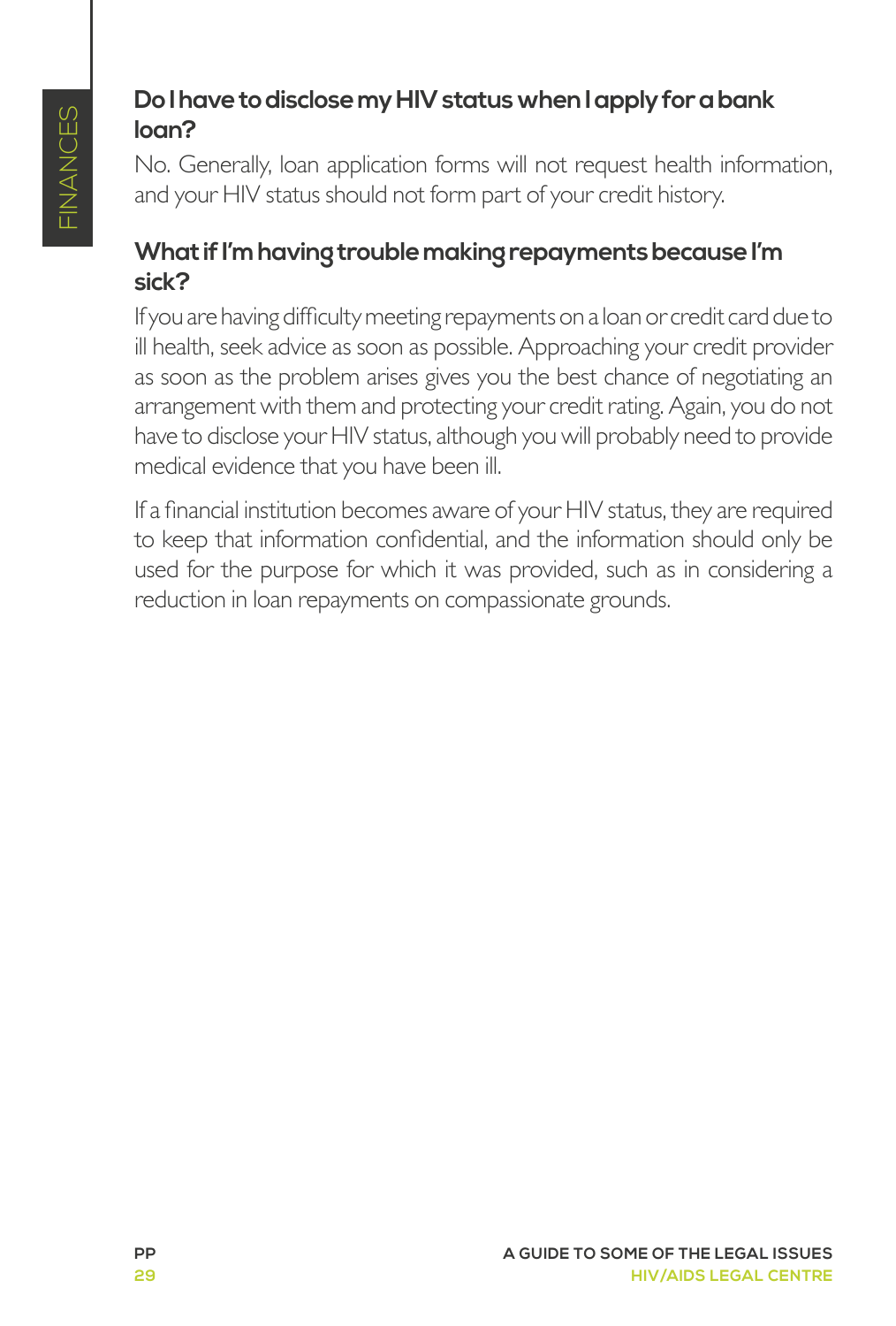#### **Do I have to disclose my HIV status when I play sport?**

No. Playing most sports will not present a risk of infecting others as the likelihood of incurring a bleeding injury in circumstances where others will come into contact with your blood is generally quite low, so the risk of transmitting HIV is also low. For example, you do not need to disclose your HIV status in order to play Australian Rules football, because the 'blood bin' rules ensure that any bleeding player is immediately removed from the field.

Professional combat sports such as boxing and martial arts are regulated by law in most states and territories and participants are required to undergo medical examinations and be certified medically fit to compete. However, Queensland does not at present have laws which regulate these sports, despite calls for such laws to be implemented. Seek advice from your HIV doctor or HALC if you are considering competing in these sports.

# **A GUIDE TO SOME OF THE LEGAL ISSUES**<br>HIV/AIDS LEGAL CENTRE<br>HIV/AIDS LEGAL CENTRE **HIV/AIDS LEGAL CENTRE**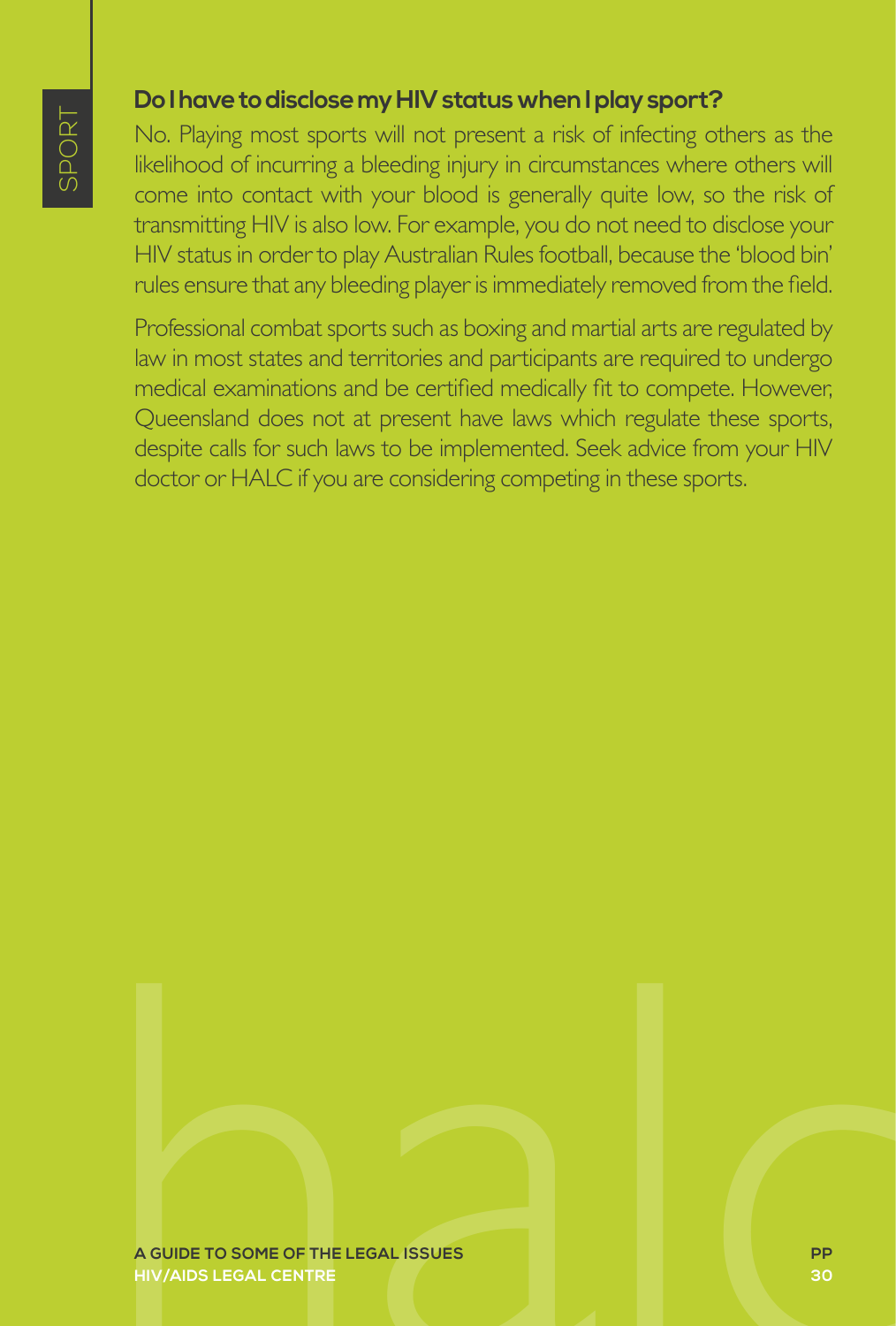#### **Do I have to disclose my HIV status to my beautician, my barber, my tattoo artist, or my body modification specialist?**

No, you do not need to disclose. Personal appearance services like hairdressers, nail salons, beauty therapists, tattoo and piercing services are regulated in Queensland by the *Public Health (Infection Control For Personal Appearance Services) Act, Regulations and Guidelines.*

All such services are required to minimise the risk of infection to clients, by using Standard Precautions as detailed in the law and guidelines, including using sterile equipment. If you think that a person (e.g. a tattooist or piercing service) is not following Standard Precautions, then you can draw attention to this without disclosing your HIV status. For example, you could say "Shouldn't you be wearing gloves? I thought everyone had to wear gloves when there was blood?" You could also make a report to your local Council or the Office of the Health Ombudsman (see *Useful Contacts*).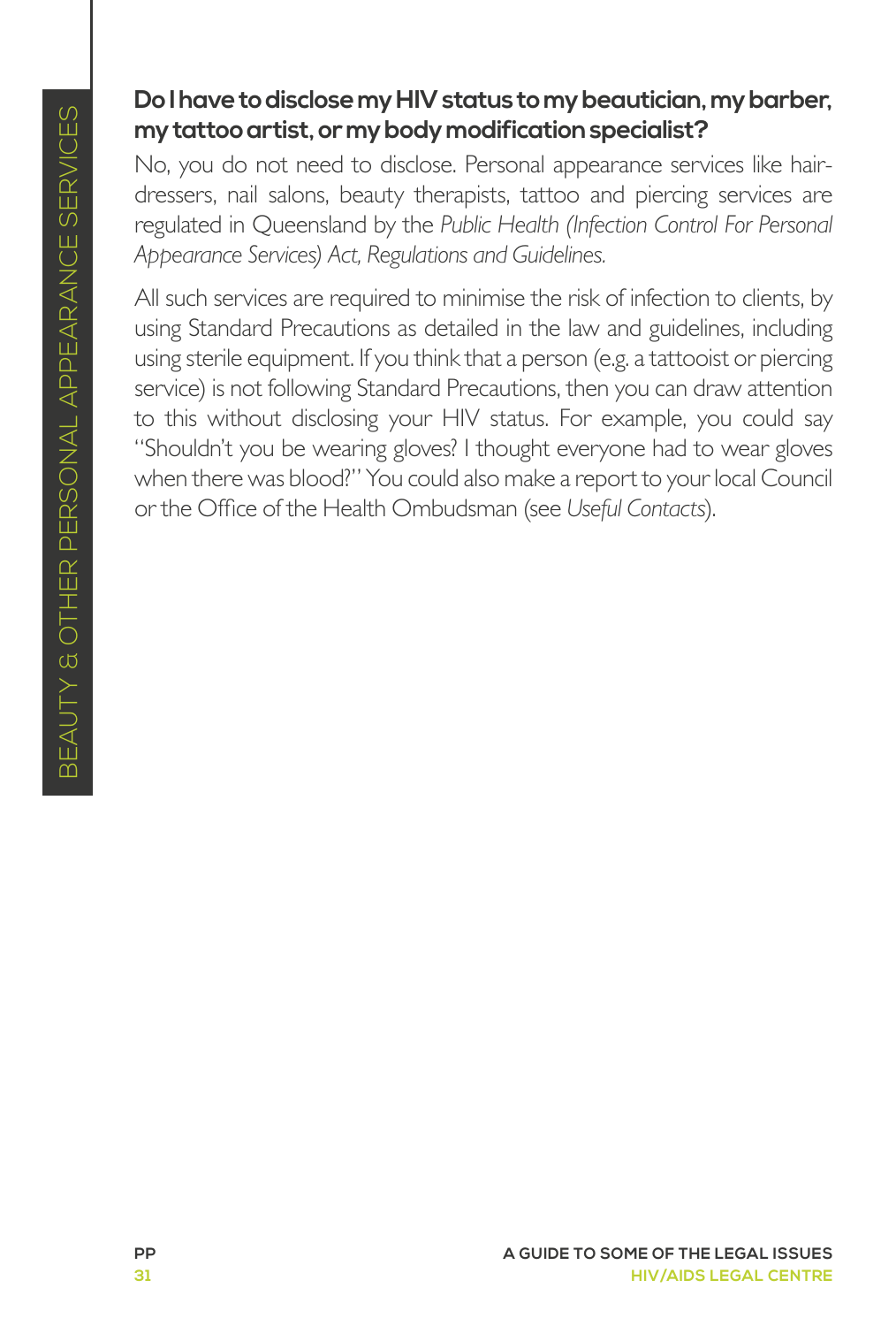#### **Do I have to tell the police my HIV status if they ask me?**

No. There is no requirement for you to disclose your HIV status to the police. The police cannot make you disclose, even if you are in police custody. However, if you are being held in police custody without access to your HIV medication, it may be in your best interests to inform the police that you require this medication, so that you don't miss any doses. You can request that the police take you to a hospital to obtain it or help you arrange for a friend or other trusted person to bring you your medication. You will probably need to disclose your status, as the police will need to be convinced of the importance of the medication before they will assist you.

For certain serious criminal charges, the police can apply to a magistrate for an order to take blood and/or urine samples from a person held in custody. Seek legal advice if you are in such a situation.

#### **If I have to go to court do I have to disclose my HIV status?**

No. In most situations, it is unlikely that your HIV status will be directly relevant to the matter before the court, so you won't need to mention it. However, your HIV status may be relevant to determining your sentence if you are convicted of a criminal offence. You may be able to provide information to the court, but still keep your HIV status private by:

- providing the information in writing;
- asking the judge to keep your HIV status private; and
- referring to it in court as 'a chronic illness'.

If a person is charged with putting someone at risk of contracting HIV or transmitting HIV under the *Public Health Act*, the court can order that the matter be dealt with in private, and restrict publication of proceedings. Seek legal advice and discuss this with your legal representative before going to court.

legal advice and discuss this with your legal representative before going to court.<br>
The protection of your privacy regarding your HIV status is very important,<br>
given the stigma, prejudice and discrimination that is often The protection of your privacy regarding your HIV status is very important, given the stigma, prejudice and discrimination that is often associated with HIV. Information arising from HIV tests, for example, is given extra protection under the law. Information provided to Government departments is also protected by privacy legislation. In other settings however, there is only limited legal protection of your privacy and the laws do not bind the general public. So it is important that you only tell people you can trust.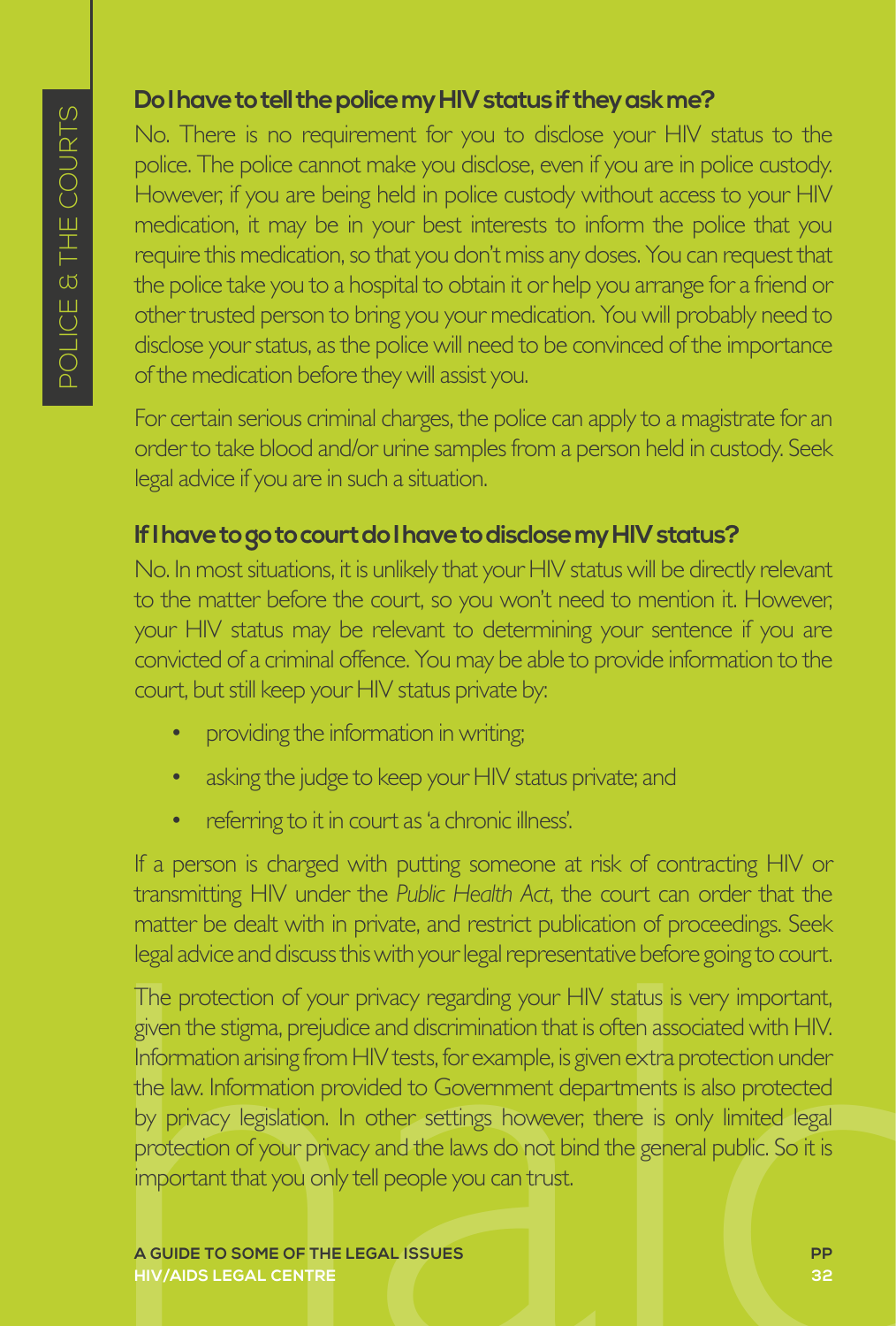#### **My ex-partner/friend/relative is telling everyone that I have HIV. Is there anything I can do to stop them?**

This is one of the more common questions that we receive at HALC. Unfortunately, there are no dependable remedies for this situation. Seek advice from your local Community Legal Centre or Queensland Positive People if someone is disclosing your HIV status without your consent.

Remember, also, that if someone such as your employer or landlord starts treating you differently because they have found out about your HIV status, then this may be unlawful discrimination and you may be able to do something about this (see *Discrimination* section).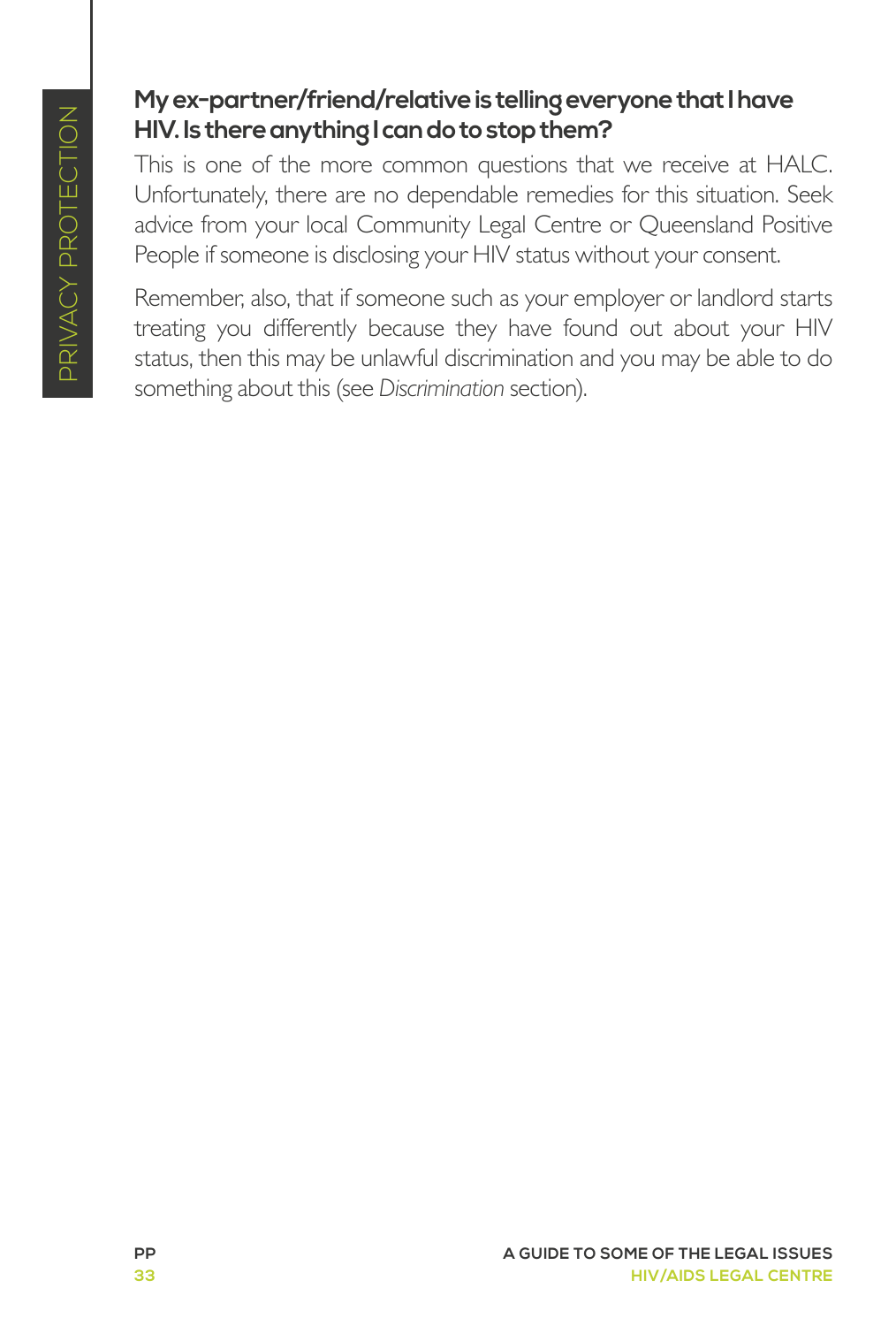#### **What is unlawful discrimination?**

Unlawful discrimination is treating someone differently in work or public life because of certain personal characteristics, such as a disability or impairment, or because they belong to a certain group, such as a particular race. Discrimination laws do not cover all aspects of life, and in particular do not apply in personal or family relationships.

#### **Impairment discrimination**

The *Anti-Discrimination Act 1991 (Queensland)* makes it unlawful to discriminate against a person with an impairment. HIV is considered to be an impairment even if your HIV does not appear to affect your health in any noticeable way.

Discrimination can be direct or indirect. Direct discrimination occurs when you are treated less favourably than other people in similar circumstances because you have HIV or another impairment. Indirect discrimination occurs when there is a requirement, practice or policy that applies to everyone but it has an unfair effect on people with a particular impairment, such as HIV, and the requirement, practice or policy is unreasonable in the circumstances.

It is unlawful to discriminate against you because you have HIV or another impairment; because someone thinks you have HIV or another impairment; because you had an impairment in the past or because you will or may have HIV or another impairment in the future. It is also unlawful for someone to discriminate against someone you associate with, or are related to, if they do so on the basis of your HIV status or other impairment.

#### **Family responsibility and family status**

Halc Continued to the Continued and the Continued and the Continued and the Continued Continued and the Continues of the Continues of the Continues of the Continues of the Continues of the Continues of the Continues of the It is unlawful for someone to discriminate against you in employment or education because you have a responsibility to care for a family member. For example, where you are entitled to sick leave, it would be unlawful for your employer to dismiss you because you took time off work to care for a sick family member.

**HIV/AIDS LEGAL CENTRE**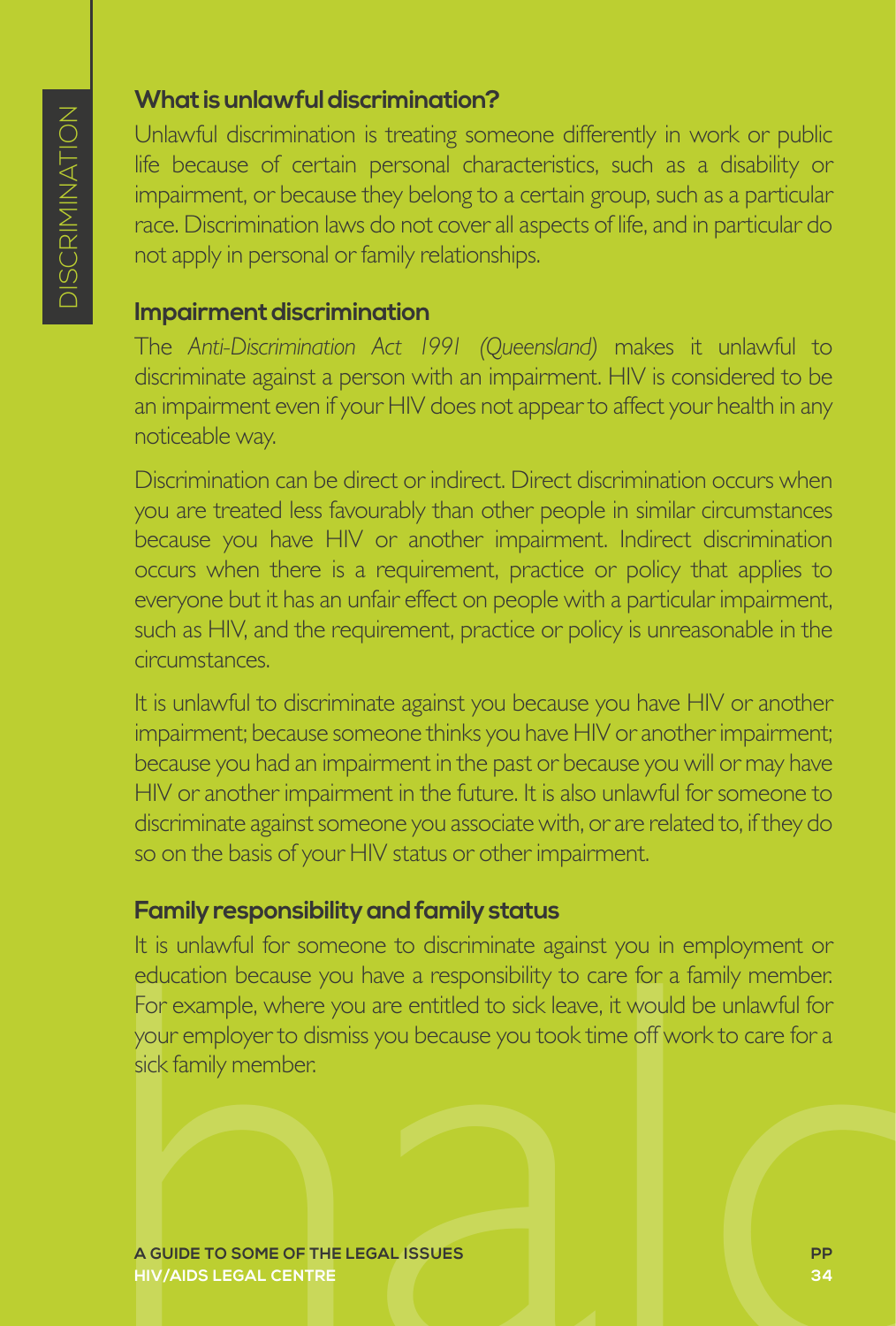#### **When is it unlawful to discriminate on the basis of HIV status?**

It is unlawful to discriminate against you:

- in almost all types of employment, but not including employment to undertake domestic duties in a private home (also see *Employment* section for exceptions);
- when providing educational services;
- when providing goods, services or facilities;
- when providing membership of clubs and incorporated associations; and
- when providing accommodation, except where the person providing the accommodation (or their near relative) lives at the premises.

There are some exemptions and defences to discrimination, and it is important to seek legal advice if you believe you have been discriminated against, see *Useful Contacts* at the end of this guide.

#### **What can I do about discrimination?**

If you feel that you have been discriminated against it is a good idea to write down what happened while everything is still fresh in your memory. You can make a complaint to the Anti-Discrimination Commission Queensland (ADCQ). Making a complaint is free, but there is a time limit. You have 12 months from the date the discrimination happened in which to make a complaint. Alternatively, you can lodge a complaint with the Australian Human Rights Commission (AHRC) which is the Federal Anti-Discrimination body. A similar 12 month limit applies to these complaints as well. Some complaints are better suited to the ADCQ and some to the AHRC. Obtain legal advice about which body is best suited to your complaint (see *Useful Contacts* at the end of this guide).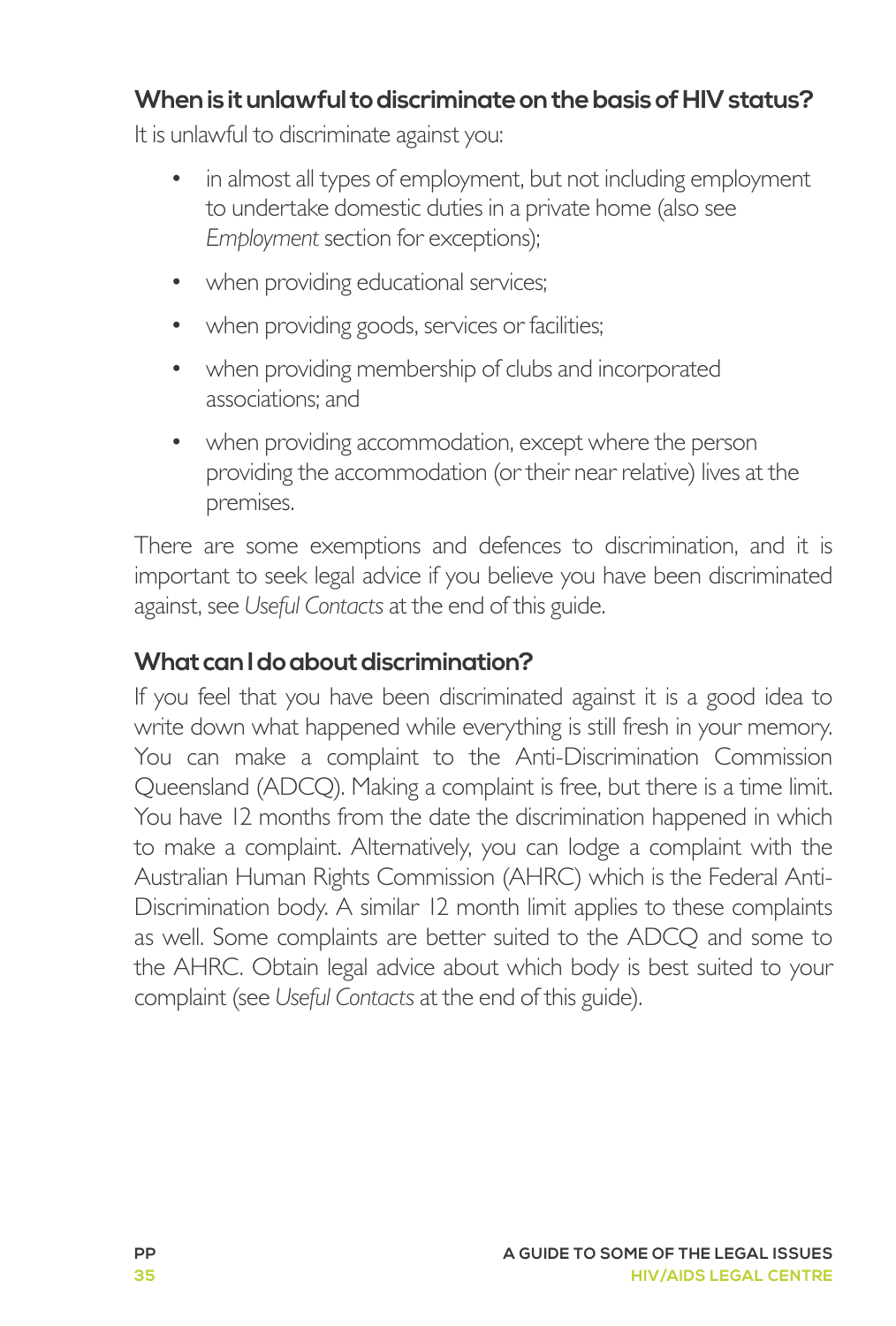#### **Discrimination at work**

In addition to the anti-discrimination complaints process described above, Fair Work Australia provides some protections against workplace discrimination, for example if you have been sacked from your job because of your HIV status. Note that a complaint to Fair Work for workplace discrimination leading to termination of employment must be made within 21 days of the date of the termination.

Most unions provide confidential legal advice to their members, whilst community legal centres may also be able to provide legal advice to employees. (see *Useful Contacts* at the end of this guide).

If you feel you are being treated badly at work because of your HIV status, seek legal advice as soon as possible, as the problem may be able to be resolved in a way that enables you to keep on working with your employer without any further problems.

# **A GUIDE TO SOME OF THE LEGAL ISSUES**<br>HIV/AIDS LEGAL CENTRE **HIV/AIDS LEGAL CENTRE**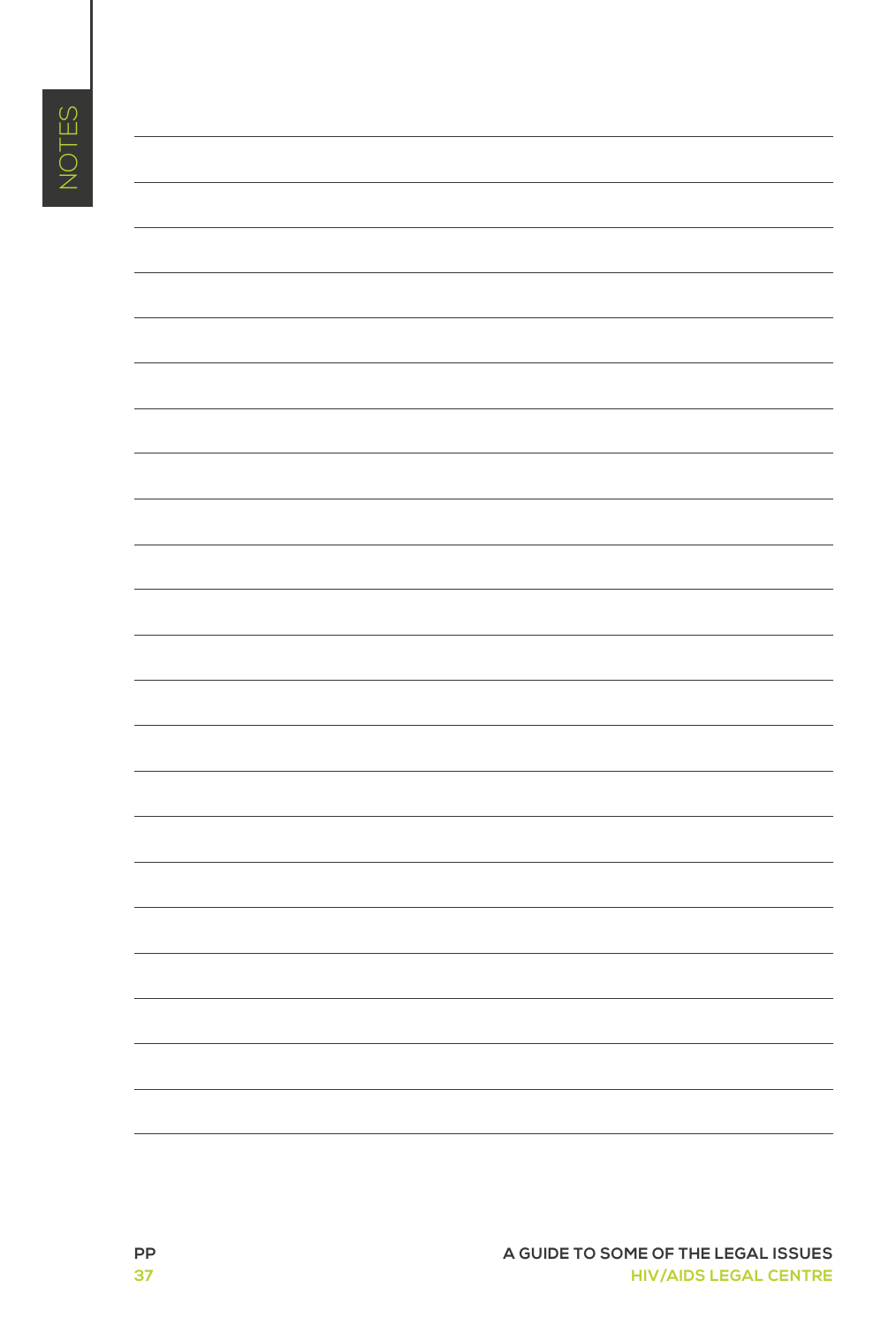### NAVIGATING **DISCLOSURE**

The previous section of this guide has outlined the legal requirements of when a person must disclose their status. However, there are occasions where you are not required by law to disclose but would like to consider disclosing your status. What we mean by 'disclosing' status is telling a person you are living with HIV.

This section outlines some of the considerations for disclosing your status including the potential risks and benefits of doing so. It also outlines some practical things you might like to consider before you disclose. Whether you are newly diagnosed or have been living with HIV for some time, the issues of disclosure can be challenging. There is no perfect roadmap on how to disclose. This booklet will help you navigate disclosure.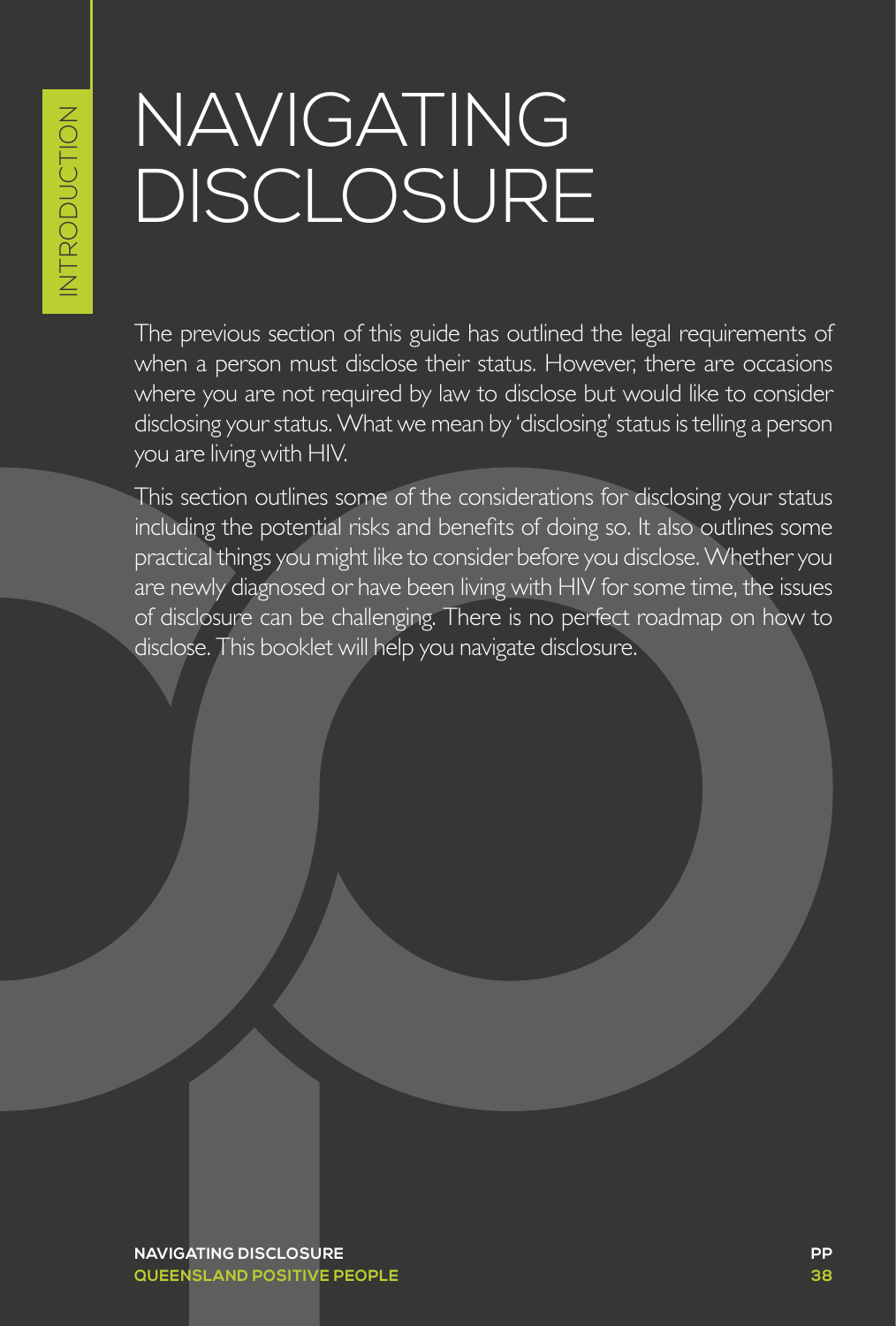#### **Disclosure can provide many benefits. It can:**

- reduce social isolation related to HIV;
- relieve stress or anxiety about HIV;
- provide an opportunity to connect with others living with HIV;
- provide an opportunity to receive support from family, friends, significant others or communities;
- provide an opportunity to receive appropriate care and support from healthcare and other service providers;
- provide a sense of closeness or intimacy within relationships;
- allow you to feel a sense of control over disclosing on your own terms;
- reduce self-stigma.

#### **However, there are some potential risks of disclosure:**

- negative reactions such as rejection, harassment, or
- physical violence;
- stigma and discrimination;
- causing distress to yourself or others;
- needing to educate others about HIV or provide them with emotional support;
- loss of control over your disclosure or being "outed" as HIV positive.

When deciding to disclose your status (outside of the legal requirements) it is important to weigh up the potential benefits and risks. By doing this you may feel more comfortable in your decision and any outcomes which result from disclosure.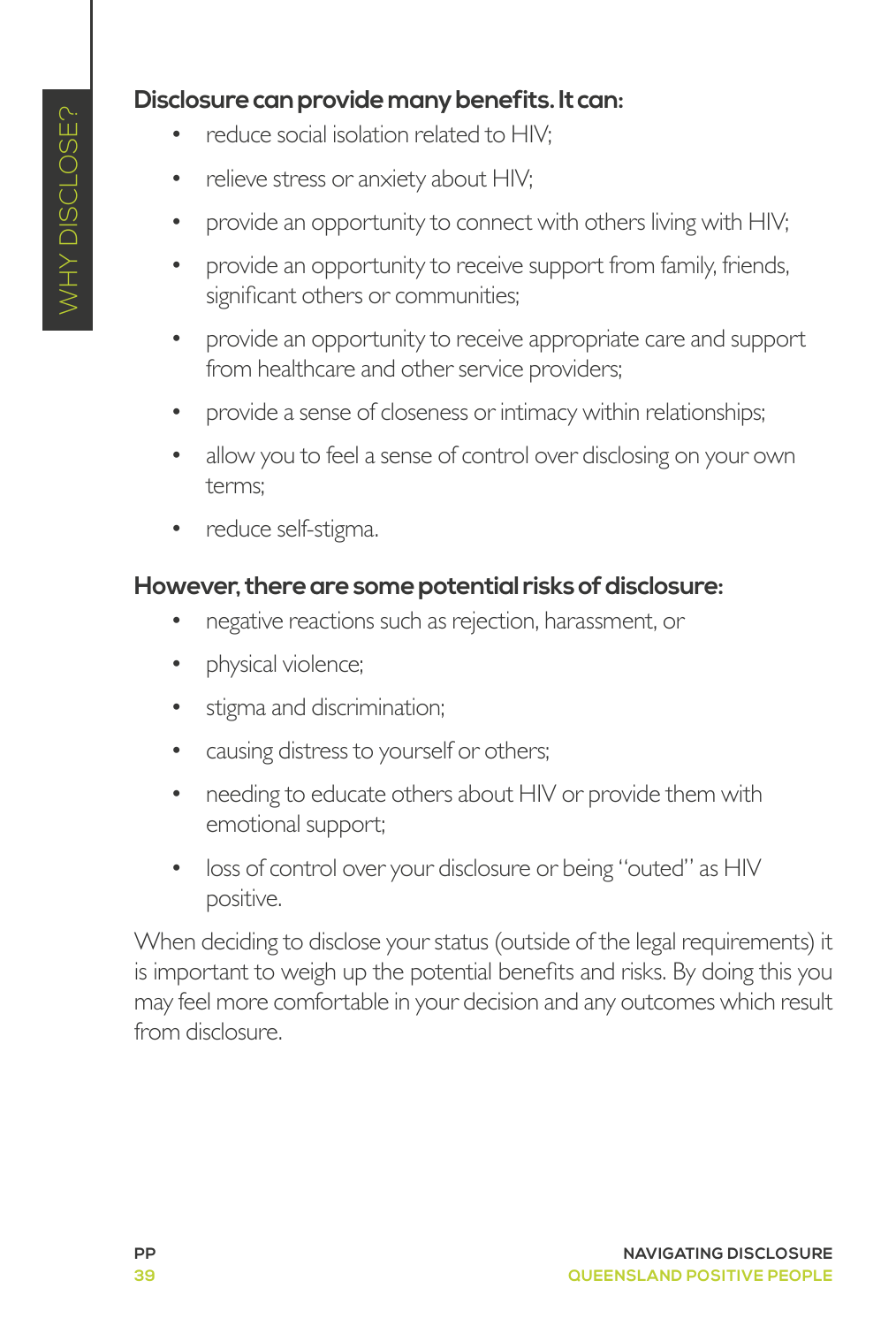Whatever the response you receive in a specific situation, and even if your disclosure experience doesn't go the way you'd hoped, there is support out there. You are not alone.

You can never take back disclosure, or control how people will react. If you think a person will have a bad reaction, it may be worth waiting until you feel more confident, or even reassess telling them.

People living with HIV are often put in the position of an educator when they disclose. Generally, people don't know a lot about HIV and may want you to inform them. It's OK not to know all the answers. You can contact a support agency such as QPP to answer their questions/concerns, or you can direct them to HIV support agencies with their queries.

It is also important to consider your personal safety when disclosing. If you fear that the person you are disclosing to may become violent, consider your support options. It may mean that you choose to change your disclosure setting to somewhere more public, or in the presence of a friend or healthcare provider.

It can be hard to tell the children in our lives—try to explain things in simple ways so that it's easier for them to understand'.

When considering disclosing your status, it is important to weigh up the risks, benefits and your safety to arrive at a position that is comfortable for you.

It is important to consider that people may react differently to your disclosure. Everybody is unique. Some people may immediately accept your diagnosis. Others may need more time and information to respond or adjust to your disclosure. Some people may disclose their HIV status or personal information in return. Some people may also need some education and support. You can direct them to this resource, to QPP or to other support agencies.

We have provided a list of organisations at the end of this guide. Remember you may be living with HIV, but that does not define who you are as an individual.

<sup>1</sup>For more information on disclosing to a child, see Straight Arrows 'Just a part of life... Disclosing to your child" available at **www.straightarrows.org.au**.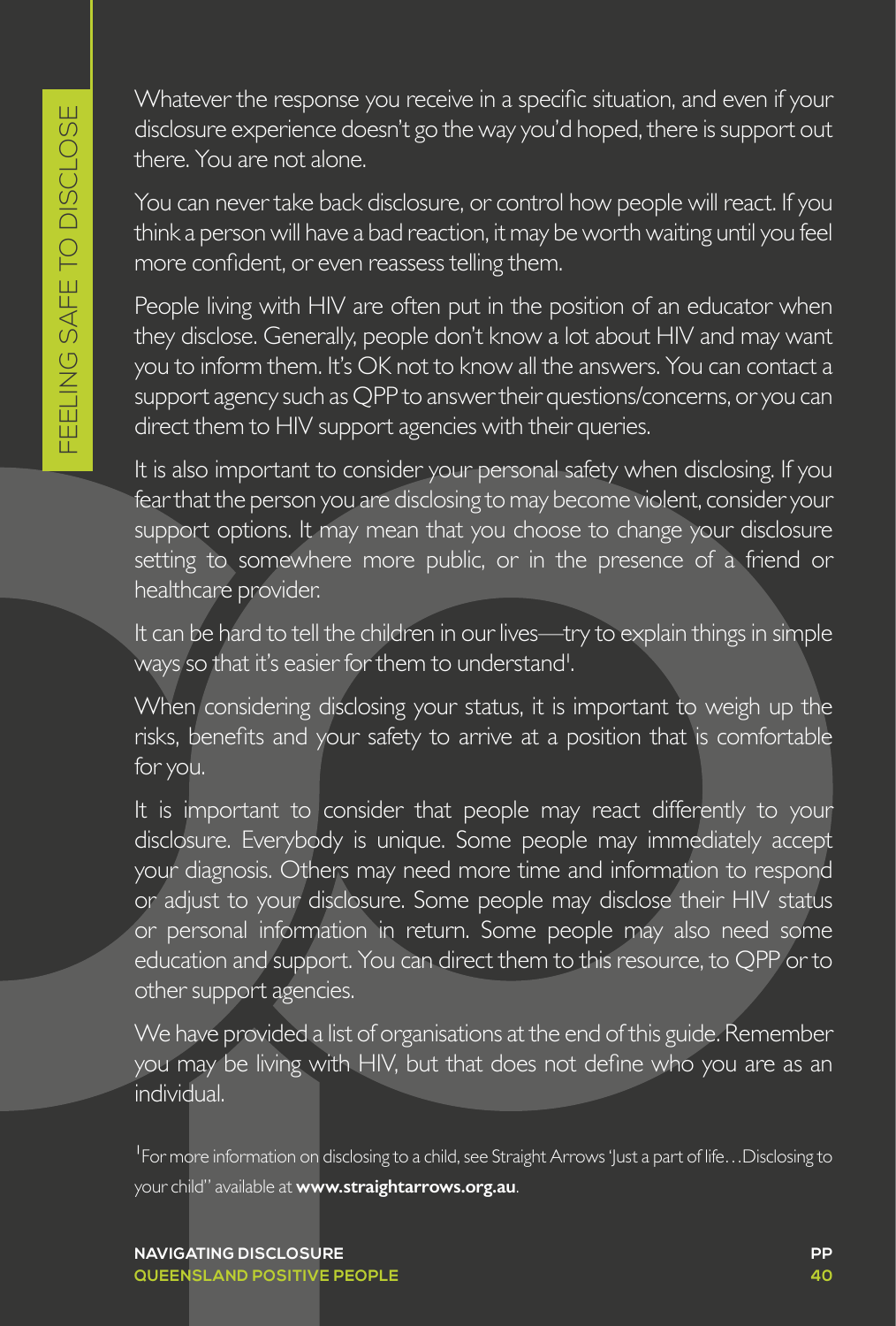There are many ways to prepare for disclosing your HIV status, whether it be to a friend, family member or partner.

In most situations, you can take your time to consider who to tell and how to tell them. Consider whether there is a real purpose for you to tell this person or if you're simply feeling anxious and want to "unload" your feelings. Telling people indiscriminately may affect your life in ways you haven't considered.

Having feelings of uncertainty about disclosing is a very common reaction.

You have a virus. That doesn't mean that you've done something wrong. You don't have anything to apologise for simply because you are living with HIV.

Keep it simple. You don't have to tell the story of your life or go into details that you're not comfortable with, including how you contracted HIV. Remember, you're in control!

Avoid isolating yourself. If you are uncomfortable talking to friends, family members or other loved ones about your HIV status, allow yourself to draw upon the support and experience available to you. This can be done through QPP services, counselling or psychology services.

If you are considering going public with your status, whether that be online, at a public event or through the media, it is important to consider the impacts that may have on you. QPP can support you in deciding about going public, and the considerations involved. For instance, how much of your story would you like to share and in which environments?

Going public can be very empowering. It can result in greater advocacy for the community, challenge stigma and be a way to connect with other people living with HIV. Talking to another person who has gone public is a great way to get a feel of what to expect. QPP can help you get in touch with the right person.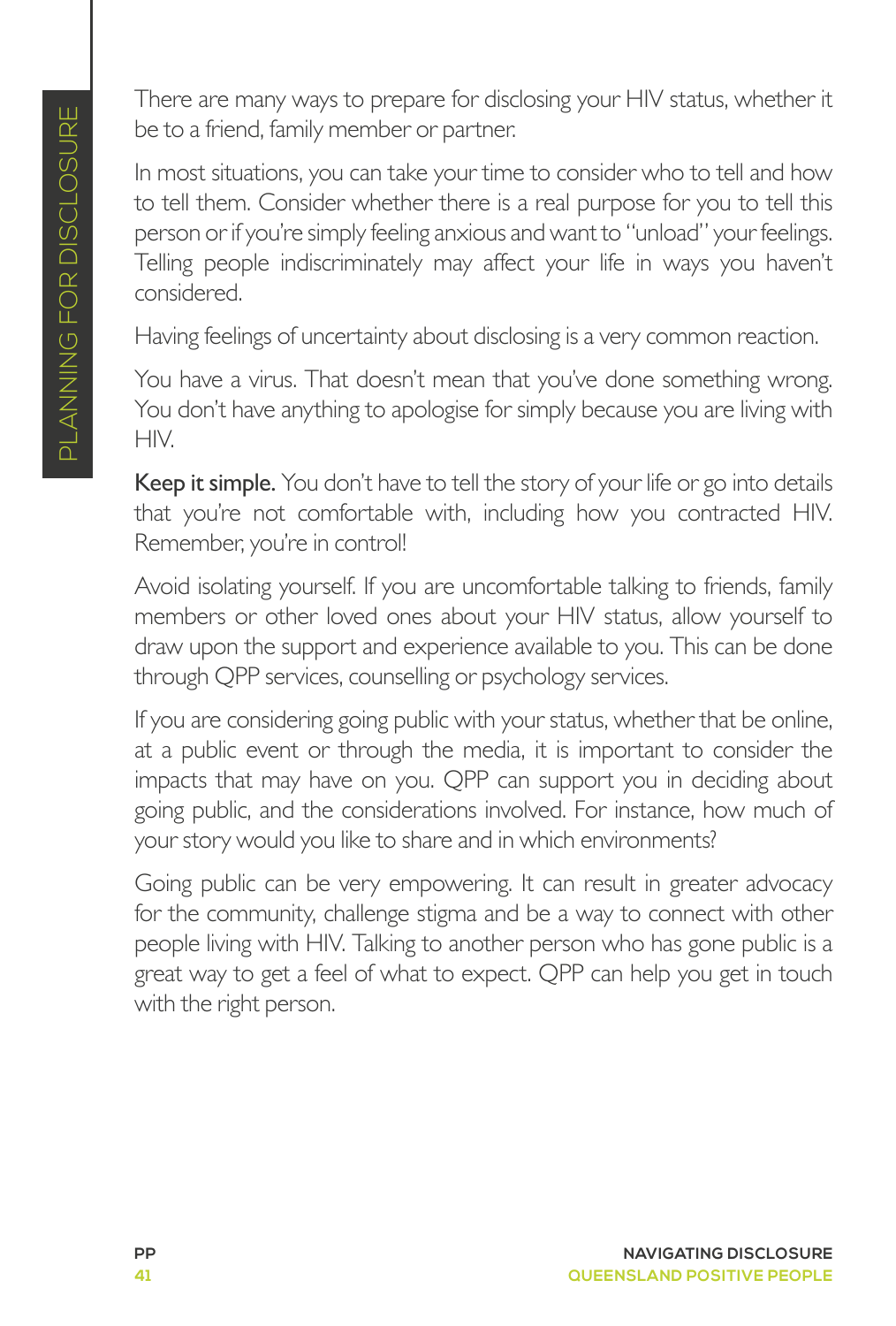

Be sure to consider the five "Ws" when thinking about disclosure; who, what, when, where, and why.



**What** do you tell them about your HIV status, and what are you expecting from the person you're disclosing to?

**When** should you tell them?



1

E<sup>t</sup>

**Where** is the best place to have the conversation?



**Why** are you telling them?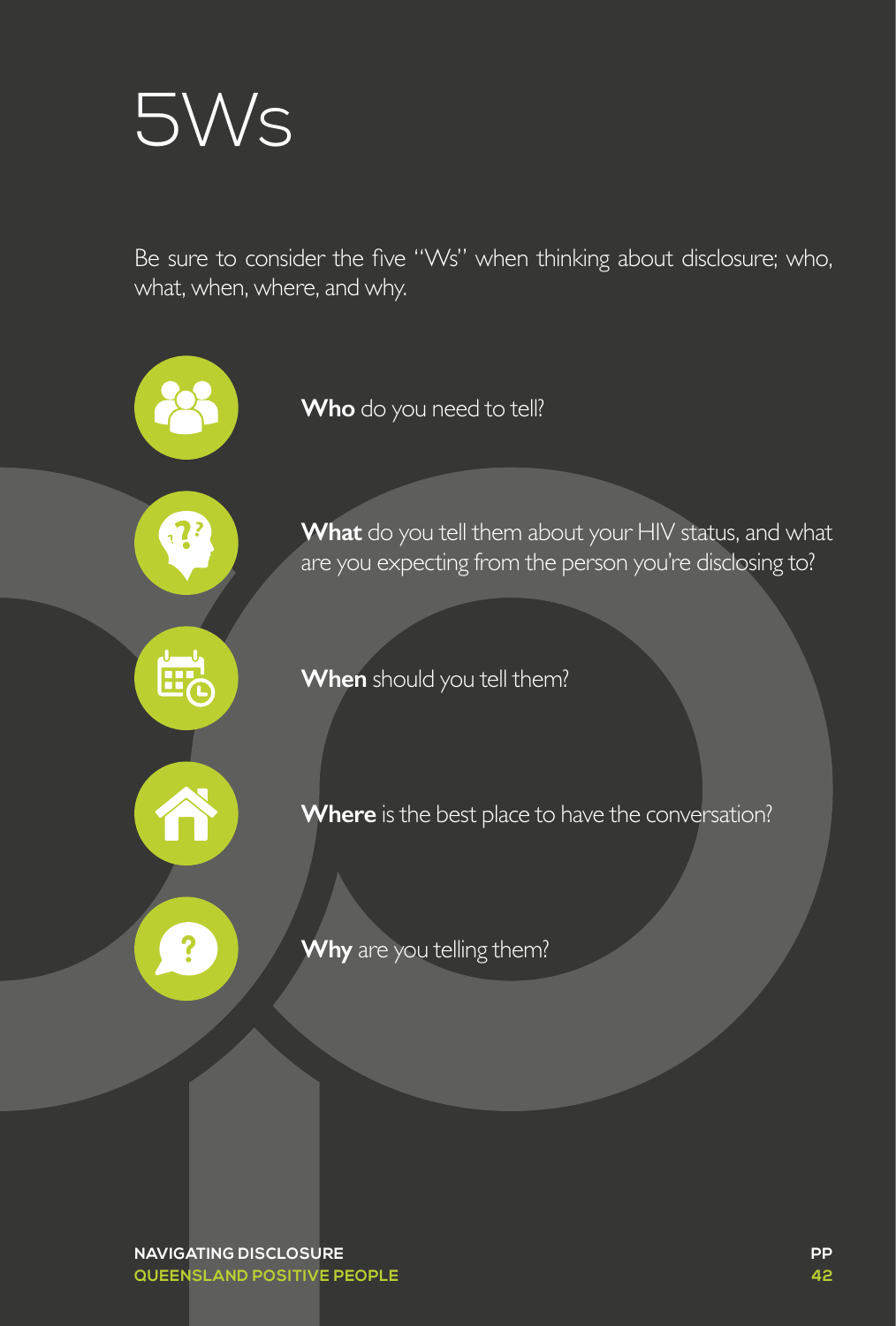Disclosing your status is different for everyone as there is no roadmap for disclosure. Every person is unique. Here is a checklist to prepare yourself to disclose

- $\Box'$  Consider where and when to disclose (Consider if there is privacy. Is there support around you if the disclosure does not go the way you thought it would?);
- $\blacksquare'$  Think about the range of possible responses that you may receive from the person you are disclosing to;
- $\blacktriangleright$  Are you prepared to answer the questions they may have? Remember you do not need to know all the answers and can direct the individual to the information or to a support agency;
- $\blacksquare'$  Consider things you are not comfortable to talk about. (Just because you have disclosed your status, does not mean you should feel pressured to disclose any personal information that you are not comfortable with);
- Consider cultural and religious differences that may impact upon your decision to disclose (In some communities, attitudes about sex, sexuality and drugs may make it harder to talk about HIV and living with HIV);"
- $\blacksquare'$  Have you considered practicing with someone you've already disclosed to, or calling QPP? It can be helpful to rehearse what you want to tell people beforehand;
- $\blacksquare'$  Have you thought about how you would have the conversation? Some suggestions are "I am going through a hard time right now, and I could use your support. I was recently diagnosed with HIV" or "I want to tell you that I am HIV positive. I'm telling you because I trust you and you are important to me".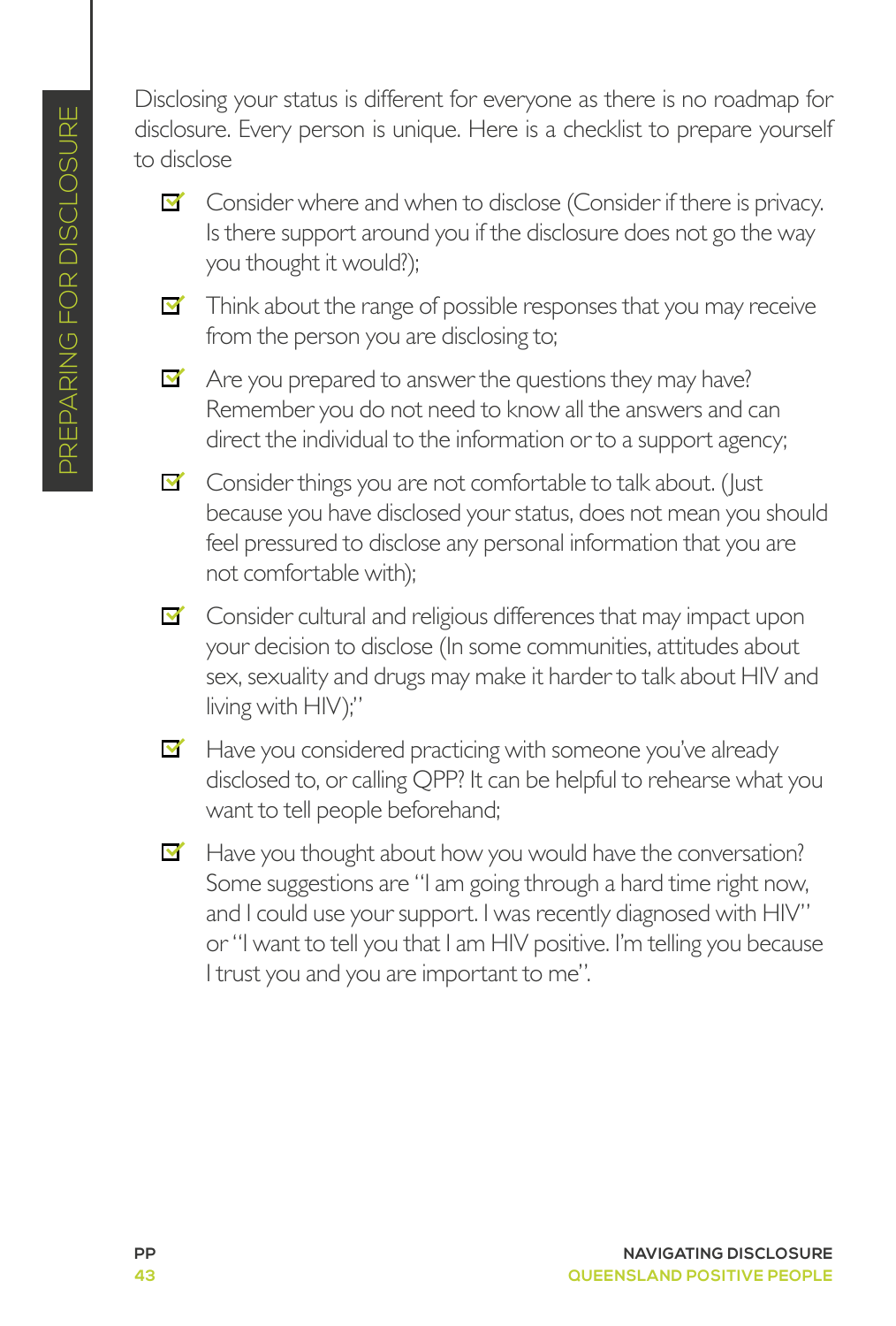Consider your confidentiality. Remember to remind the person to keep it confidential, but also accept that they may need to talk to someone else about it. Remember that HIV affects those around you as well. They might not be comfortable asking you some questions—invite them to call OPP, or you could let them know of a mutual contact that you've disclosed to if they want to talk with someone else about it. They might need support as well.

#### **What if disclosure doesn't go according to plan?**

Everybody approaches disclosure from their own unique perspective.

Some people may not worry about how their status may be received and therefore may openly talk about their HIV status, or disclose their status to their friends and loved ones expecting social and emotional support.

For others, a concern may be any potential negative or stigmatising reaction that they may receive when they disclose. Some may face challenges such as discrimination based on their HIV status, unauthorised disclosure or rejection from their own families and friends or even social isolation from their own community.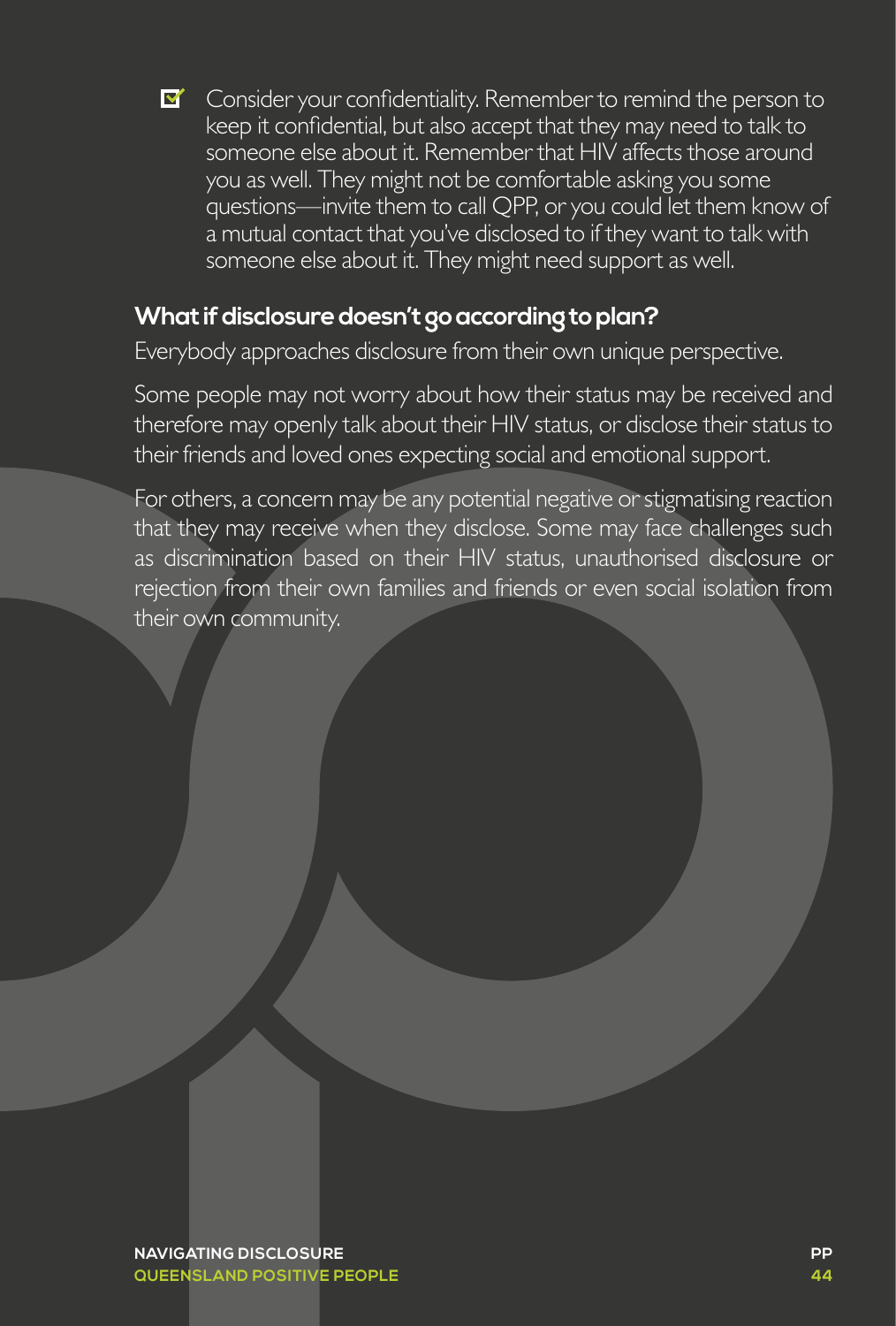#### **Are you fearful of disclosing your status? Or have you encountered a negative reaction to disclosing?**

This section is for those who may have fears and concerns about the negative reactions they may receive, or have received. If disclosure does not go according to plan, remember you are not alone.

It is important to name HIV stigma. It can happen, and it hurts. It can occur at many different levels and often it is not obvious to us in the first instance. It can be visible and blatant, such as a healthcare worker treating you with extra precautions when there is no risk of transmission.

Stigma can also be less visible, such as feeling like it is a 'no go topic' with friends and family or being made to feel like you need to explain or justify how you acquired HIV. Stigma can exist within ourselves, from our own views of HIV that have been formed by seeing HIV being represented by friends, family and even the media.

It is important to understand that stigma and discrimination are socially constructed. There have been dominant negative narratives about HIV over the decades which have created feelings of fear and panic among the community and also people living with HIV. Fear is one of the driving reasons people may not seek testing or treatment.

If you are fearful or have experienced a negative reaction to your status, remember that you have the right to privacy. The previous section of this guide has outlined stigma for many people.

When out in the community remember that HIV is not written on your forehead.

Another way to work with and through stigma is to draw upon and develop your personal resilience. If you are feeling down because of someone being ignorant about HIV, that can be an early sign of "internalising stigma"—the process of adopting negative beliefs and/or being emotionally controlled by someone else's ignorance.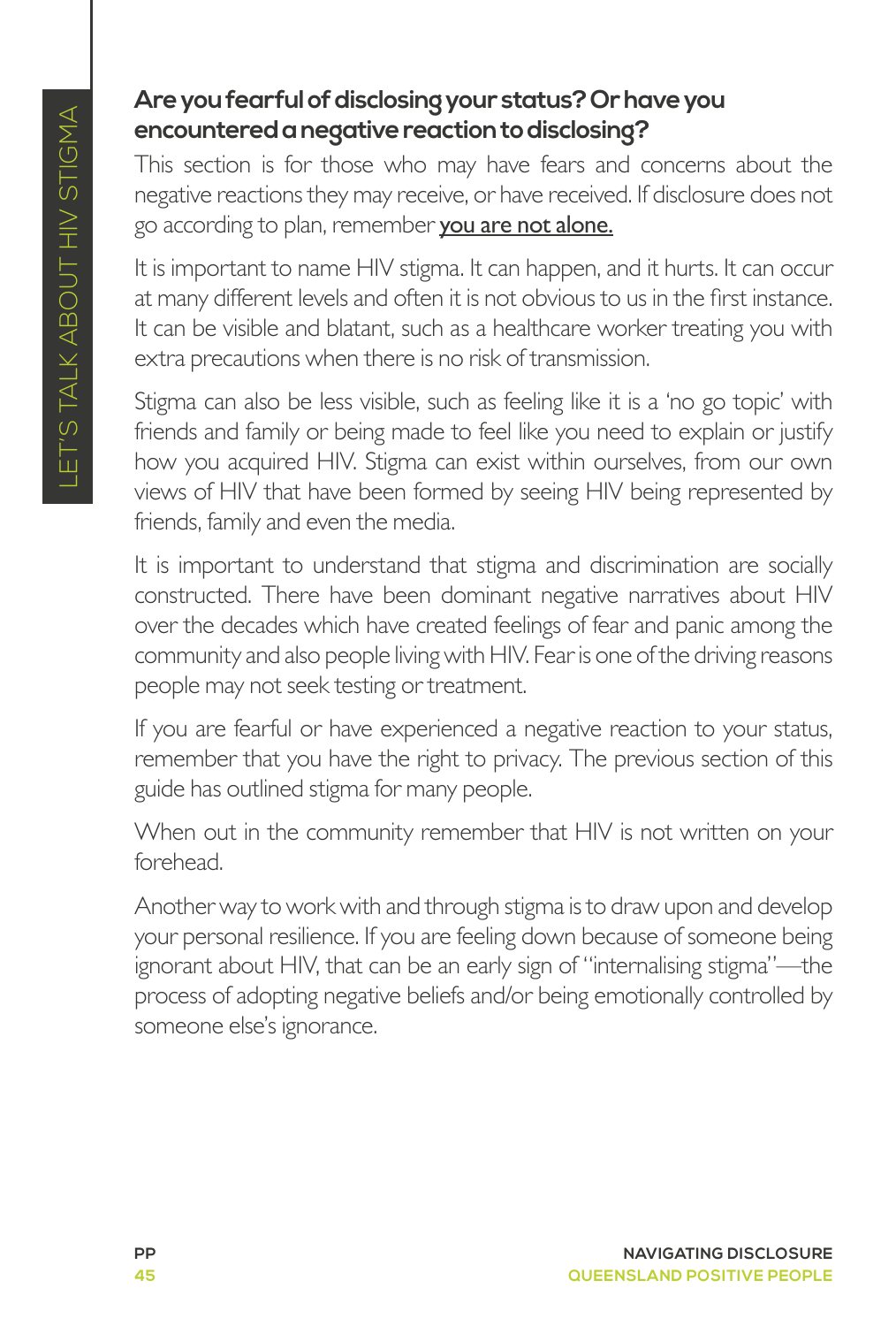#### **Disclosure, the environment and stigma**

You are the expert of your environment and you have a human right to feel safe. This diagram provides a visualisation of 'the big picture' around stigma, disclosure and your environment.

It can be a visual example to show how everyone's experiences and environments are different.



The outside layer represents community narratives, cultural norms, values and beliefs. The second layer represent family, partners, close friends also known as significant others. The inside layer is you living with HIV (your safe space). Regardless of the negativity or positivity from the outside world (the two outside layers), you have the power to nurture yourself and care for yourself.

Despite the negative narratives you may encounter, you still deserve respect and to be valued as a member of your community.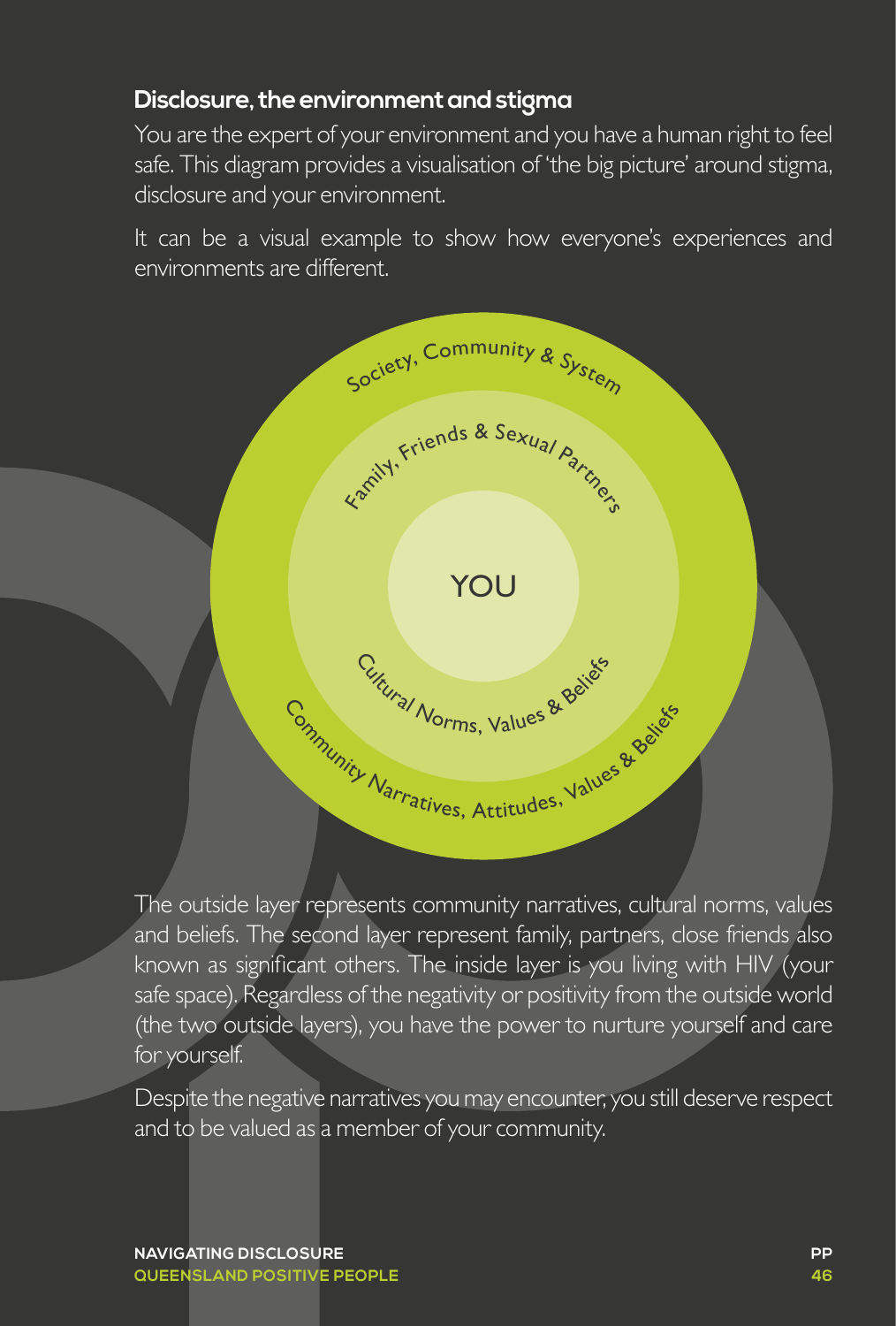Living with and facing potential negative reactions about your status is going to call upon and develop your individual resilience. We can't always control what happens to us but we can control how we respond

'Resilience' can be defined as 'the ability of a substance or object to spring back into shape; 'elasticity' or 'ability to recover from difficulties'.

#### **For some, this can be through:**

- developing support networks and becoming involved with the HIV community and campaigns;
- cultivating abilities to bounce back from disclosure;
- examining the extent to which HIV is regarded as a key aspect of identity;
- seeking support through a peer, community or organisation;
- choosing to speak about your experience or going public.

Building and fostering resilience against HIV stigma is not only about building the capacity of individuals but also fostering community resilience. When we draw on our diverse and collective strengths we can challenge societal stigma, together.

#### **What if my status is disclosed without my consent?**

The previous section of the guide outlined the legal protections that are available if your status is disclosed without your consent.

Unfortunately, there are not many legal remedies available in the situation where someone like your ex-partner/friend/relative is telling others about your status.

This is often called involuntary disclosure because your status has been disclosed without your consent. Many people living with HIV have had their HIV status shared by others without their consent.

Such disclosure may cause negative feelings, such as anger, betrayal, anxiety, embarrassment and isolation. You may feel a loss of control or it may bring up feelings related to your initial diagnosis. You may wish to seek help about navigating the feelings. Remember, we cannot control the thoughts, feelings and actions of others, but we can choose how we respond (see *Useful Contacts* below).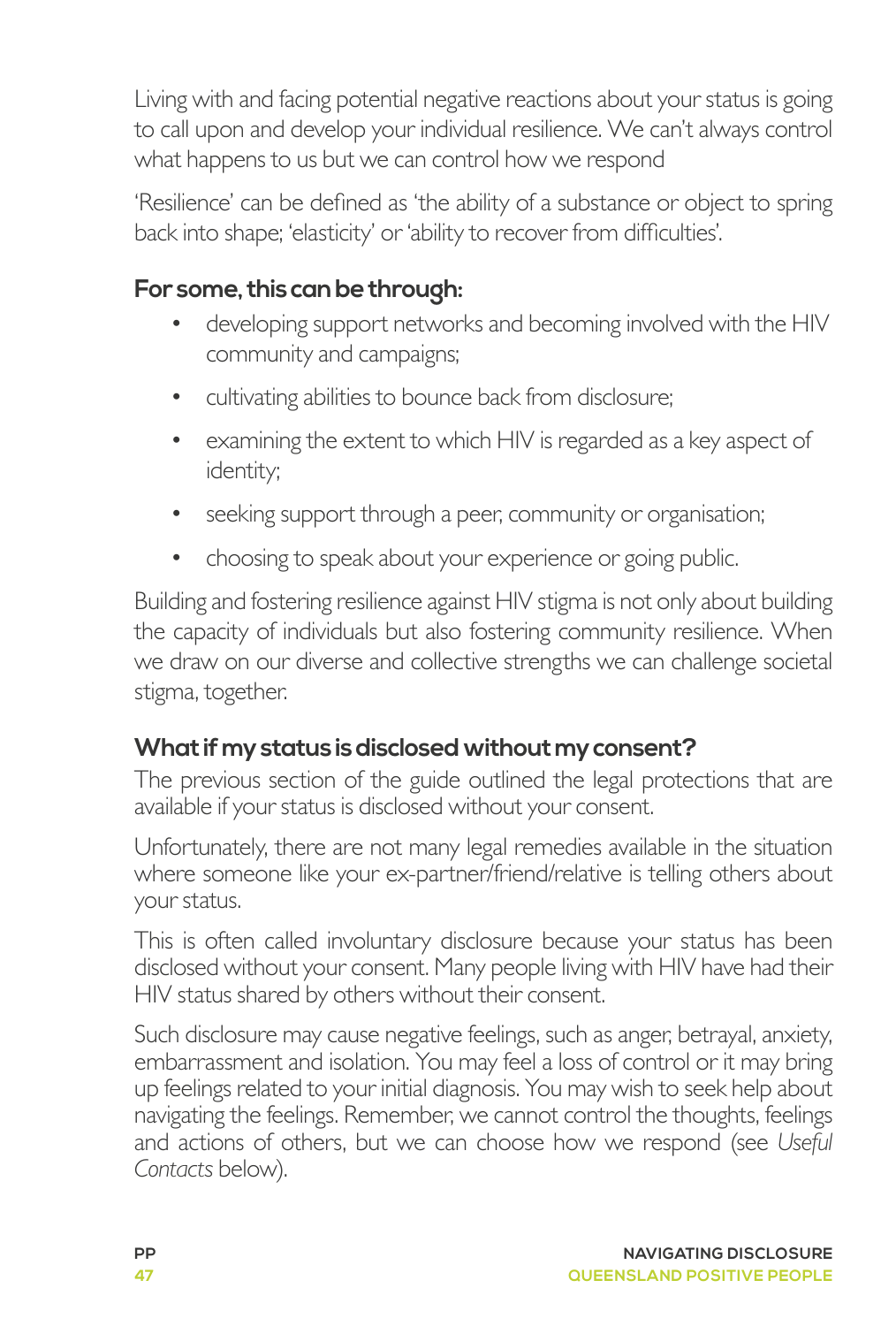If you do have a negative experience, it is important to talk to QPP or someone you trust so that you do not start to believe those negative thoughts about yourself.

#### **Whether you wish to stand up or challenge involuntary disclosure may depend on a number of factors such as:**

- Is there a legal remedy available?
- Do you have support to help process the disclosure?
- Do you feel safe and comfortable to talk with the person who has disclosed your status?
- Do you want to address the disclosure?

It may take some time to process the disclosure and your feelings about it. Take your time. Talk over the issue with someone you trust or reach out to a support agency such as QPP.

Trust your instincts, not your fears. Most importantly you are not alone during this process. Support is here to talk you through and support your disclosure process.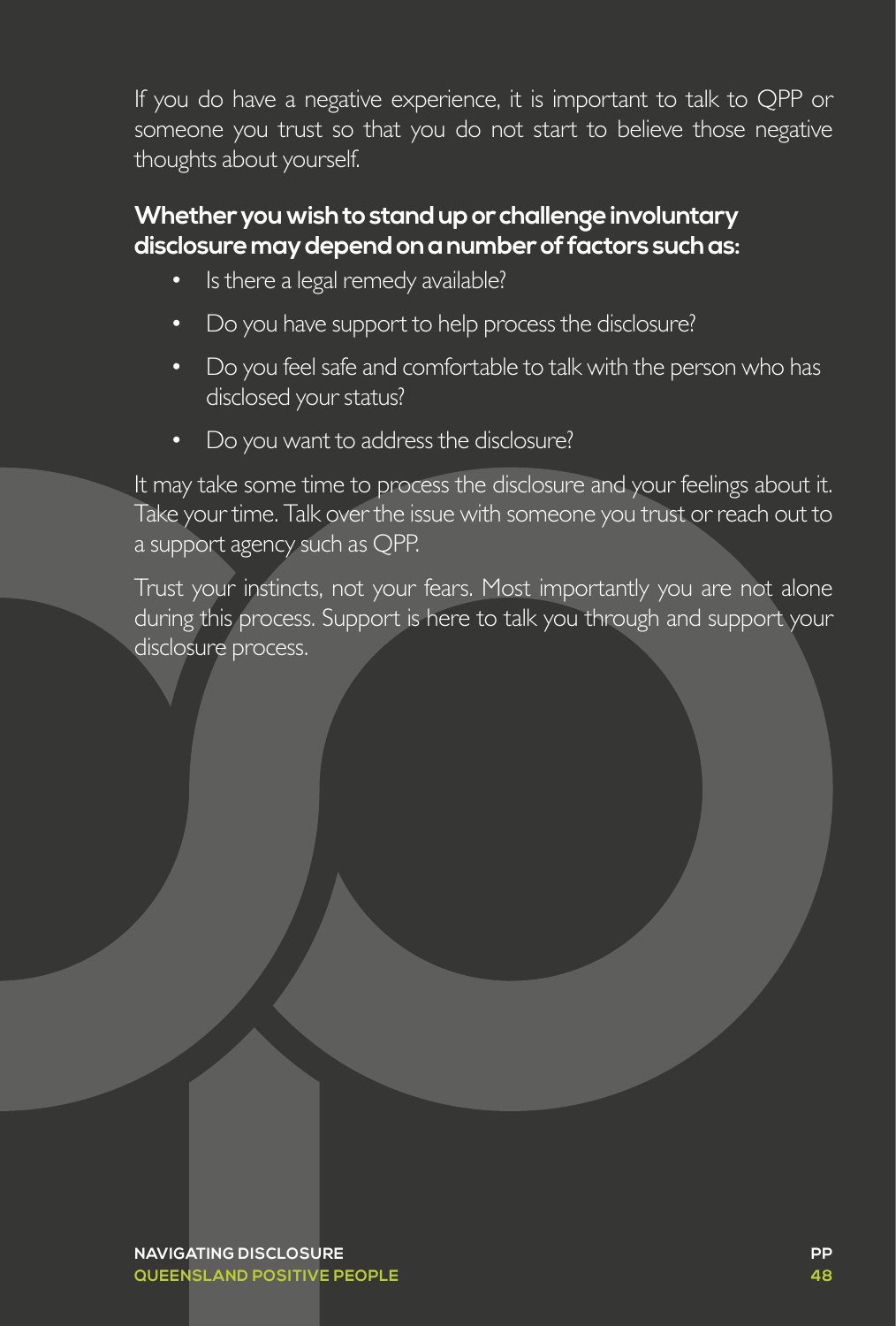#### **HIV AIDS Legal Centre**

Freecall: 1800 063 060 Phone: (02) 9206 2060 Website: www.halc.org.au

#### **Queensland Positive People**

*Support services for people living with HIV in Queensland.* Freecall: 1800 636 241 Phone: (07) 3013 5555 Website: www.app.org.au

#### **National Association of People with HIV Australia**

*Australia's peak non-government organisation representing community-based groups of people living with HIV.* Freecall: 1800 259 666 Phone: (02) 8568 0300 Website: www.napwha.org.au

#### **INFORMATION & ADVOCACY SERVICES**

#### **Anti-Discrimination Commission Queensland**

*Information and assistance with discrimination complaints.* Freecall: 1300 130 680 Website: www.adcq.qld.gov.au

#### **Australian Guidelines for the Prevention and Control of Infection in Healthcare (2010)**

*Includes information about Standard Precautions.* Website: www.nhmrc.gov.au

#### **Australian Human Rights Commission**

*Information and assistance with discrimination complaints.* Complaints Infoline: 1300 656 419 General Enquiries: 1300 369 711 Website: www.humanrights.gov.au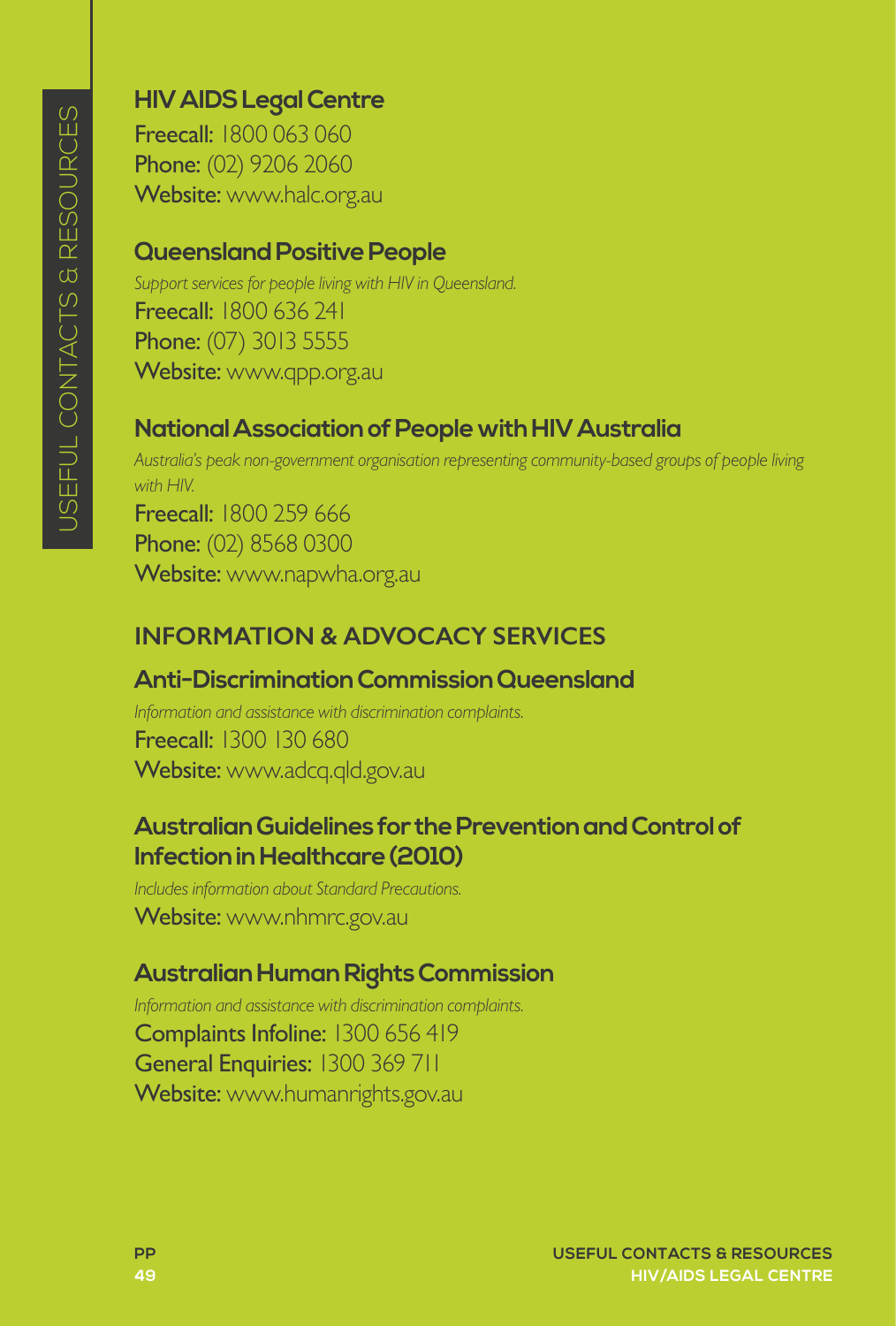#### **Australian Information Commissioner**

*Information and assistance with privacy complaints.* Phone: 1300 363 992 TTY (for the hearing impaired): 1800 620 241 Website: www.oaic.gov.au

#### **Consumer Credit Legal Centre (NSW)**

*Nationwide advice on consumer finance issues.* Phone: 1800 007 007 Website: www.cclcnsw.org.au

#### **Legal Aid Queensland**

*Free legal advice and assistance.* Phone: 1300 651 188 Website: www.legalaid.qld.gov.au

#### **Office of the Health Ombudsman**

*Statutory body which receives and investigates complaints about Queensland health care providers.* Phone: 133 646 Website: www.oho.qld.gov.au

#### **Queensland Association of Independent Legal Services Inc**

*For information about your nearest Community Legal Centre and specialist services.* Website: www.qails.org.au

#### **Respect Inc**

*Support for Queensland sex workers.* Phone: 07 3835 1111 Website: www.respectqld.org.au

#### **Basic Rights Queensland (formerly Welfare Rights Centre)**

*A state-wide specialist community legal centre, providing free advice, advocacy and legal services to people having problems with social security or disability discrimination.* Freecall: 1800 358 511 Website: www.brq.org.au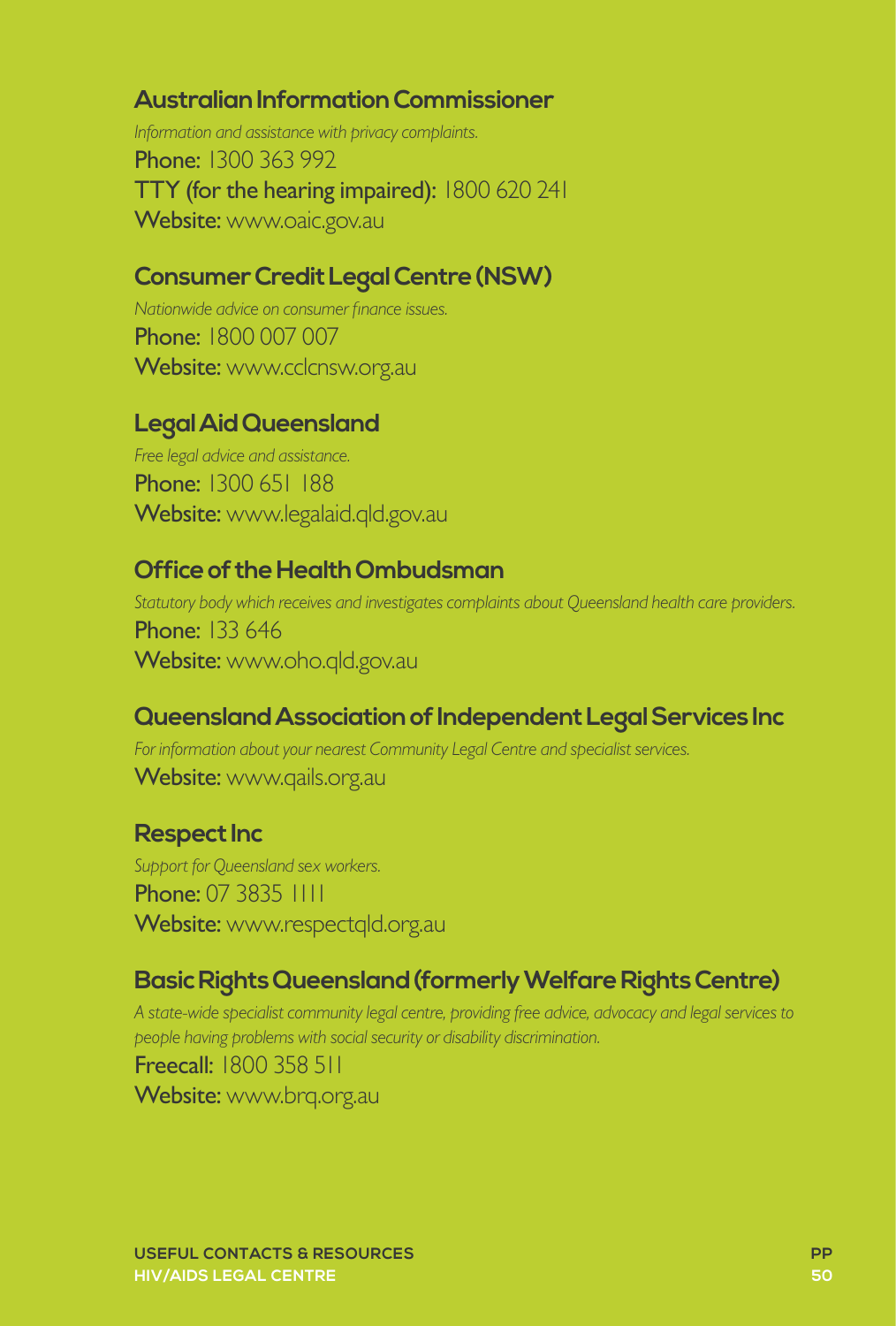#### **TRAVEL INFORMATION**

#### **The Global Database on HIV-specific Travel & Residence Restrictions**

Website: www.hivtravel.org

#### **DISCLOSURE RESOURCES**

#### **Positive Living Society of British Columbia 2016,**

Disclosure: Telling someone you are living with HIV, accessed 2 December 2016, www.positivelivingbc.org/resources/health-resources/